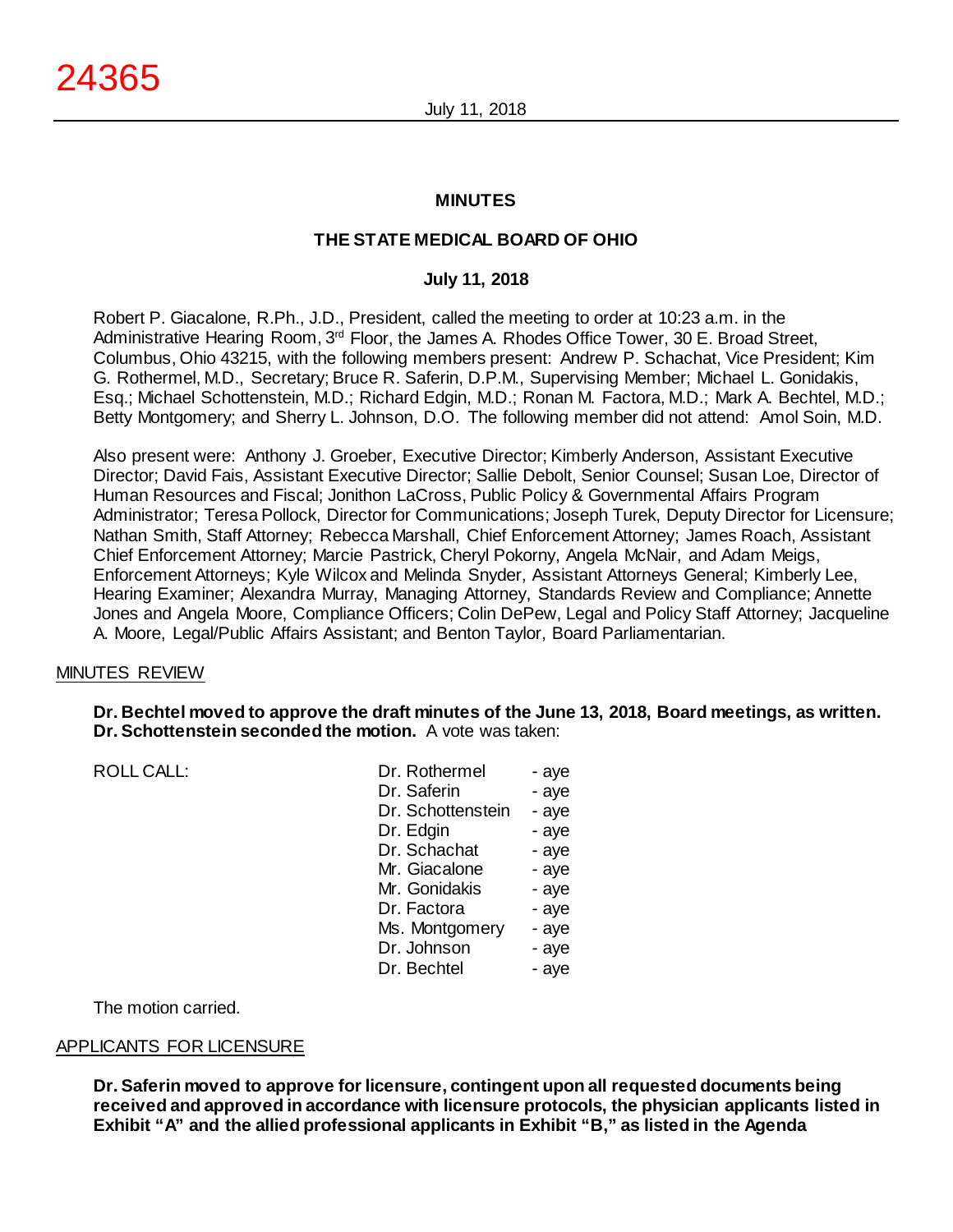**Supplement and handouts; and to approve the results of the June 25, 2018 Cosmetic Therapy Examination in Exhibit "C" and to certify as passing and license those receiving a score of 75 or greater on their examination, and to certify as failing and deny licensure to those who received a score of less than 75 on the examination, as listed in the Agenda Materials. Dr. Edgin seconded the motion.** A vote was taken:

ROLL CALL:

| Dr. Rothermel     | - aye |
|-------------------|-------|
| Dr. Saferin       | - aye |
| Dr. Schottenstein | - aye |
| Dr. Edgin         | - aye |
| Dr. Schachat      | - aye |
| Mr. Giacalone     | - aye |
| Mr. Gonidakis     | - aye |
| Dr. Factora       | - aye |
| Ms. Montgomery    | - aye |
| Dr. Johnson       | - aye |
| Dr. Bechtel       | - aye |

#### The motion carried.

**Dr. Saferin moved to approve for licensure, contingent upon all requested documents being received and approved in accordance with licensure protocols, the applicants listed in Exhibit "D" for the Certificate to Recommend Medical Marijuana, as listed in the Agenda Supplement and handouts. Dr. Schottenstein seconded the motion.** A vote was taken:

ROLL CALL:

| Dr. Rothermel     | - aye     |
|-------------------|-----------|
| Dr. Saferin       | - aye     |
| Dr. Schottenstein | - aye     |
| Dr. Edgin         | - aye     |
| Dr. Schachat      | - aye     |
| Mr. Giacalone     | - aye     |
| Mr. Gonidakis     | - abstain |
| Dr. Factora       | - aye     |
| Ms. Montgomery    | - aye     |
| Dr. Johnson       | - aye     |
| Dr. Bechtel       | - aye     |

The motion carried.

## REPORTS AND RECOMMENDATIONS

Mr. Giacalone announced that the Board would now consider the Reports and Recommendations appearing on its agenda.

Mr. Giacalone asked whether each member of the Board had received, read and considered the hearing records, the Findings of Fact, Conclusions of Law, Proposed Orders, and any objections filed in the matters of: Anthony Joseph DiCello; and Michael Wade Jones, D.O. A roll call was taken: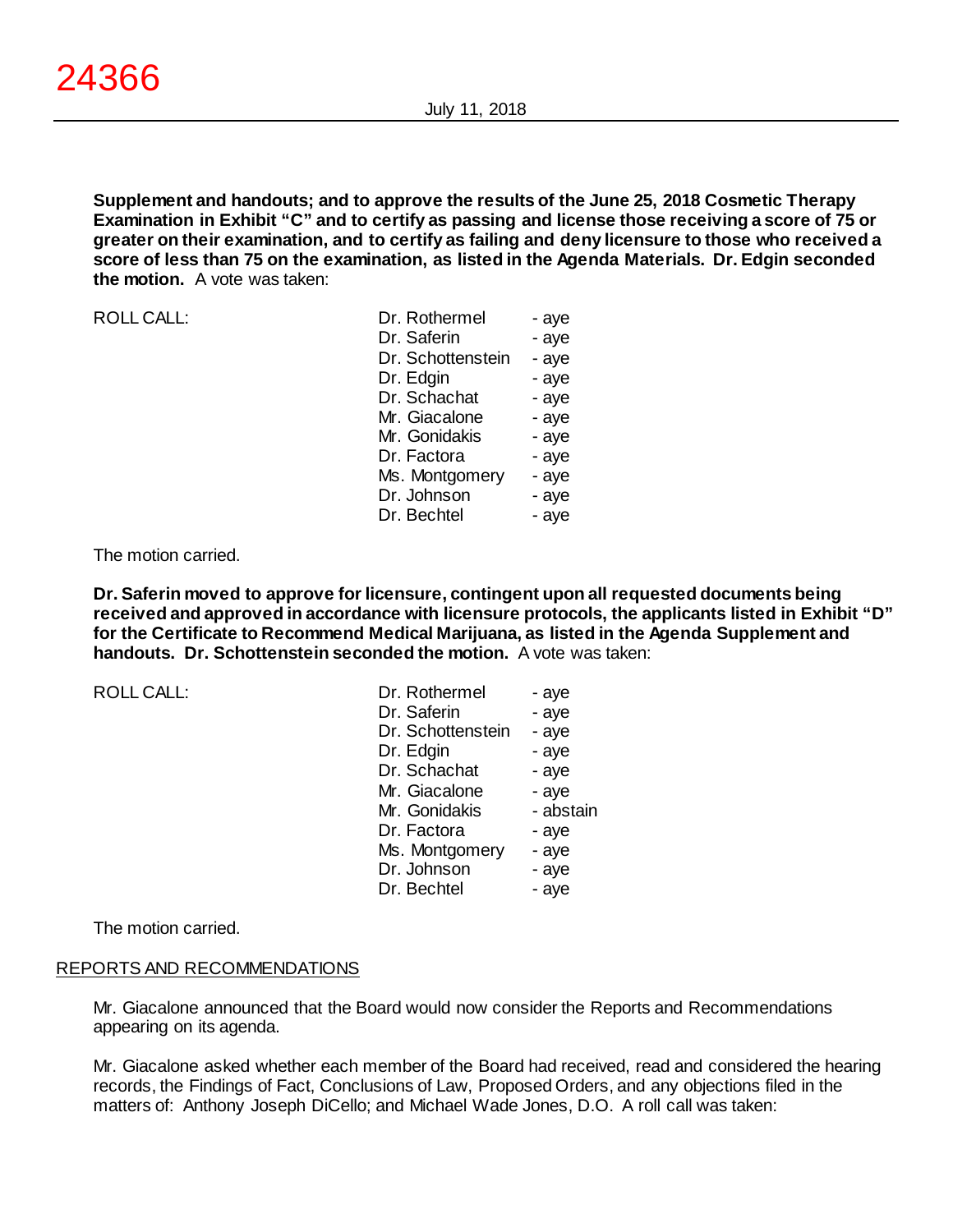ROLL CALL:

| Dr. Rothermel     | - aye |
|-------------------|-------|
| Dr. Saferin       | - aye |
| Dr. Schottenstein | - aye |
| Dr. Edgin         | - aye |
| Dr. Schachat      | - aye |
| Mr. Giacalone     | - aye |
| Mr. Gonidakis     | - aye |
| Dr. Factora       | - aye |
| Ms. Montgomery    | - aye |
| Dr. Johnson       | - aye |
| Dr. Bechtel       | - aye |
|                   |       |

Mr. Giacalone asked whether each member of the Board understands that the disciplinary guidelines do not limit any sanction to be imposed, and that the range of sanctions available in each matter runs from dismissal to permanent revocation. A roll call was taken:

ROLL CALL:

| Dr. Rothermel     | - aye |
|-------------------|-------|
| Dr. Saferin       | - aye |
| Dr. Schottenstein | - aye |
| Dr. Edgin         | - aye |
| Dr. Schachat      | - aye |
| Mr. Giacalone     | - aye |
| Mr. Gonidakis     | - aye |
| Dr. Factora       | - aye |
| Ms. Montgomery    | - aye |
| Dr. Johnson       | - aye |
| Dr. Bechtel       | - aye |

Mr. Giacalone noted that, in accordance with the provision in section 4731.22(F)(2), Ohio Revised Code, specifying that no member of the Board who supervises the investigation of a case shall participate in further adjudication of the case, the Secretary and Supervising Member must abstain from further participation in the adjudication of any disciplinary matters. In the matters before the Board today, Dr. Rothermel served as Secretary and Dr. Saferin served as Supervising Member.

Mr. Giacalone reminded all parties that no oral motions may be made during these proceedings.

The original Reports and Recommendations shall be maintained in the exhibits section of this Journal.

#### ANTHONY JOSEPH DICELLO

Ms. Anderson stated that Mr. DiCello is present in the meeting, but his attorney has not arrived. Ms. Anderson suggested that the Board could move on to the next item on the agenda while Mr. DiCello attempts to contact his attorney. Mr. Giacalone agreed.

#### MICHAEL WADE JONES, D.O.

Mr. Giacalone directed the Board's attention to the matter of Michael Wade Jones, D.O. No objections have been filed. Ms. Blue was the Hearing Examiner.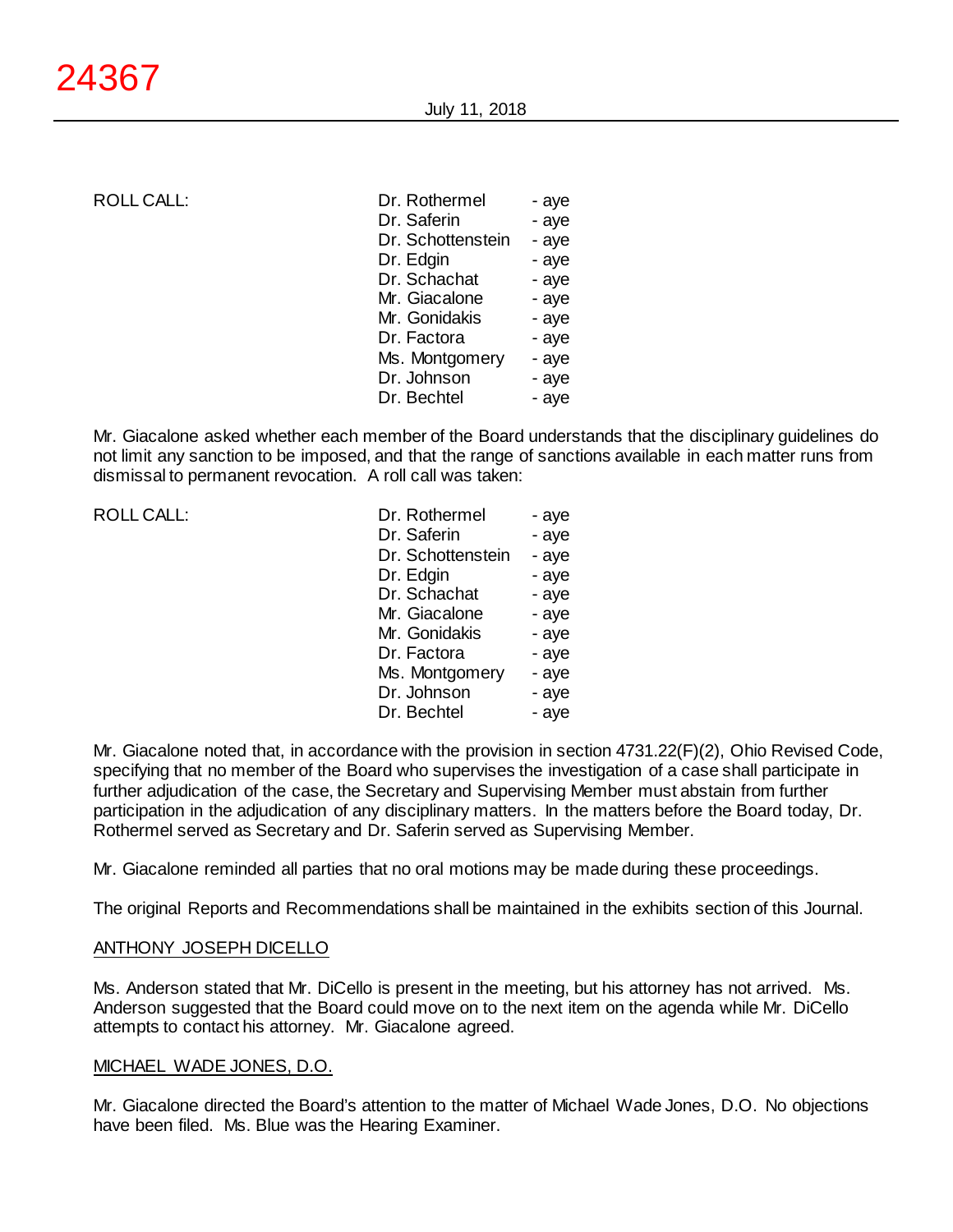Mr. Giacalone stated that a request to address the Board has been filed on behalf of Dr. Jones. Five minutes will be allowed for that address.

Dr. Jones noted that this case was not extensively investigated by the State Medical Board of Ohio because the case is based on an Agreed Order which Dr. Jones had entered into with the Kentucky Board of Medical Licensure. Dr. Jones stated that a large number of the Stipulations of Fact listed on the Agreed Order are anything but fact, including the stipulation that Dr. Jones had not properly accessed the Kentucky All Schedule Prescription Electronic Reporting (KASPER) system. Dr. Jones stated that he was able to show the Kentucky Board investigator his KASPER checks in the patient charts, but that did not seem to affect the Stipulations of Fact.

Dr. Jones stated that the borderline substandard care in 16 of his patient charts represented the 16 highest-dosage chronic pain patients in his practice. Dr. Jones stated that patients on chronic pain management made up less than 10% of his family medicine practice. Dr. Jones stated that a few of the borderline, potentially concerning standard of care issues were related to a lack of objective evidence of the need for chronic pain management. Dr. Jones had responded in each of these cases by noting that in his practice there often was not a clear, subjective diagnosis for chronic pain patients. Dr. Jones stated that in the gathering of subpoenaed patient charts, some MRI's, X-ray, and similar items were inadvertently not sent. These items were provided subsequently, but this did not seem to change the Stipulations of Fact.

Dr. Jones continued that the review of records showed an instance of a failure to respond to an abnormal or potentially inappropriate drug screen. Dr. Jones stated that he explained that there was a three- to four-month period in which his office was experimenting with an oral fluids drug screening test. During that time, Dr. Jones dismissed from his practice an inordinate number of patients due to abnormal screenings before he realized that the test was not accurate. At that point Dr. Jones stopped reacting to those particular tests and went back to urine drug screening. Dr. Jones stated that he did not respond to the abnormal test for the individual in question because it was based on the old oral fluids test and the patient had not had an abnormal test under the prior screening method. Dr. Jones stated that this explanation had no effect on the Stipulations of Fact.

Dr. Jones stated that he had taken continuing education courses in pain management and he had a counselor in his office to counsel his chronic pain patients. Dr. Jones stated that his chronic pain patients were required to be evaluated by the counselor before treatment; be evaluated for potential addiction by two different screens; and to see the counselor annually for re-evaluation and to help them learn nonmedication methods of coping with chronic pain.

Dr. Jones stated that his situation with the Kentucky Board has been ongoing for almost three years, but he has never been told a specific thing that needed to be corrected in his practice. Dr. Jones commented that one argument was a duality of prescribing, but he noted that that does not exist on the KASPER report.

Mr. Giacalone asked if the Assistant Attorney General wished to respond. Mr. Wilcox stated that he had no specific comments, other than to opine that the Hearing Examiner's Report and Recommendation in this matter is appropriate.

**Dr. Schottenstein moved to approve and confirm Ms. Blue's Findings of Fact, Conclusions of Law,**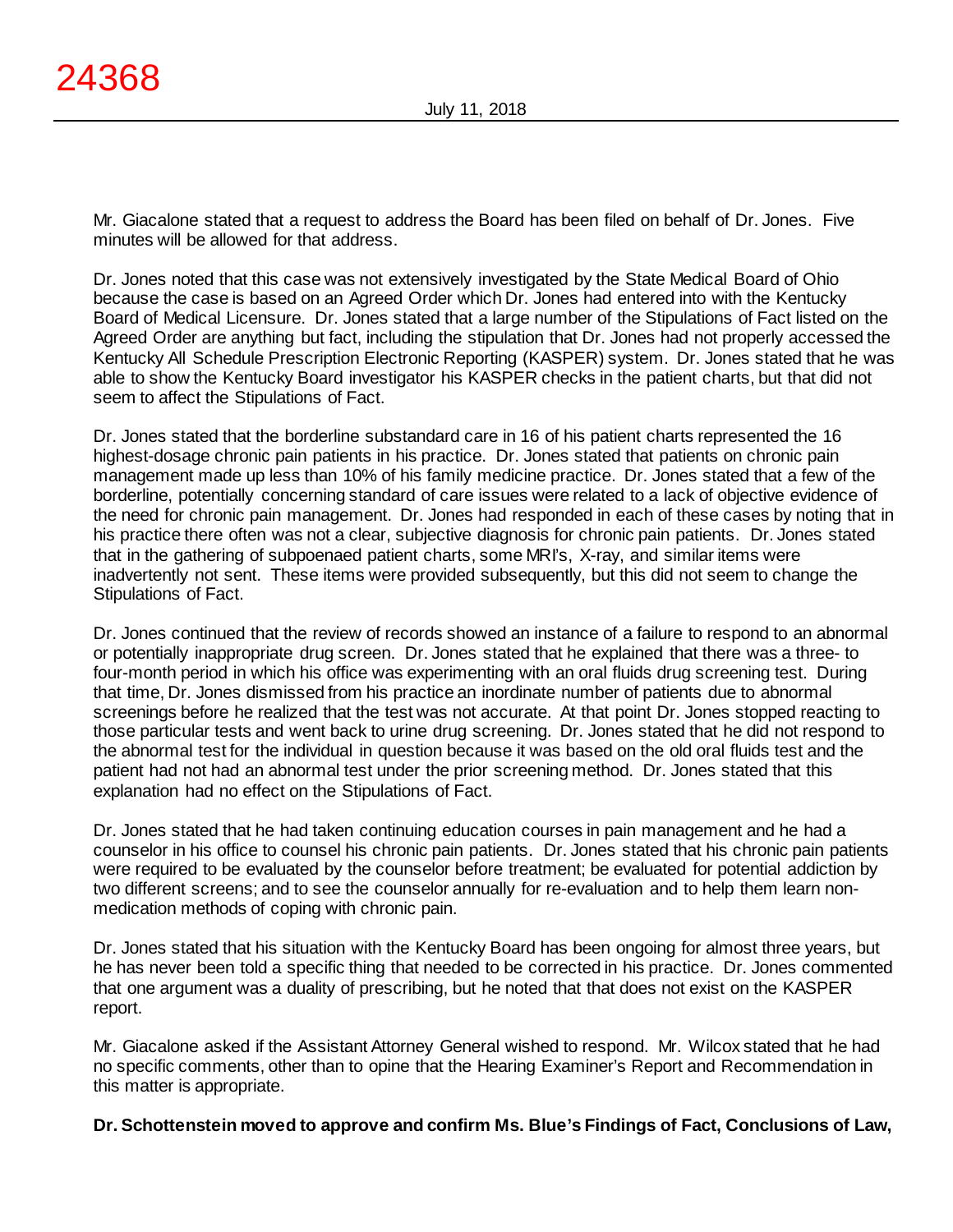## **and Proposed Order in the matter of Michael Wade Jones, D.O. Dr. Edgin seconded the motion.**

Mr. Giacalone stated that he will now entertain discussion in the matter of Dr. Jones.

Dr. Factora stated that the Board's proposed action against Dr. Jones' license is based on an allegation that on May 2, 2017, the Kentucky Board of Medical Licensure entered into an Agreed Order with Dr. Jones in which, among other things, his license was restricted/limited for an indefinite period of time. In addition, the Board alleged that on August 3, 2017, the Virginia Board of Medicine issued an Order prohibiting Dr. Jones from independently assessing, treating, managing, prescribing to, or consulting regarding patients with chronic pain. Dr. Factora briefly reviewed Dr. Jones' medical education and career, noting that Dr. Jones is currently board-certified in family medicine and obesity medicine.

Dr. Factora continued that the Kentucky Agreed Order required Dr. Jones to complete a "Prescribing Controlled Drugs" course; reimburse the Board's investigative costs; complete a Board-approved course related to Kentucky HB1; and obtain at least two favorable consultant reviews of his patient charts. The Agreed Order arose from a finding during another investigation of another licensee that Dr. Jones was prescribing controlled substances to that same patient, raising concern that Dr. Jones was not running KASPER reports properly for his patients. Subsequently, a review of Dr. Jones' patient charts was conducted and led to the following conclusions:

- Out of 11 charts, a Kentucky Board consultant found that Dr. Jones departed from or failed to conform to acceptable and prevailing medical practices in regard to diagnoses in three charts; in regard to treatment in two charts; and was overall "borderline" in seven charts;
- A second Board consultant reviewed five of Dr. Jones' patient charts that the first Board consultant was unable to form an opinion on. This second consultant found the treatment to be borderline in one chart due to Dr. Jones' failure to act on two inappropriate urine drug screens.

Dr. Factora stated that on August 3, 2017, the Virginia Board issued an Order that prohibited Dr. Jones from independently assessing, treating, managing, prescribing to, or consulting patients regarding patients with chronic pain. The Virginia Order was based in part on the Kentucky Order.

Dr. Factora stated that based on Dr. Jones' testimony, it appears that his foray into pain management was paved with the best intentions. Dr. Factora noted that Dr. Jones had planned to set up strong parameters for prescribing, obtaining consent, drug testing, and even setting up a counselor to provide nonpharmacological means of managing pain.

After the investigation and taking Vanderbilt University's course on prescribing, Dr. Jones commented on what he learned: "I guess one of the big things I've learned was, it doesn't matter your intentions so much as your documentation. So that, I would say, are where mistakes made." Dr. Jones testified that he is in the process of obtaining two favorable consultant reviews, explaining that because he had to wait six months after completing the Vanderbilt course and had closed his office, he did not have any new patients for a consultant to review. Dr. Jones added that he is not doing chronic pain management any longer, so it will be difficult for the Kentucky Board to see that he has implemented changes to his practice. However, Dr. Jones had expressed optimism about completing this requirement by the end of 2018.

Dr. Factora stated that Dr. Jones moved to Virginia in 2017 and he is currently employed as a bariatric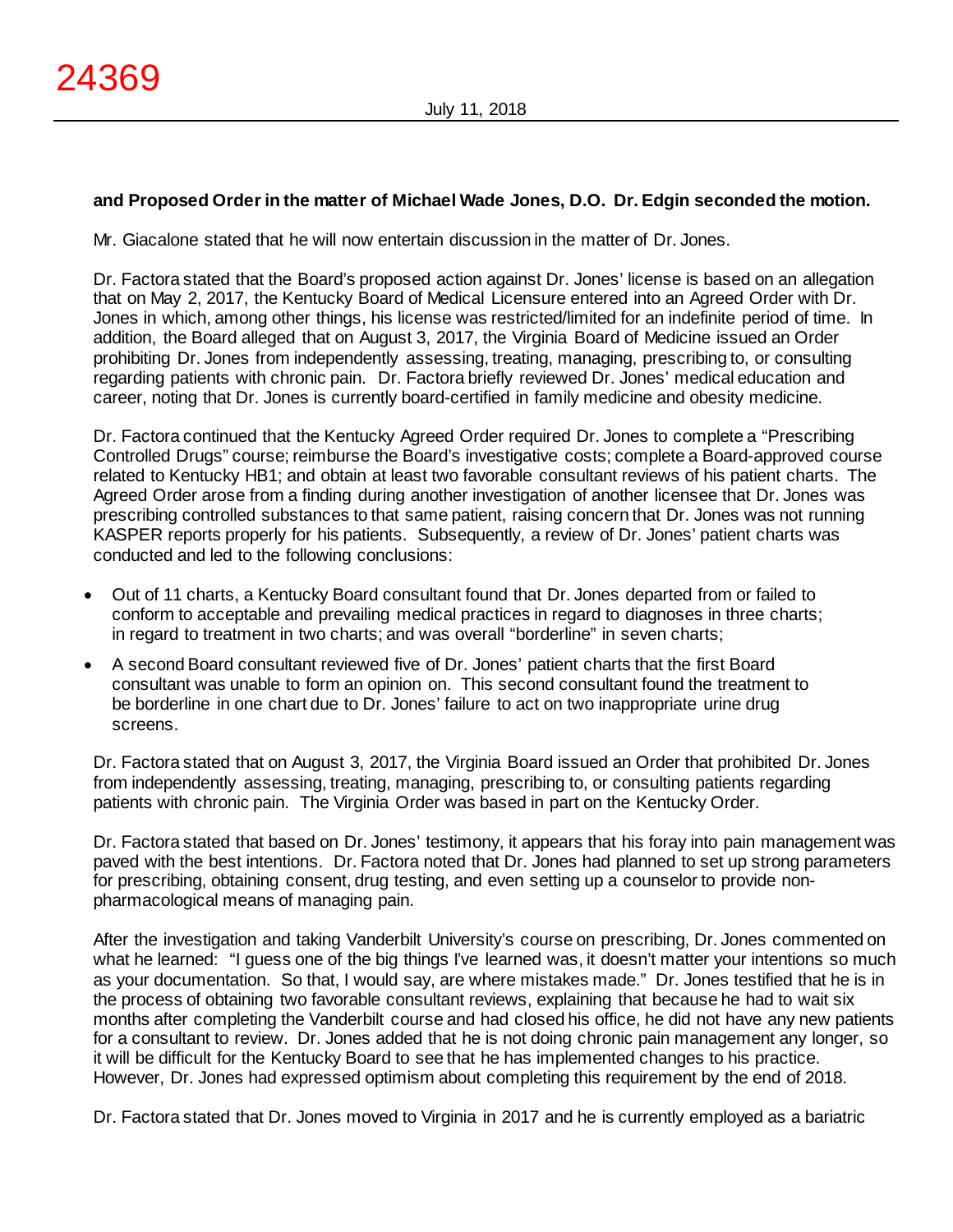physician in Lynchburg, Virginia. Dr. Jones has indicated that he currently prescribes the following controlled substances to his patients: Qsymia, Belviq, Phentermine, and Phentermine-Topiramate. Dr. Factors noted that these medications are all potentially addictive substances. Dr. Jones testified that he does not plan on renewing his medical license in Ohio.

Dr. Factora stated that the agrees with the Hearing Examiner's Findings of Fact and Conclusions of Law, as well as the Proposed Order. Dr. Factora commented that Dr. Jones when Dr. Jones changed to practice to addiction medicine he seemed to be overwhelmed by the, and this affected his documentation and his management. Dr. Factora noted that Dr. Jones found the prescribing course to be useful, but the implementation of what he learned is probably the most important part of this and feedback on how he makes these corrections in his practice will be worthwhile.

Dr. Factora stated that Dr. Jones is changing his practice once again to bariatric medicine, an area in which he is board-certified. Dr. Factora further stated that this new practice also involves the prescribing of potentially addictive substances, so it will be important that Dr. Jones learns the lessons of his past mistakes.

A vote was taken on Dr. Schottenstein's motion to approve:

ROLL CALL:

| Dr. Rothermel     | - abstain |
|-------------------|-----------|
| Dr. Saferin       | - abstain |
| Dr. Schottenstein | - aye     |
| Dr. Edgin         | - aye     |
| Dr. Schachat      | - aye     |
| Mr. Giacalone     | - aye     |
| Mr. Gonidakis     | - aye     |
| Dr. Factora       | - aye     |
| Ms. Montgomery    | - aye     |
| Dr. Johnson       | - aye     |
| Dr. Bechtel       | - aye     |
|                   |           |

The motion to approve carried.

#### REMAND IN THE MATTER OF CHRISTOPHER LOU DEMAS, M.D.

Mr. Giacalone asked whether each member of the Board had received, read and considered the hearing records, the Findings of Fact, Conclusions of Law, Proposed Orders, and any objections filed in the matter of Christopher Lou Demas, M.D. A roll call was taken:

| Dr. Rothermel     | - aye |
|-------------------|-------|
| Dr. Saferin       | - aye |
| Dr. Schottenstein | - aye |
| Dr. Edgin         | - aye |
| Dr. Schachat      | - aye |
| Mr. Giacalone     | - aye |
| Mr. Gonidakis     | - aye |
| Dr. Factora       | - aye |
| Ms. Montgomery    | - aye |
|                   |       |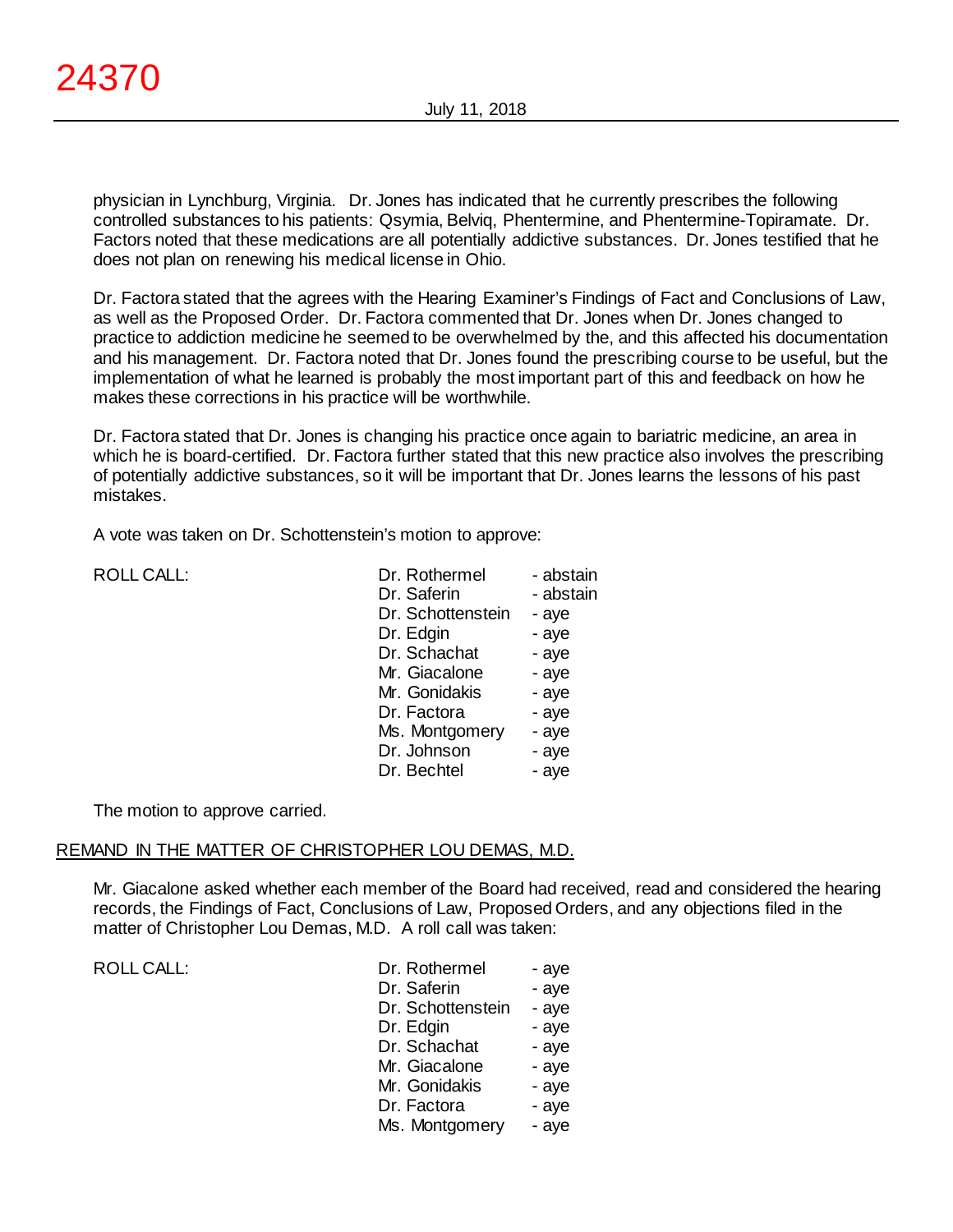| Dr. Johnson | - aye |
|-------------|-------|
| Dr. Bechtel | - aye |

Mr. Giacalone asked whether each member of the Board understands that the disciplinary guidelines do not limit any sanction to be imposed, and that the range of sanctions available in each matter runs from dismissal to permanent revocation. A roll call was taken:

| <b>ROLL CALL:</b> | Dr. Rothermel     | - aye |
|-------------------|-------------------|-------|
|                   | Dr. Saferin       | - aye |
|                   | Dr. Schottenstein | - aye |
|                   | Dr. Edgin         | - aye |
|                   | Dr. Schachat      | - aye |
|                   | Mr. Giacalone     | - aye |
|                   | Mr. Gonidakis     | - aye |
|                   | Dr. Factora       | - aye |
|                   | Ms. Montgomery    | - aye |
|                   | Dr. Johnson       | - aye |
|                   | Dr. Bechtel       | - aye |

Mr. Giacalone stated that on December 9, 2015, the Medical Board issued a Notice of Opportunity for Hearing to Dr. Demas based on allegations that during a time when his medical license was suspended, Dr. Demas prescribed medications to specified patients and/or directed his staff to call in prescriptions for medications for specified patients under the auspices that the prescriptions were authorized by locum tenens doctors working at his medical practice when no such authorization had been provided. The Board alleged that Dr. Demas' acts, conduct or omissions constituted the commission of an act that is a felony in this state and that the acts, conduct and omissions constituted a violation of the Board's May 9, 2013 Order. On November 9, 2016, the Board issued an Order which permanently revoked Dr. Demas' certificate to practice medicine and surgery.

Mr. Giacalone continued that Dr. Demas filed an appeal of the Board's Order with the Franklin County Court of Common Pleas. Dr. Demas argued that the Board's Order was contrary to law and not supported by reliable, probative and substantial evidence because Dr. Demas had been disciplined based on charges or reasons that were not included in the Notice of Opportunity for Hearing. Specifically, Dr. Demas argued that the Board determined that Dr. Demas' conduct failed to conform to minimal standards of care.

On June 25, 2018, the Court determined that the Board had denied Dr. Demas' procedural due process rights by denying him the right to rely upon the Board's stipulation at hearing that no harm came to any patient as a result of the prescriptions in question and by disciplining him based upon charges or reasons that were not included in the Board's Notice. The Court reversed the Board's November 9, 2016 Order and remanded the matter to the Board for further proceedings consistent with the Court's decision.

Mr. Giacalone stated that the Board is now asked to issue a new Order in Dr. Demas' case. The Order should be based upon its previous Findings of Fact and Conclusions of Law related to Dr. Demas' commission of an act that constitutes a felony in this state and violation of the conditions of limitation placed by the Board on Dr. Demas' ability to practice by the May 9, 2013 Board Order. According to the Court's Decision and Judgment Entry, the Board may not consider evidence or argument related to any allegation that Dr. Demas departed from or failed to conform to minimal standards of care of similar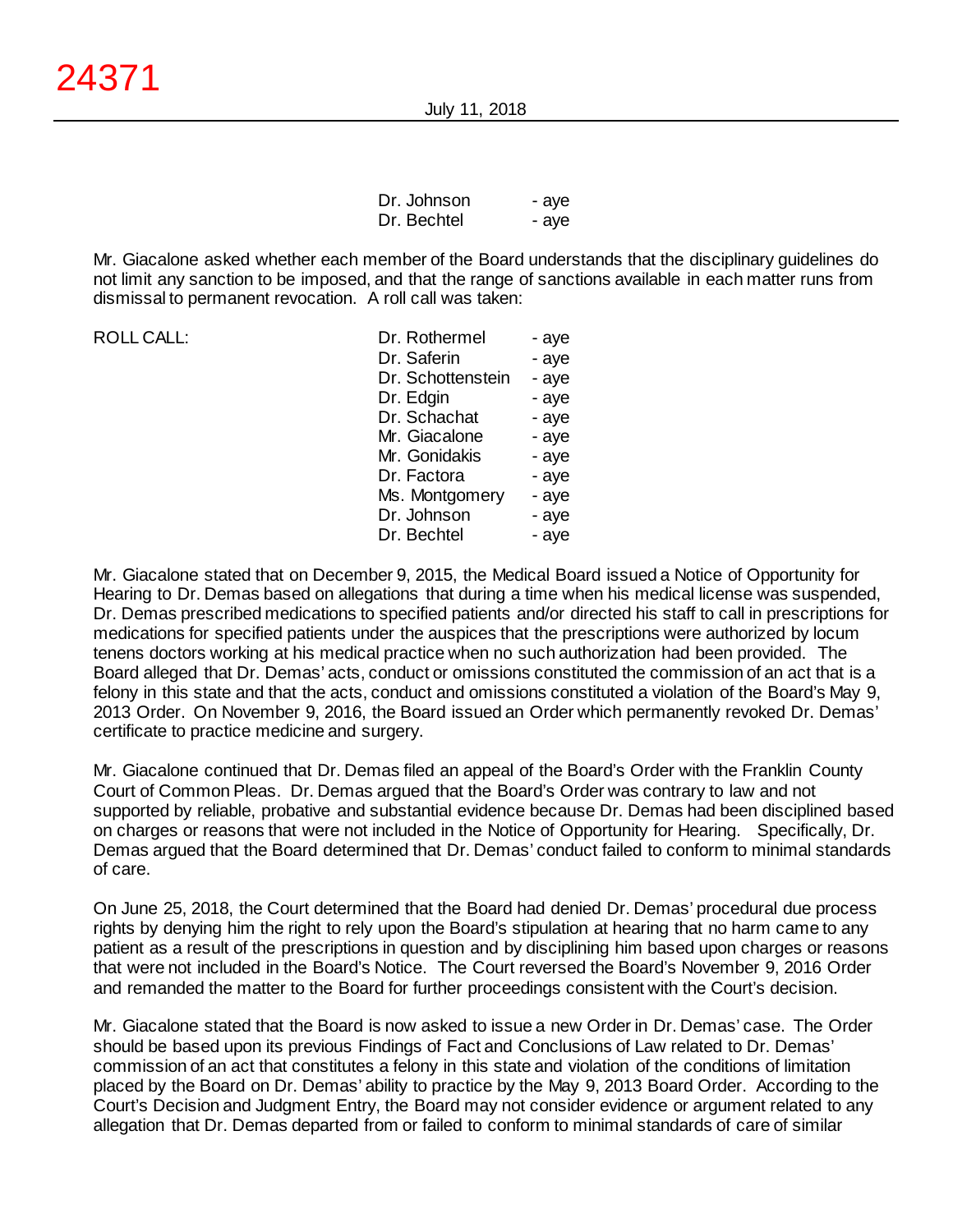practitioners under the same or similar circumstances as that clause is used in Section 4731.22(B)(6), Ohio Revised Code. In addition, the Board must honor the stipulations entered at hearing, including that no harm came to any patient as a result of the prescriptions in question.

## **Dr. Schottenstein moved to approve and confirm the Findings of Fact, Conclusions of Law, and Proposed Order in the matter of Chrisopher Lou Demas, M.D. Dr. Schachat seconded the motion.**

Mr. Giacalone stated that he will now entertain discussion in the matter of Dr. Demas.

Mr. Giacalone stated that the evidence was undisputed that from around June 2013 to in or around August 2013, during the time that Dr. Demas' license was suspended by the Board, Dr. Demas prescribed medications to Patients 1 through 8 and/or directed his staff to call in prescriptions for medications for Patients 1 through 8 under the auspices that the prescriptions were authorized by *locum tenens* doctors working at his medical practice when, in fact, no such authorization had been provided by the *locum tenens* doctors. By issuing or authorizing the eight prescriptions identified in this case, Dr. Demas engaged in the practice of medicine without a certificate and violated the Board's May 2013 Order. The Proposed Order would permanently revoke Dr. Demas' license.

Dr. Schottenstein stated that he appreciates the decision of the Court in terms of helping the Board get this right. Dr. Schottenstein also respected the efforts of Dr. Demas to get his license back. Having said that, Dr. Schottenstein stated that he is not persuaded by Dr. Demas' arguments. In the objections, Dr. Demas' attorney described permanent revocation of a license as a last-resort sanction that should only be imposed in the most egregious cases. Dr. Schottenstein opined that practicing medicine without a license, especially in violation of a Board Order, constitutes one of the most egregious cases that the Board sees. Dr. Schottenstein stated that an active medicine license is a privilege and serves a public interest by informing the public when a medical practitioner is competent and ethical. Dr. Schottenstein stated that the public needs to be able to rely on the mechanism of licensure so that the public can have trust in the medical profession. Dr. Schottenstein opined that an effort to circumvent a Board-ordered suspension of a medical license is arguably an egregious case because if facilitates the break-down of public's trust in the profession, and a less-than-resolute response by the Board will lead to an erosion in its ability to maintain the competence and ethical standards of its practitioners.

Dr. Schottenstein continued that Dr. Demas' case also has multiple aggravating factors:

- A history of a prior disciplinary action;
- An arguably selfish motive;
- A pattern of misconduct;
- Multiple violations; and
- Behavior that Dr. Schottenstein opined could be fairly characterized as deceptive.

Dr. Schottenstein added that Dr. Demas did not accidently allow his license expire and then realized it several weeks later. Rather, Dr. Demas' behavior was purposeful and intentional, and it put the licenses of the *locum tenens* physicians as risk as well.

Dr. Schottenstein reiterated his opinion that practicing medicine without a license in contravention of a Board Order really is an egregious act because of its ramifications to the medical profession and the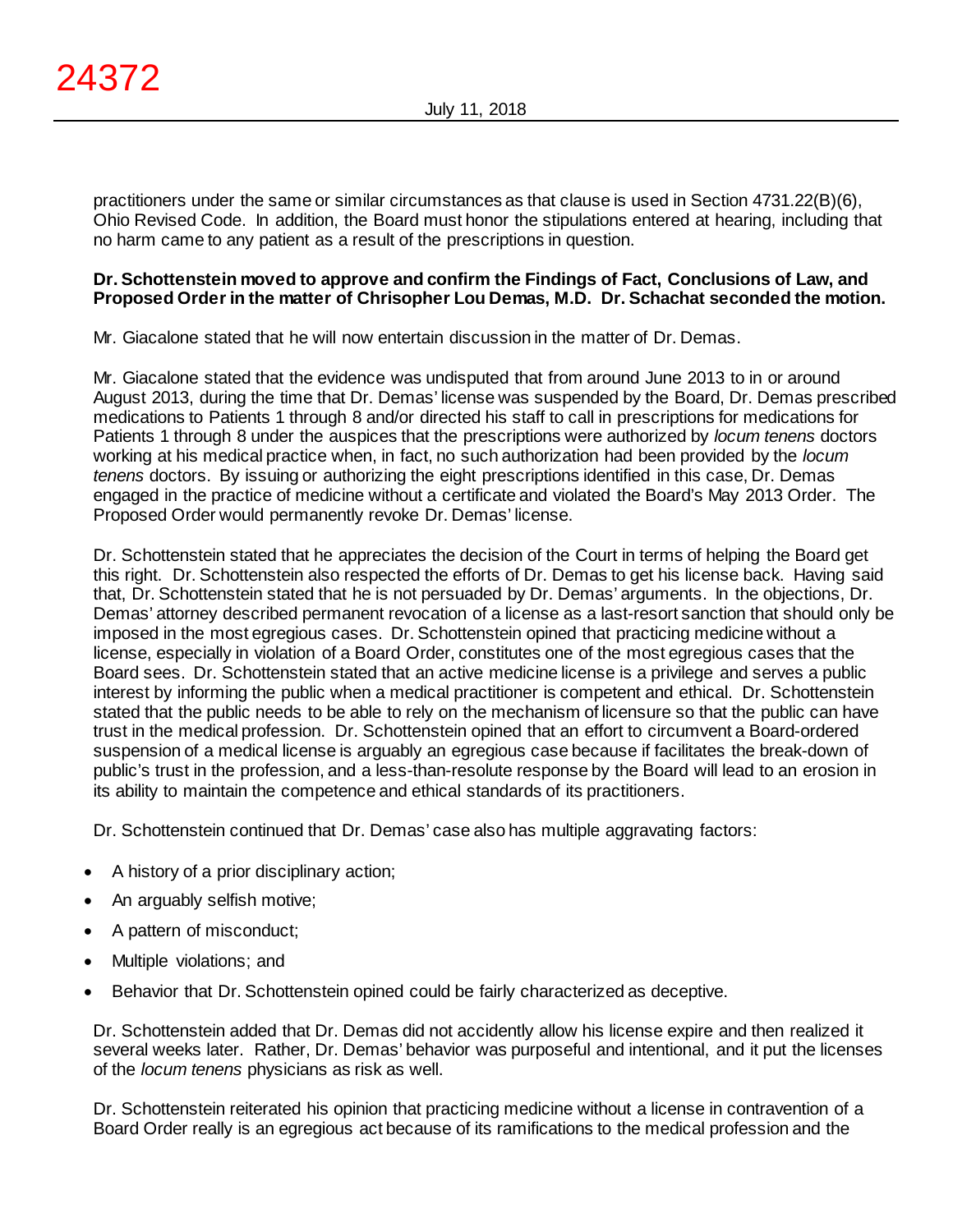public, and it is an activity that the Board must not tolerate. Therefore, Dr. Schottenstein agreed with the Proposed Order to permanently revoke Dr. Demas' medical license.

Dr. Factora stated that Dr. Demas committee fraud by writing prescriptions without holding a valid license to practice medicine in Ohio. To review the severity of these egregious acts, Dr. Factora reviewed the prescriptions Dr. Demas issued during that time. The prescriptions were for controlled substances with many side-effects, including Xanax, Diazepam, Lorazepam, Vicodin, and Ultram. Dr. Factora stated that these medications should be prescribed carefully by a knowledgeable practitioner who will be able to monitor the patient for side-effects. Dr. Factora stated that in terms of the degree and the type of medication that was prescribed, these prescriptions are much more concerning than other medications that may have been prescribed.

Ms. Anderson reminded the Board of the instructions for this remand from the Court. Ms. Anderson stated that the conduct that was alleged was practicing medicine without a license and violating the Board's Order, and not about minimal standards of care or fraud issues. Dr. Factora stated that he is not discussing minimum standards of care. Dr. Factora stated that he is reviewing the types of medications to establish the severity of Dr. Demas actions. Dr. Factora stated that there may be a different consequence if Dr. Demas had practiced medicine without a license by prescribing mild medications. Dr. Factora stated that the type of practice that Dr. Demas conducted while his license was suspended by prescribing controlled substances with many potential side-effects helps show the severity of his actions. Dr. Factora also noted that quantity of medications prescribed by Dr. Demas without a license and the lack of refills.

Dr. Factora stated that the relative severity of Dr. Demas' actions, as opposed to prescribing medications without significant side-effects, help illustrate to him that the severity of these actions warrant permanent revocation of his license.

Mr. Giacalone acknowledged that no patient harm occurred in this case. Mr. Giacalone further stated that the Board members understand that this case does not involve violation of the minimum standards of care. Mr. Giacalone stated that Dr. Demas violated the law not once, but twice. Based on that, Mr. Giacalone opined that permanent revocation of Dr. Demas' medical license is appropriate.

| <b>ROLL CALL:</b> | Dr. Rothermel     | - abstain |
|-------------------|-------------------|-----------|
|                   | Dr. Saferin       | - abstain |
|                   | Dr. Schottenstein | - aye     |
|                   | Dr. Edgin         | - abstain |
|                   | Dr. Schachat      | - aye     |
|                   | Mr. Giacalone     | - aye     |
|                   | Mr. Gonidakis     | - aye     |
|                   | Dr. Factora       | - aye     |
|                   | Ms. Montgomery    | - aye     |
|                   | Dr. Johnson       | - aye     |
|                   | Dr. Bechtel       | - abstain |

The motion to approve carried.

## PROPOSED FINDINGS AND PROPOSED ORDERS

Mr. Giacalone stated that in the following matter, the Board issued a Notice of Opportunity for Hearing.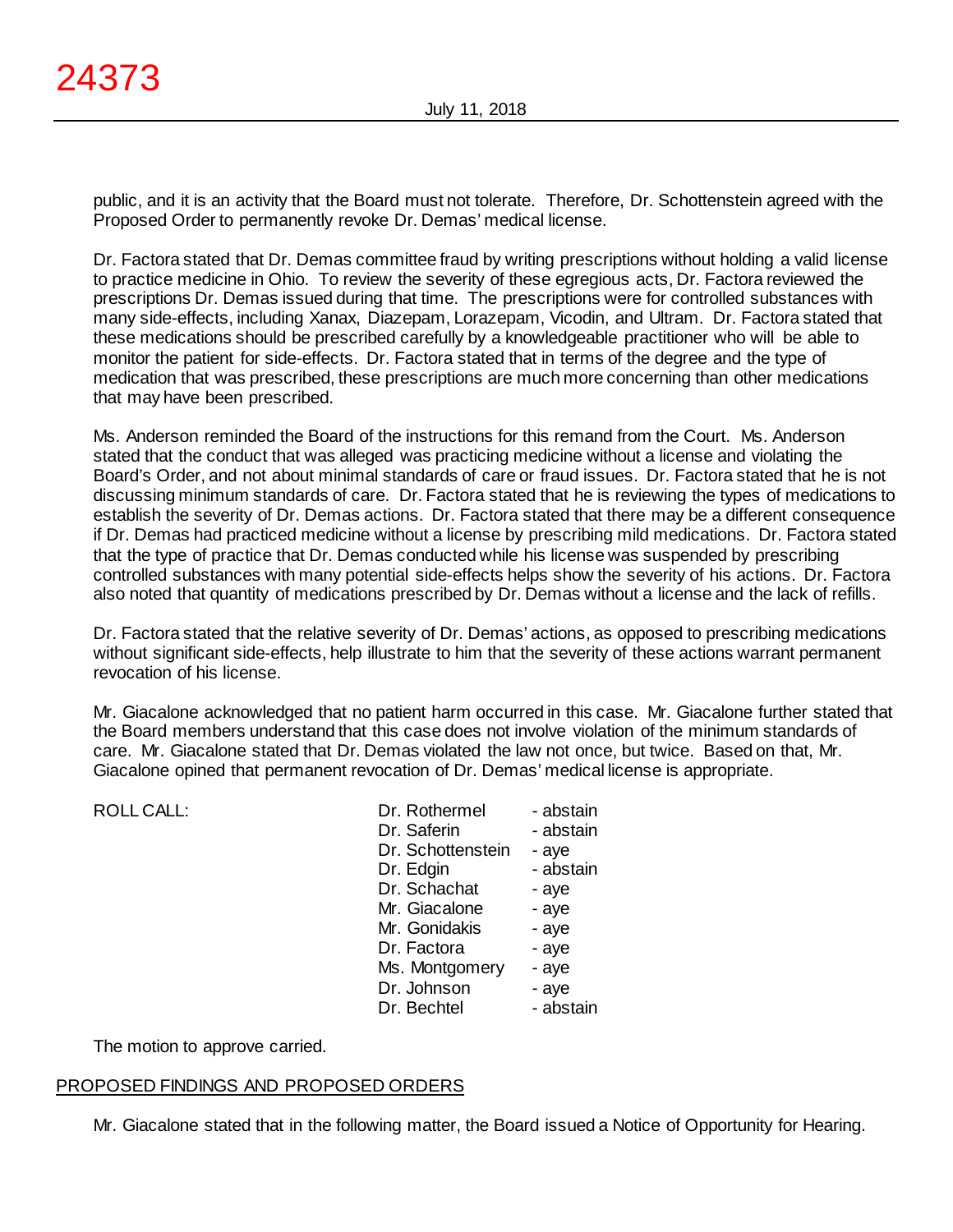No timely request for hearing was received. The matter was reviewed by a Hearing Examiner, who prepared Proposed Findings and Proposed Orders, and it is now before the Board for final disposition. This matter are disciplinary in nature, and therefore the Secretary and Supervising Member cannot vote. In this matter, Dr. Rothermel served as Secretary and Dr. Saferin served as Supervising Member.

## SEAN PATRICK HAMMOND, L.M.T.

**Dr. Schottenstein moved to find that the allegations as set forth in the November 8, 2017 Notice of Opportunity for Hearing in the matter of Mr. Hammond have been proven to be true by a preponderance of the evidence and to adopt Ms. Shamansky's Proposed Findings and Proposed Order. Dr. Edgin seconded the motion.**

Mr. Giacalone stated that he would now entertain discussion in the above matter.

Dr. Schachat stated that Mr. Hammond came to the attention of the Board due to his alleged violation of the Board's Order of June 14, 2017. The Board Order imposed a \$3,000 fine and indefinitely suspended Mr. Hammond's massage therapy license, based on a felony conviction and impairment.

On November 8, 2017, the Board sent a Notice of Opportunity for Hearing to Mr. Hammond related to a number of allegations, including failure to pay the fine within 30 days; failure to submit a quarterly declaration of compliance; failure to make a required personal appearance; failure to arrange for required drug testing; and failure to submit evidence of participation in an appropriate rehabilitation program.

Concerning the original criminal matters, in October 2016 Mr. Hammond pleaded guilty to, and was convicted of, actions related to possession of Oxycodone. In November 2016, Mr. Hammond also pleaded guilty to, and was convicted of, aggravated possession of Carfentanil. Following a Board hearing, the Hearing Examiner proposed an Order that would suspend Mr. Hammond's massage therapy license, impose a fine of \$500, and outline a pathway for Mr. Hammond to achieve sobriety. In June 2017 the Board voted to modify the Proposed Order to increase the fine to \$3,000.

Dr. Schachat continued that following Mr. Hammond's documented lack of compliance with the Board Order, another Notice of Opportunity for Hearing was issued. Mr. Hammond has not communicated with the Board, and consequently the Board has not information about Mr. Hammond's well-being or the state of his recovery. The Proposed Order at this time would non-permanently revoke Mr. Hammond's massage therapy license. Dr. Schachat stated that this Order would protect the public and also relieve the Board of monitoring responsibilities for a license who has not shown that he is ready for such monitoring. Dr. Schachat added that Mr. Hammond would be able to reapply for licensure at a later date.

Dr. Schachat agreed with the Proposed Order.

| <b>ROLL CALL:</b> |  |  |
|-------------------|--|--|
|                   |  |  |

| ROLL CALL: | Dr. Rothermel<br>Dr. Saferin<br>Dr. Schottenstein<br>Dr. Edgin<br>Dr. Schachat<br>Mr. Giacalone<br>Mr. Gonidakis | - abstain<br>- abstain<br>- aye<br>- aye<br>- aye<br>- aye |
|------------|------------------------------------------------------------------------------------------------------------------|------------------------------------------------------------|
|            |                                                                                                                  | - aye                                                      |
|            | Dr. Factora                                                                                                      | - aye                                                      |
|            |                                                                                                                  |                                                            |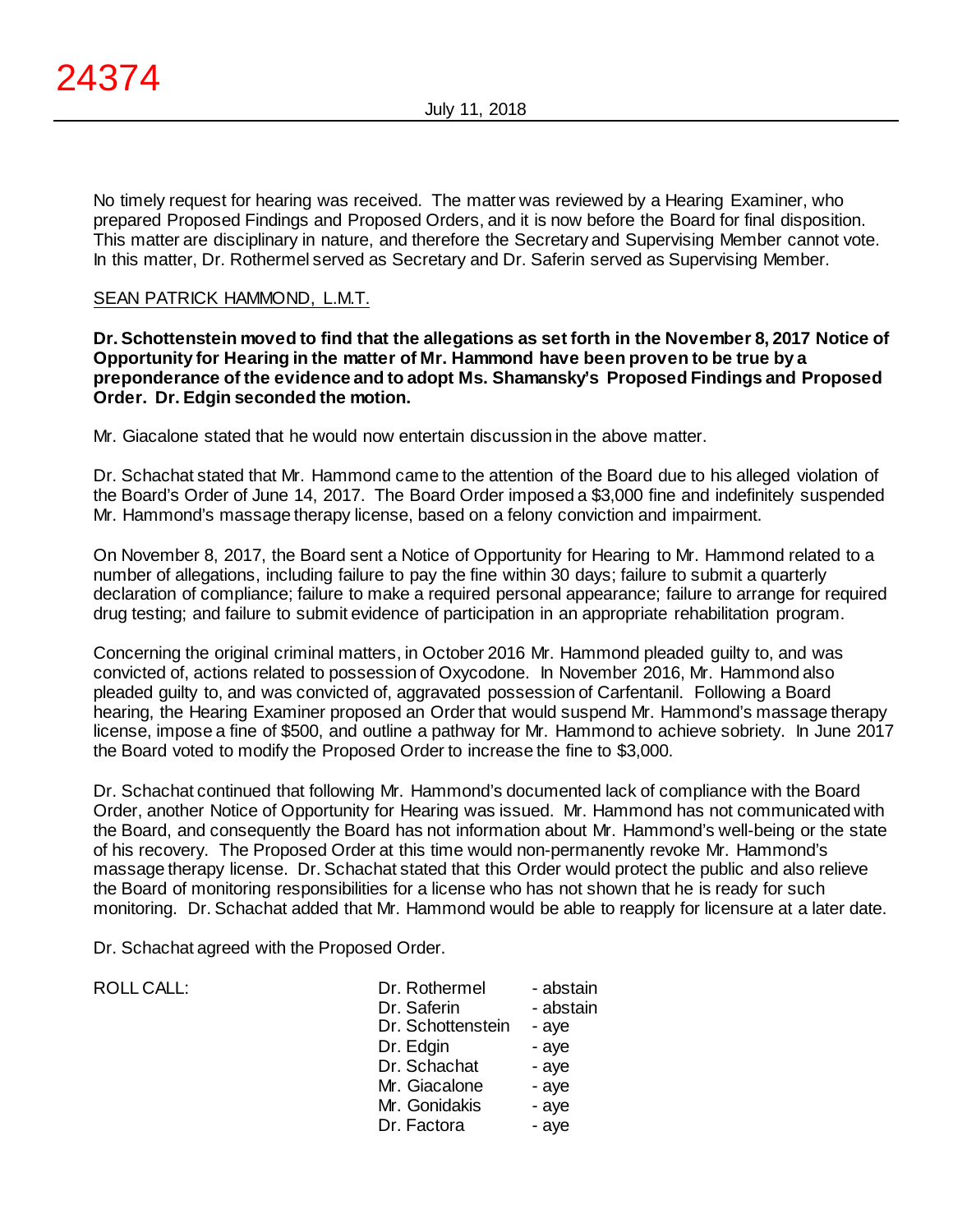July 11, 2018

| Ms. Montgomery | - aye |
|----------------|-------|
| Dr. Johnson    | - aye |
| Dr. Bechtel    | - aye |

The motion carried.

#### REPORTS AND RECOMMENDATIONS

#### ANTHONY JOSEPH DICELLO

Ms. Anderson stated that Mr. DiCello has concerns about proceeding with his case today because his attorney Eric Jones is not available, although one of Mr. Jones' colleagues is on the way to this meeting. Mr. DiCello has asked that the consideration of his case be postponed to the August 2018 meeting.

#### **Dr. Schachat moved that Board consider Mr. DiCello's Report and Recommendation at the August 8, 2018 Board meeting. Dr. Schottenstein seconded the motion.** A vote was taken:

| <b>ROLL CALL:</b> | Dr. Rothermel     | - abstain |
|-------------------|-------------------|-----------|
|                   | Dr. Saferin       | - abstain |
|                   | Dr. Schottenstein | - aye     |
|                   | Dr. Edgin         | - aye     |
|                   | Dr. Schachat      | - aye     |
|                   | Mr. Giacalone     | - aye     |
|                   | Mr. Gonidakis     | - aye     |
|                   | Dr. Factora       | - aye     |
|                   | Ms. Montgomery    | - aye     |
|                   | Dr. Johnson       | - aye     |
|                   | Dr. Bechtel       | - aye     |
|                   |                   |           |

The motion carried.

#### EXECUTIVE SESSION

**Dr. Saferin moved to go into Executive Session to confer with the Medical Board's attorneys on matters of pending or imminent court action, and for the purpose of deliberating on proposed consent agreements in the exercise of the Medical Board's quasi-judicial capacity. Dr. Schottenstein seconded the motion.** A vote was taken:

| Dr. Rothermel     | - aye |
|-------------------|-------|
| Dr. Saferin       | - aye |
| Dr. Schottenstein | - aye |
| Dr. Edgin         | - aye |
| Dr. Schachat      | - aye |
| Mr. Giacalone     | - aye |
| Mr. Gonidakis     | - aye |
| Dr. Factora       | - aye |
| Ms. Montgomery    | - aye |
| Dr. Johnson       | - aye |
|                   |       |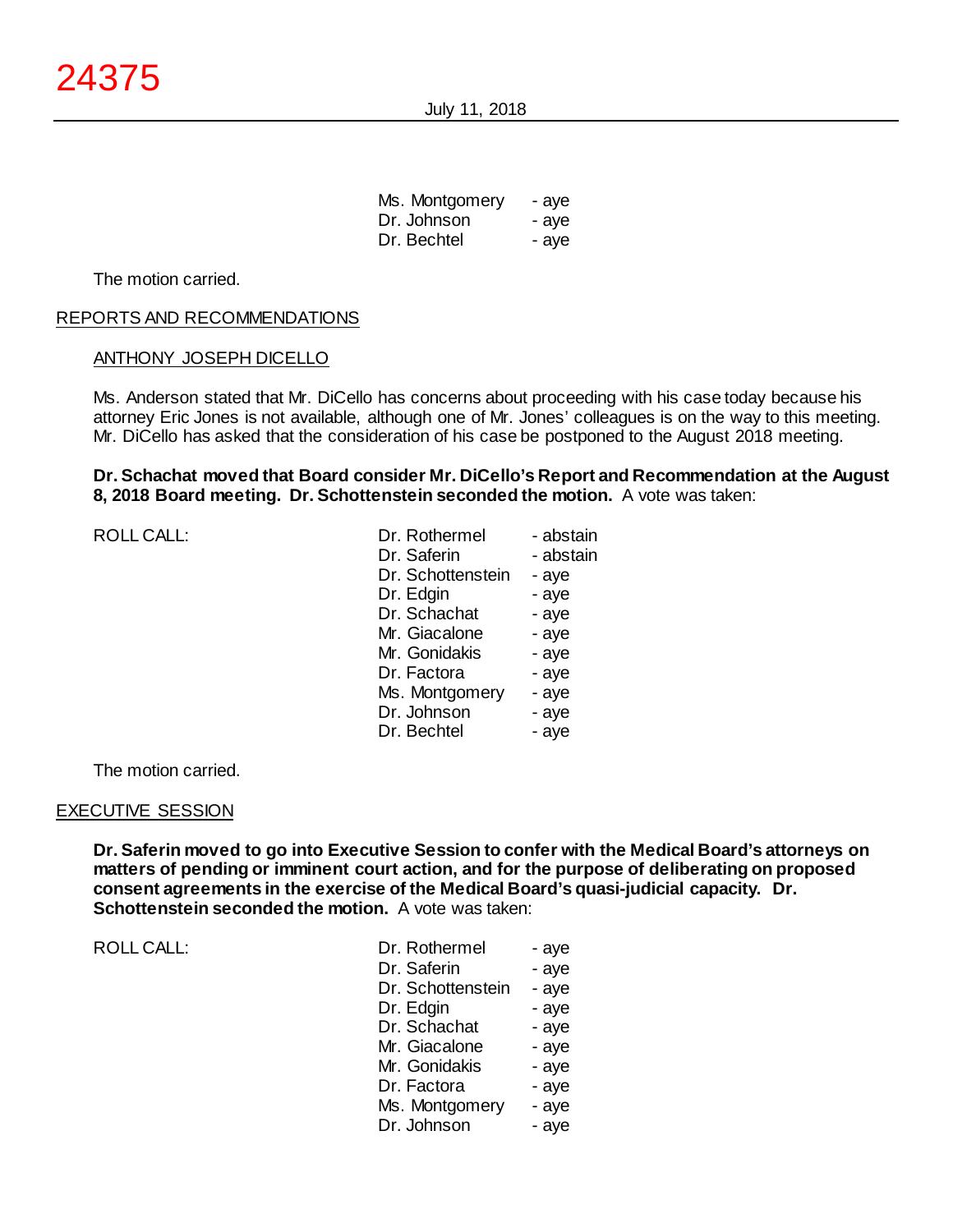July 11, 2018

Dr. Bechtel - aye

The motion carried.

Pursuant to Section 121.22(G)(3), Ohio Revised Code, the Board went into executive session with Mr. Groeber, Ms. Anderson, Mr. Fais, Ms. Loe, Ms. Debolt, Ms. Marshall, Mr. Roach, the Enforcement Attorneys, the Assistant Attorneys General, Ms. Pollock, Ms. Murray, Mr. Smith, Ms. Moore, Mr. DePew, and Mr. Taylor in attendance.

The Board returned to public session.

#### RATIFICATION OF SETTLEMENT AGREEMENTS

#### MADHU AGGARWAL, M.D. – CONSENT AGREEMENT

**Dr. Schottenstein moved to ratify the proposed Consent Agreement with Dr. Aggarwal. Dr. Edgin seconded the motion.** A vote was taken:

|  | <b>ROLL CALL:</b> |
|--|-------------------|
|  |                   |

| <b>ROLL CALL:</b> | Dr. Rothermel     | - abstain |
|-------------------|-------------------|-----------|
|                   | Dr. Saferin       | - abstain |
|                   | Dr. Schottenstein | - aye     |
|                   | Dr. Edgin         | - aye     |
|                   | Dr. Schachat      | - aye     |
|                   | Mr. Giacalone     | - aye     |
|                   | Mr. Gonidakis     | - aye     |
|                   | Dr. Factora       | - aye     |
|                   | Ms. Montgomery    | - aye     |
|                   | Dr. Johnson       | - aye     |
|                   | Dr. Bechtel       | - abstain |

The motion to ratify carried.

#### JULIE A. KRAUSE, M.D. – CONSENT AGREEMENT

**Dr. Schottenstein moved to ratify the proposed Consent Agreement with Dr. Krause. Dr. Edgin seconded the motion.** A vote was taken:

| Dr. Rothermel     | - abstain |
|-------------------|-----------|
| Dr. Saferin       | - abstain |
| Dr. Schottenstein | - aye     |
| Dr. Edgin         | - aye     |
| Dr. Schachat      | - aye     |
| Mr. Giacalone     | - aye     |
| Mr. Gonidakis     | - aye     |
| Dr. Factora       | - aye     |
| Ms. Montgomery    | - aye     |
| Dr. Johnson       | - aye     |
| Dr. Bechtel       | - abstain |
|                   |           |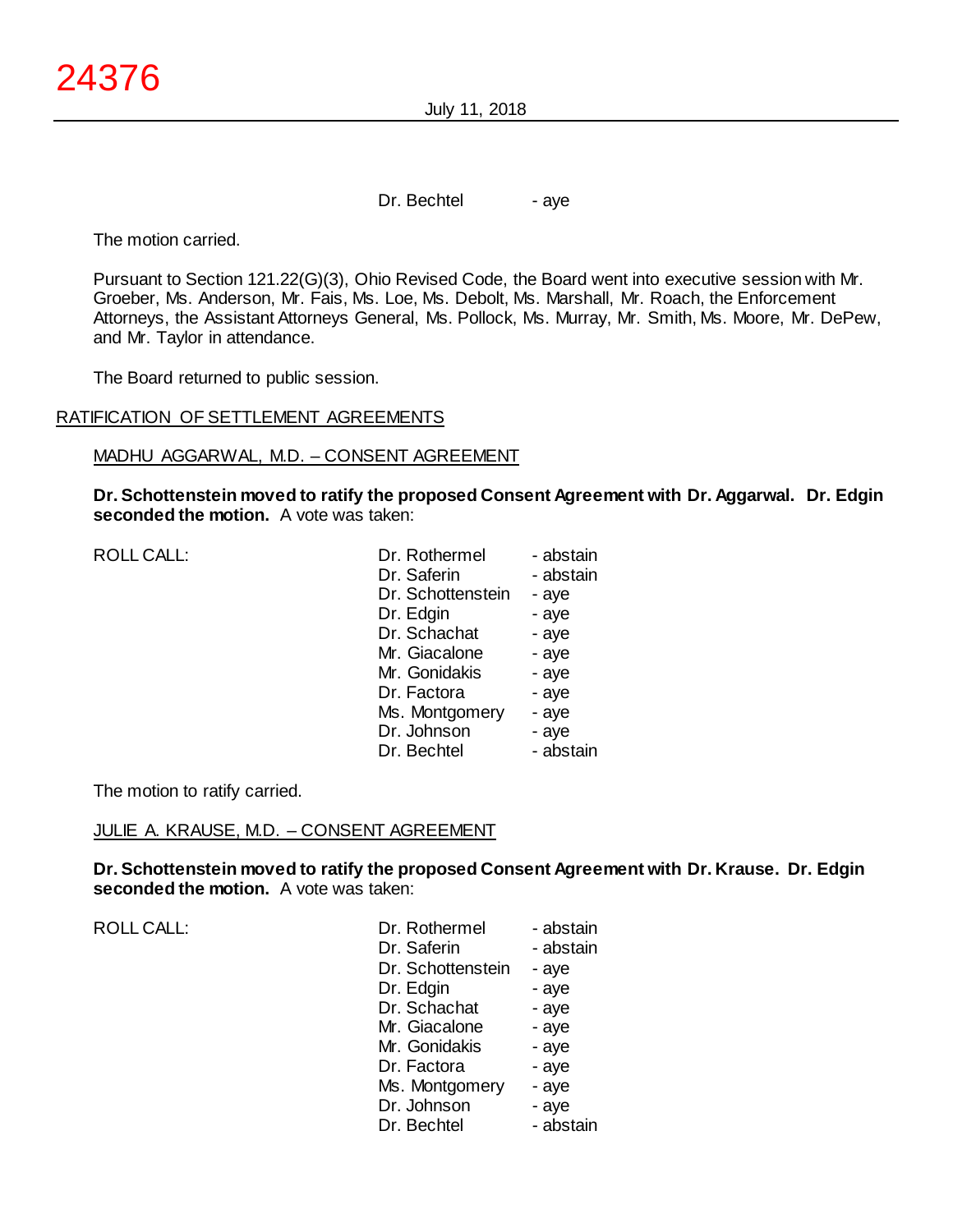The motion to ratify carried.

#### CITATIONS AND ORDERS OF SUMMARY SUSPENSION, IMMEDIATE SUSPENSION, AND AUTOMATIC **SUSPENSION**

Ms. Marshall reviewed the proposed citations for the members of the Board.

Dr. Schottenstein noted that proposed Citation #6, to be issued to Thomas Bernard Edel, M.D., involves a physical health condition. Dr. Schottenstein asked if the Board is continuing to pursue development of a non-disciplinary monitoring process for practitioners with mental and physical health problems. Dr. Schottenstein also asked if this practitioner could be placed in such a process once it is instituted. Ms. Marshall replied that, speaking generally and not in relation to this particular case, that the nondisciplinary monitoring program is near completion. Ms. Marshall added that it is a voluntary program which requires the cooperation of the licensee.

**Dr. Schottenstein moved to enter an Order of Immediate Suspension in the matter of Susan Donna Lawrence, D.O., in accordance with Section 3719.121(C), Ohio Revised Code, and to issue the Notice of Immediate Suspension and Opportunity for Hearing. Dr. Edgin seconded the motion.** A vote was taken:

ROLL CALL:

| Dr. Rothermel     | - abstain |
|-------------------|-----------|
| Dr. Saferin       | - abstain |
| Dr. Schottenstein | - aye     |
| Dr. Edgin         | - aye     |
| Dr. Schachat      | - aye     |
| Mr. Giacalone     | - aye     |
| Mr. Gonidakis     | - aye     |
| Dr. Factora       | - aye     |
| Ms. Montgomery    | - aye     |
| Dr. Johnson       | - aye     |
| Dr. Bechtel       | - abstain |

The motion carried.

**Dr. Schottenstein moved to send the Notices of Opportunity for Hearing to Stewart I. Adam, III, M.D.; Roger Todd Adler, M.D.; Chukwuma P. Anyadike, M.D.; Thomas L. Craig, III, M.D.; Thomas Bernard Edel, M.D.; Mohammad Moayeri, M.D.; and Dana P. Richard, D.O. Dr. Edgin seconded the motion**. A vote was taken:

| Dr. Rothermel     | - abstain |
|-------------------|-----------|
| Dr. Saferin       | - abstain |
| Dr. Schottenstein | - aye     |
| Dr. Edgin         | - aye     |
| Dr. Schachat      | - aye     |
| Mr. Giacalone     | - aye     |
| Mr. Gonidakis     | - aye     |
| Dr. Factora       | - aye     |
|                   |           |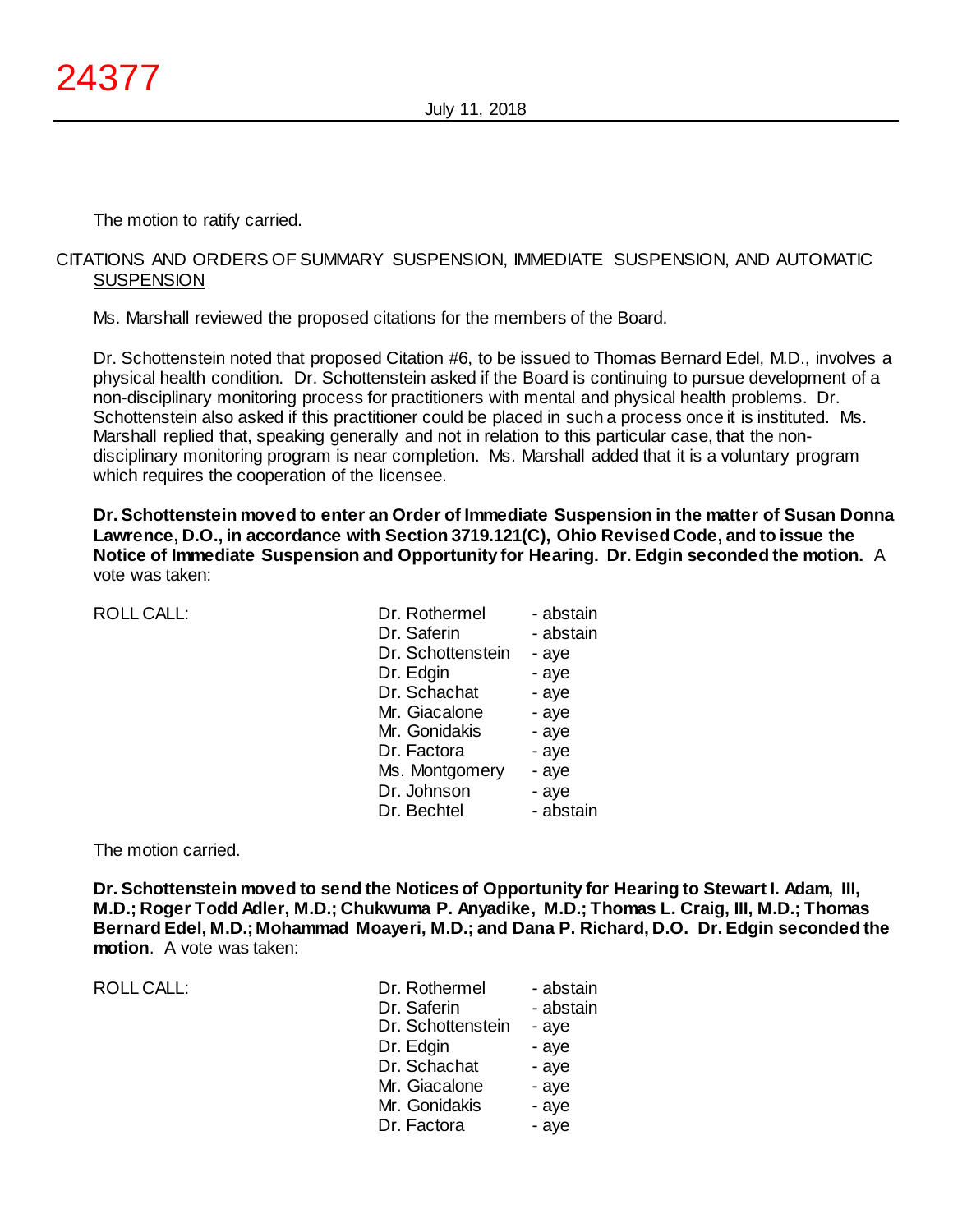July 11, 2018

| Ms. Montgomery | - aye     |
|----------------|-----------|
| Dr. Johnson    | - aye     |
| Dr. Bechtel    | - abstain |

The motion carried.

**Dr. Schottenstein moved to send the Notices of Opportunity for Hearing to Kansky Delisma, M.D.; and Vernon Proctor, M.D. Dr. Edgin seconded the motion.** A vote was taken:

| <b>ROLL CALL:</b> | Dr. Rothermel     | - abstain |
|-------------------|-------------------|-----------|
|                   | Dr. Saferin       | - abstain |
|                   | Dr. Schottenstein | - aye     |
|                   | Dr. Edgin         | - aye     |
|                   | Dr. Schachat      | - aye     |
|                   | Mr. Giacalone     | - aye     |
|                   | Mr. Gonidakis     | - aye     |
|                   | Dr. Factora       | - aye     |
|                   | Ms. Montgomery    | - aye     |
|                   | Dr. Johnson       | - aye     |
|                   | Dr. Bechtel       | - aye     |
|                   |                   |           |

The motion carried.

#### OPERATIONS REPORT

**Human Resources:** Mr. Groeber stated that that an investigator for the South area is pending to be hired late this month. Other positions posted include a Hearing Unit assistant, a North area investigator, and two Attorney 3 positions. Mr. Groeber stated that interviews for those positions will begin soon.

**Investigator Firearms:** Mr. Groeber stated that the Board staff is continuing to work with the union to implement the changes directed by the Board. Management has continued to work with the union to prepare for the return of firearms should the Board vote to rescind investigator authority to carry firearms at the August 2018 meeting. Mr. Groeber stated that until such time as the Board takes a formal vote, the Board will maintain the investigators' authority to carry firearms.

**Agency Operations:** Mr. Groeber noted that for the first time in quite some time, there has been a significant increase in open cases. Mr. Groeber speculated that this may be a one-time occurrence, possibly caused by a delay in officially closing cases. Mr. Groeber stated that he will watch this statistic to see if it resolves by next month. Mr. Groeber continued that license issuance has increased almost 12% year-to-date and compliance numbers have decreased 6% year-to-date.

Mr. Groeber stated that Mr. LaCross will work with Mr. Turek to develop statutory language to allow the Board to license individuals on a weekly basis instead of waiting until the next monthly Board meeting. Mr. Groeber commented that enacting this change could cause a dramatic drop in the average time to license applicants.

Mr. Groeber stated that new allopathic and osteopathic medical licenses with clean applications are being issued in an average of 26 days, 25% faster than the previous year. Expedited licensure applications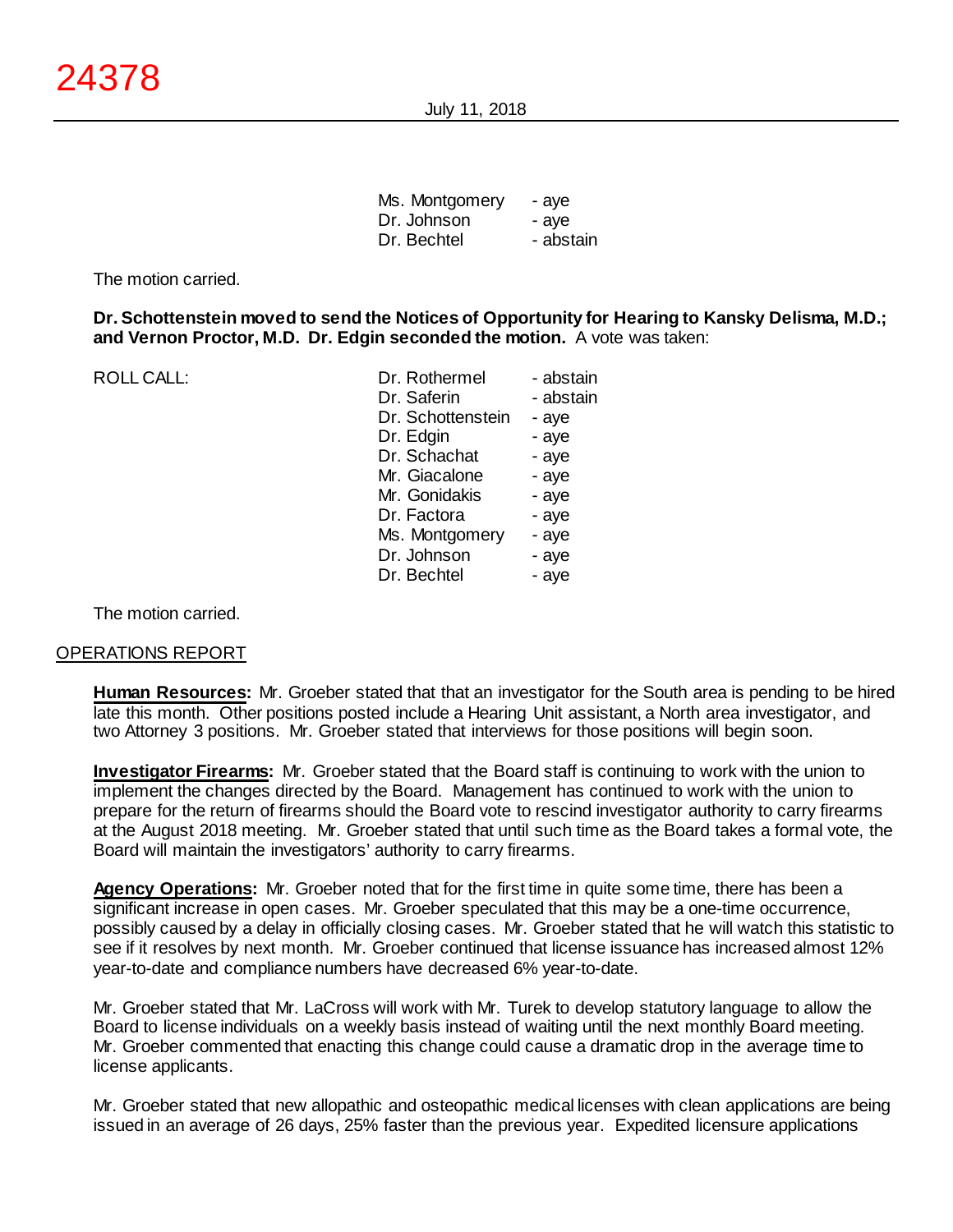were approved in an average of 23 days, longer than the 15 days it had taken in June 2017.

**Probationary Appearances:** Mr. Groeber stated that Ms. Murray has developed a proposal regarding probationary appearances, based on the Board's discussion at the Board Retreat. Mr. Groeber also noted that Ms. Murray's adult Irish dance group placed first in the North American Nationals competition last week. The Board applauded Ms. Murray for her achievement.

Ms. Murray stated that the memorandum outlines and makes recommendations for four categories of probationers:

- A licensee on probation for failing to renew his or her license can be released by the Board by written request, similar to other probationary requests for modification. A final appearance before the Board's Secretary and Supervising Member would not be required.
- A licensee on probation for minor criminal acts, can be released by the Board by written request, similar to other probationary requests for modification, provided the licensee has no prior Board action. This request can be submitted following a final appearance before the Board's Secretary and Supervising Member.
- A licensee on probation for minimal standards or prescribing issues can be released by the Board by written request, similar to other probationary requests for modification, provided the licensee has no prior Board action. This request can be submitted following a final appearance before the Board's Secretary and Supervising Member.
- Licensees who are on probation for repeat violations; major criminal acts or criminal acts related to the practice of medicine; and/or impairment issues will continue to appear before the full Board prior to release.

## **Dr. Bechtel moved to approve the proposed revisions of The State Medical Board of Ohio's Compliance Appearance Policy. Dr. Edgin seconded the motion.** A vote was taken:

| <b>ROLL CALL:</b> | Dr. Rothermel     | - aye |
|-------------------|-------------------|-------|
|                   | Dr. Saferin       | - aye |
|                   | Dr. Schottenstein | - aye |
|                   | Dr. Edgin         | - aye |
|                   | Dr. Schachat      | - aye |
|                   | Mr. Giacalone     | - aye |
|                   | Mr. Gonidakis     | - aye |
|                   | Dr. Factora       | - aye |
|                   | Ms. Montgomery    | - aye |
|                   | Dr. Johnson       | - aye |
|                   | Dr. Bechtel       | - aye |
|                   |                   |       |

The motion carried.

**Board Member IT Issues:** Mr. Groeber stated that any Board member wishing help with IT issues can request that a Board staff member come to their home to help them get set up in that regard.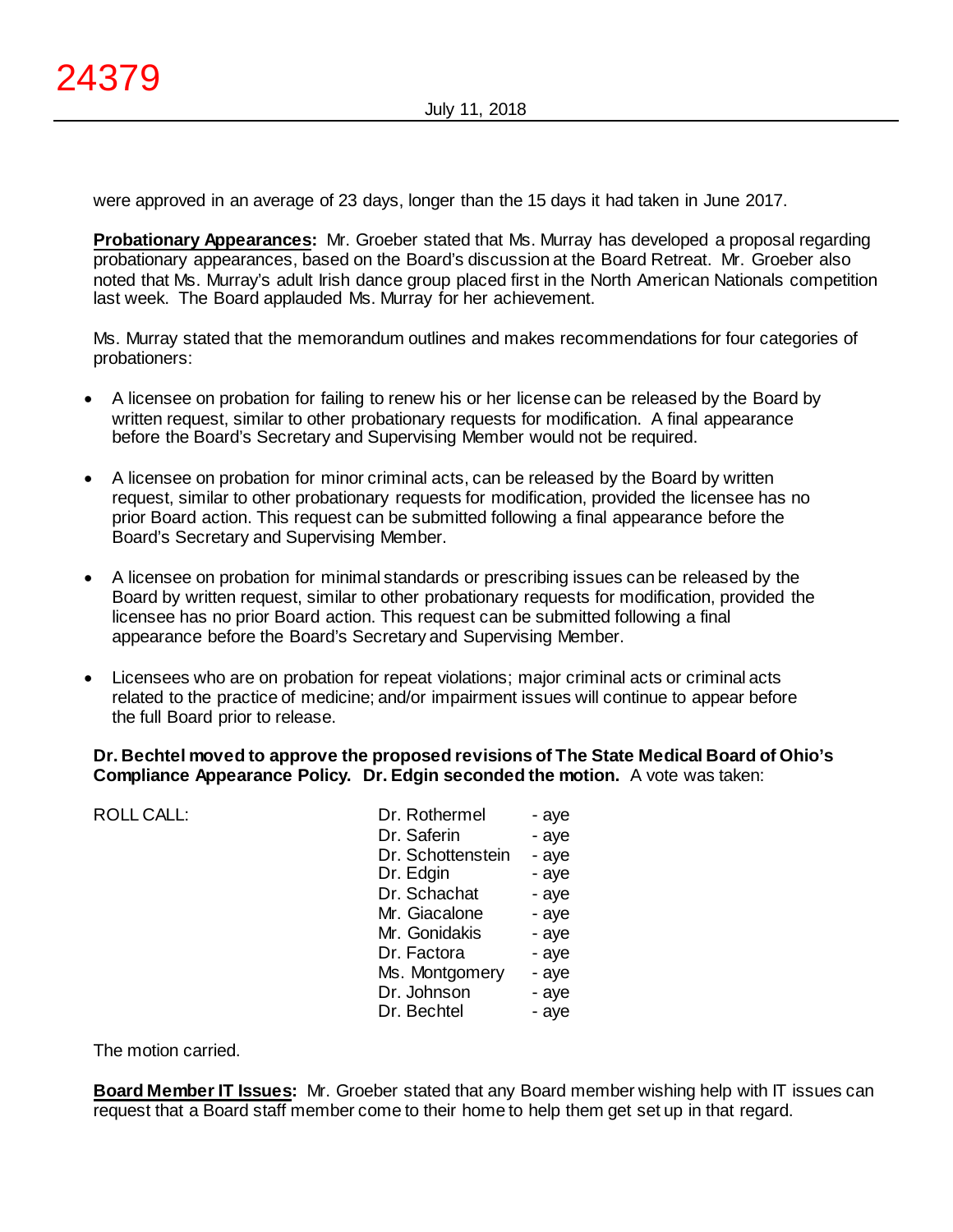**ICD-10 Code Compliance:** Mr. Groeber stated that it is probable in the next month or two that the Board will issue letters to licensees regarding compliance with the new requirement to include ICD-10 diagnosis codes on controlled substance prescriptions, similar to the Ohio Automated Rx Reporting System (OARRS) non-compliance letters. Mr. Groeber speculated that, as with the OARRS letters, the Board may want to give a number of months for licenses to correct their behavior and comply with the new rule. Mr. Groeber stated that the initial letters will be more educational in nature, and later letters to those who are not adjusting their practices can contain more compliance-related language.

Dr. Schachat and Dr. Johnson briefly discussed the linking of diagnosis codes to prescriptions in hospital electronic medical record systems. Dr. Schachat noted that according to a recent article in the Journal of the American Medical Association, the error rates for the CD-10 codes are very significant. Mr. Groeber noted that the required ICD-10 reporting is truncated and does not require the entire code, so some of those errors can be eliminated.

Mr. Groeber stated that the data from the reporting can be used to see what conditions are driving opioid prescribing.

**U.S. Department of Health and Human Services Report:** Mr. Groeber stated that he previously circulated to Board members an email with a link to a story from Cleveland.com that included comments from the U.S. Department of Health and Human Services Office of the Inspector General. These comments, based upon Medicaid data from 2016, referred to the potential for pill mill shopping in Ohio. Mr. Groeber also circulated the Ohio Department of Medicaid's preliminary response to that report, which Mr. Groeber felt did a nice job of illuminating some of the issues and concerns that Ohio had with the way the data was pulled and presented, as well as how a narrow set of patients was presumed to be reflective of the entire population.

Mr. Giacalone asked if the Governor's office is going to respond to the article. Mr. Groeber was uncertain if the Governor's office would add to the response from the Department of Medicaid. Mr. Groeber opined that Ohio's efforts in this regard have been significant and positive. Mr. Giacalone agreed. Mr. Groeber added that the numbers also included physicians who were treating patients with cancer and other serious conditions in which high doses of opioids are appropriate.

Mr. Giacalone asked if the Board should respond to Cleveland.com with its concerns about the article. Mr. Groeber stated that he will follow-up with Cleveland.com.

**New Format for Board Meeting Materials:** In response to questions from Mr. Taylor, the Board members indicated approval of the new format for Board meeting materials, with some suggestions. Mr. Taylor stated that he would incorporate the Board's members suggestions.

## RESPIRATORY CARE ADVISORY COUNCIL REPORT

Dr. Factora stated that the Respiratory Care Advisory Council met on July 10, 2018, and approved the minutes of its previous meeting. The Council recommended Board approval of the Ohio Respiratory Care Law and Professional Ethics course video script and quiz prepared by the Board's communications staff. The Council also discussed two scope of practice issues, 1) emergency medicine triage, and 2) changing a tracheostomy tube in an acute setting. Dr. Factora stated that these issues will come to the PA/Scope of Practice Committee soon.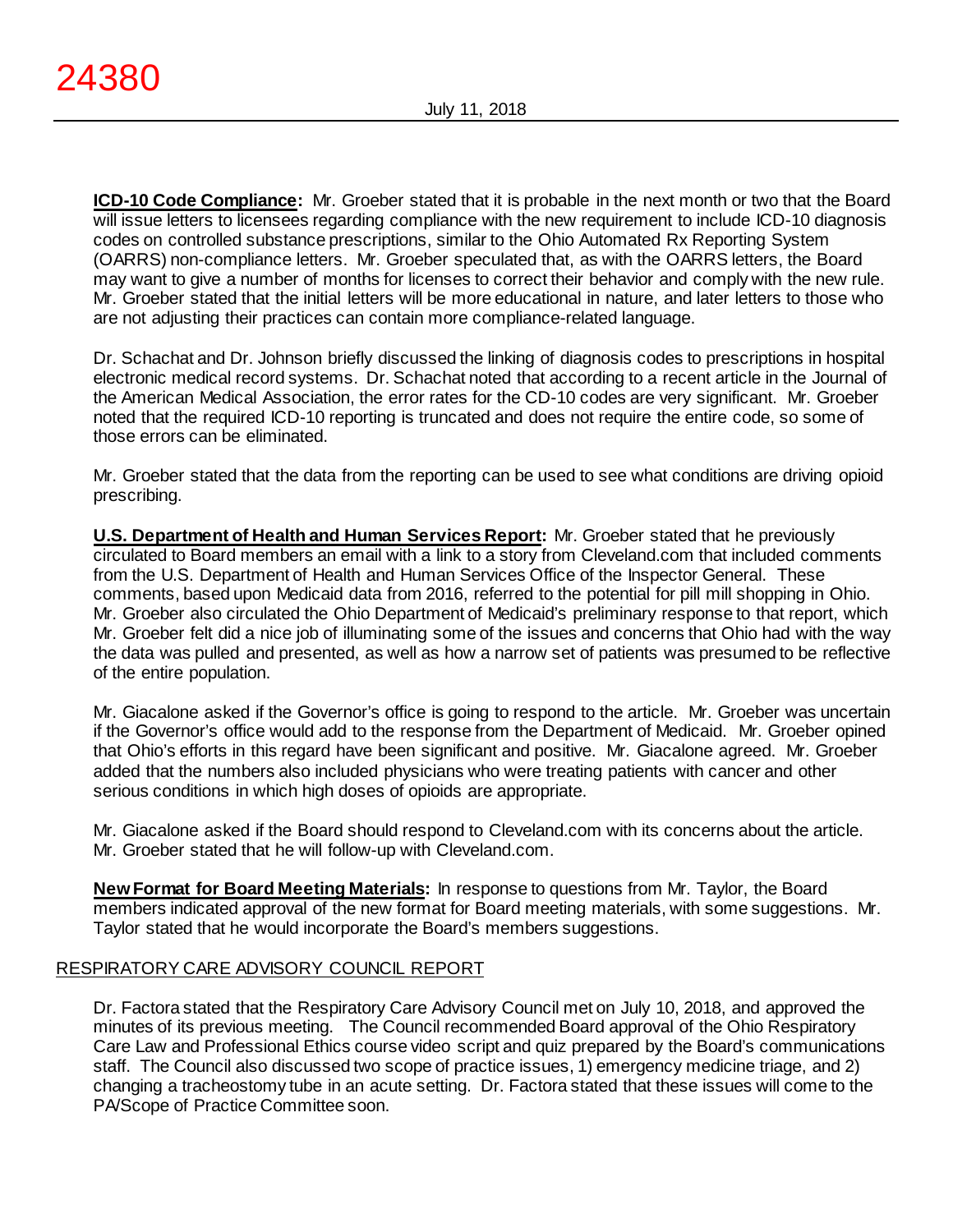Dr. Factora stated that the Council will next meet on September 11, 2018.

Ms. Montgomery exited the meeting at this time.

#### REPORTS BY ASSIGNED COMMITTEES

## FINANCE COMMITTEE

## FISCAL UPDATE

Dr. Schottenstein stated that the Board's revenue in May 2018 was \$1,078,533, which represents another good month. Dr. Schottenstein stated that it appears that the Board's June revenue will approach \$2,000,000, which will be a record. Dr. Schottenstein noted that because of how revenue is processed at the end of a fiscal year, approximately \$1,600,000 of the June revenue will be credited to June and the rest will be credited to July. Dr. Schottenstein stated that the Board has exceeded the comparison to the same time two years prior for the first time this fiscal year, with a 5% increase in year-to-date revenue. Dr. Schottenstein stated that the Board's cash balance in May 2018 was \$4,029,589 and further increase is expected in the June numbers.

Dr. Schottenstein stated that expenditures have increase 5.4% year-to-date, which is consistent with the typical yearly increase of 4% in payroll and the addition of new staff following the Medical Board's merger with the Board of Dietetics and the Respiratory Care Board.

#### ACCOUNTS RECEIVABLE

Dr. Schottenstein stated that in May 2018 the Board collected fine payments totaling \$38,101. In total, the Board has received a total of \$255,500 in fines, with \$148,500 outstanding.

#### Dr. Factora exited the meeting at this time.

#### EDUCATION AND OUTREACH

Dr. Schottenstein stated the Board continues to roll out educational materials for dietitians and respiratory care professionals. Dr. Schottenstein stated that the programs will be online and will have scripts approved by the Licensure Committee. There will also be educational items included in the Summer edition of the Board's HealthScene magazine.

Dr. Schottenstein stated that the Board has begun using the Benchmark email system and it is going very well. The Benchmark system is very user-friendly, less expensive than the previous system, and can be used to conduct surveys. The Committee is also contemplating finding a media company to develop educational quizzes for the Board's licensees.

## REVIEW OF FINING GRID RESPONSES

Dr. Schottenstein stated that Board member feedback on the Board's fining guidelines has been compiled and reviewed. Dr. Schottenstein stated that the "standard fine" column has been removed from the fining grid and there will only be a "minimum fine" and "maximum fine" going forward. Dr. Schottenstein stated that the minimum fine will be considered the standard fine. The Finance Committee voted to approve the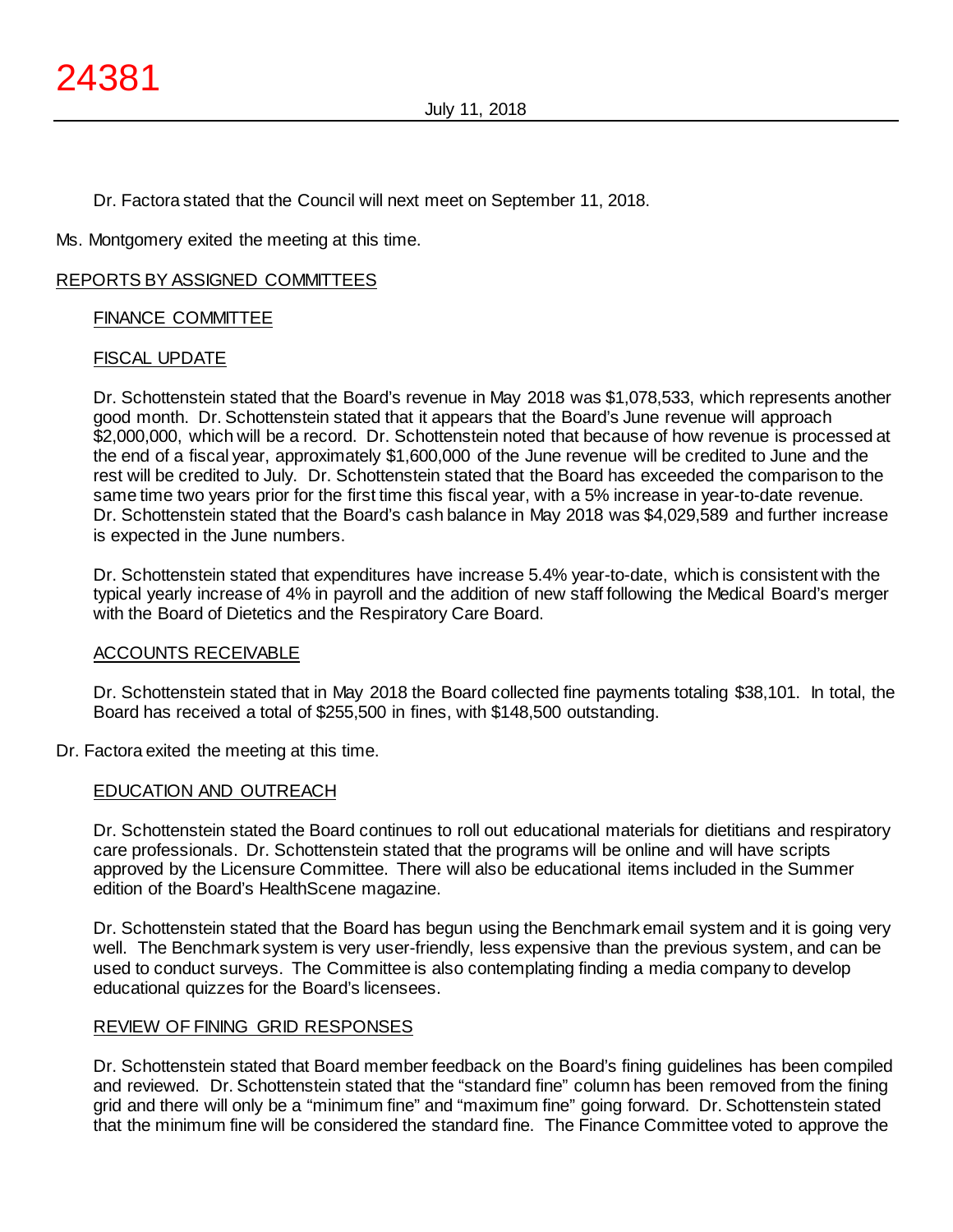suggested changes, with the suggested fines rounded to the nearest \$500 increment.

**Dr. Saferin moved to approve the fining guidelines, as discussed by the Finance Committee. Dr. Edgin seconded the motion.** All members voted aye, except Mr. Gonidakis, who abstained. The motion carried.

#### FOOD AND DRUG ADMINISTRATION OPIOID MEETING

Dr. Schottenstein noted that the date of this meeting has been moved to August 28. Dr. Schottenstein also noted that the airfare to travel to the meeting has gotten cheaper.

Ms. Montgomery returned to the meeting at this time.

## BOARD MEMBER COMPENSATION INCREASE UPON REAPPOINTMENT

Dr. Schottenstein stated that in Fiscal Year 2018, four Board members were reappointed. After consideration, the Finance Committee voted to approve member raises and submit them to the full Board for approval.

**Dr. Saferin moved to approve a 4% raise for Amol Soin, M.D., to be effective as of the date of his reappointment, and subject to the approval of the Director of the Department of Administrative Services. Dr. Edgin seconded the motion.** All members voted aye. The motion carried.

**Dr. Edgin moved to approve a 4% raise for Michael Schottenstein, M.D., to be effective as of the date of his reappointment, and subject to the approval of the Director of the Department of Administrative Services. Dr. Bechtel seconded the motion.** All members voted aye except Dr. Schottenstein, who abstained. The motion carried.

**Dr. Edgin moved to approve a 4% raise for Bruce Saferin, D.P.M., to be effective as of the date of his reappointment, and subject to the approval of the Director of the Department of Administrative Services. Dr. Schachat seconded the motion.** All members voted aye except Dr. Saferin, who abstained. The motion carried.

Dr. Factora returned to the meeting at this time.

**Dr. Saferin moved to approve a 4% raise for Michael Gonidakis, Esq., to be effective as of the date of his reappointment, and subject to the approval of the Director of the Department of Administrative Services. Dr. Edgin seconded the motion.** All members voted aye except Mr. Gonidakis, who abstained. The motion carried.

## EXECUTIVE DIRECTOR COMPENSATION INCREASE

Dr. Schottenstein stated that the Finance Committee voted to approve the release of funds to finance a 5.75% raise for the Executive Director, pending the outcome of the *ad hoc* committee that is studying this matter.

**Dr. Bechtel moved to approve the financing of up to a 5.75% increase of the Executive Director's salary, pending the outcome of the Executive Director Review Committee. Dr. Edgin seconded the**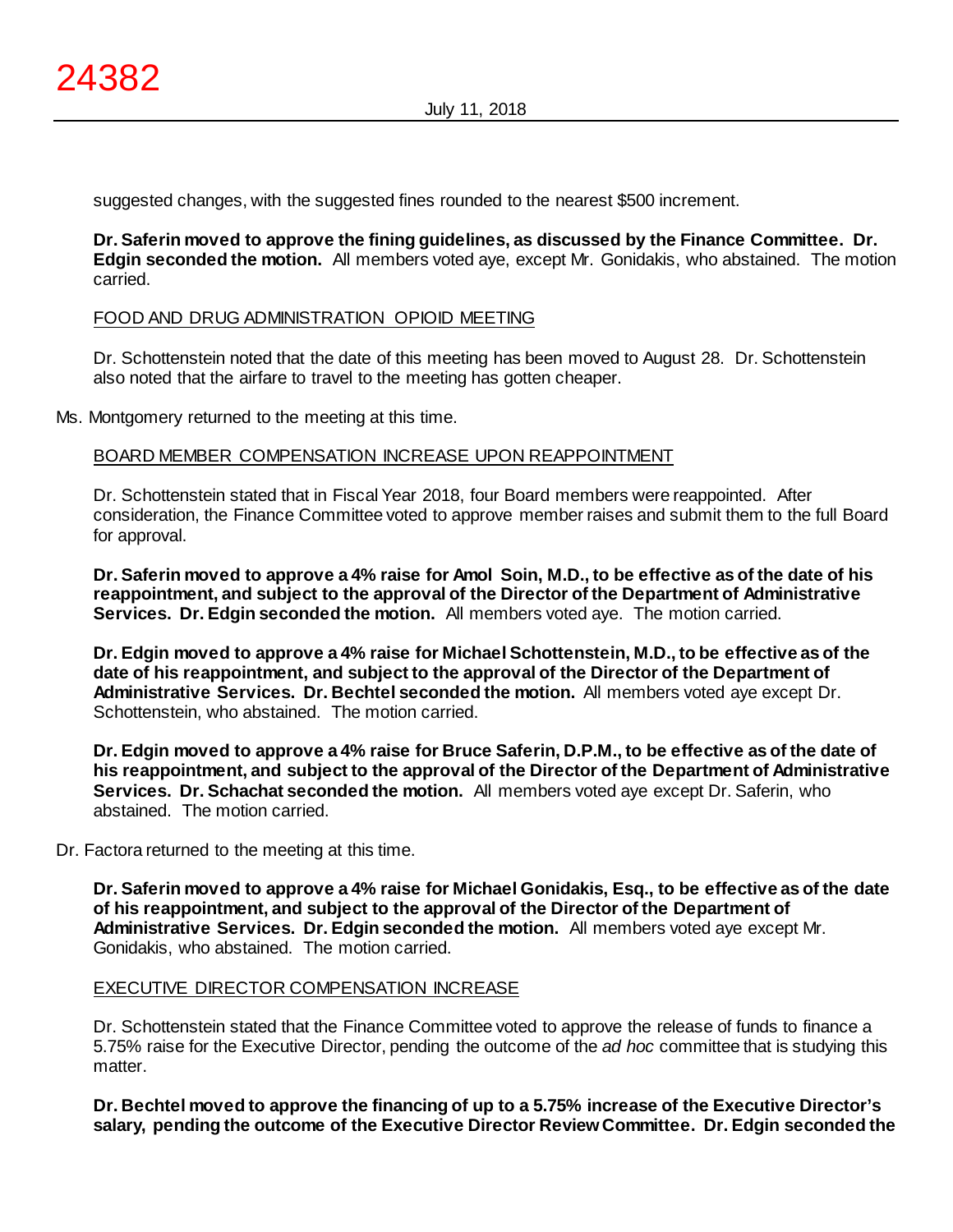**motion.** All members voted aye. The motion carried.

## FEDERATION OF STATE MASSAGE THERAPY BOARDS ANNUAL MEETING

Dr. Schottenstein stated that the 2018 Annual Meeting of the Federation of State Massage Therapy Boards (FSMTB) will be October 4-6 at the Marriott City Center in Salt Lake City Utah. FSMTB membership includes the right of each member board or agency to send a voting delegate to the Annual Meeting. Delegate travel, accommodations, meals, and program expenses will be covered by the FSMTB. The Finance Committee approved a motion to this effect earlier today.

**Dr. Saferin moved to approve Mr. Groeber to attend the Federation of State Massage Therapy Boards Annual Meeting on October 4-6 in Salt Lake City, Utah; and any travel expenses not covered by the FSMTB will be paid by the Medical Board in accordance with state travel policy; and that attendance at the conference is in connection with Mr. Groeber's duties as, and is related to his position as, Executive Director for the State Medical Board of Ohio. Dr. Edgin seconded the motion.** All members voted aye. The motion carried.

#### RESPIRATORY CARE AND DIETETICS EDUCATIONAL VIDEO DEVELOPMENT

Dr. Schottenstein stated that Ms. Pollock presented an estimate to develop instructional videos for the Board's newest license types: Respiratory care therapists and dietitians. The estimated cost for the production of the videos is \$15,800. The Finance Committee voted to approve the development of these videos.

**Dr. Saferin moved to approve the expenditure of up to \$15,800 for the development of instructional videos for respiratory care therapists and dietitians. Dr. Edgin seconded the motion.** All members voted aye. The motion carried.

The Board meeting recessed at 12:00 p.m. and resumed at 1:15 p.m.

#### EXECUTIVE SESSION

**Dr. Saferin moved to go into Executive Session for the purpose of preparing for, conducting, or reviewing negotiations or bargaining sessions with public employees concerning their compensation or other terms and conditions of their employment; and to consider the appointment, employment, dismissal, discipline, promotion, demotion, or compensation of a public employee or official. Mr. Gonidakis seconded the motion.** A vote was taken:

| Dr. Rothermel     | - aye |
|-------------------|-------|
| Dr. Saferin       | - aye |
| Dr. Schottenstein | - aye |
| Dr. Edgin         | - aye |
| Dr. Schachat      | - aye |
| Mr. Giacalone     | - aye |
| Mr. Gonidakis     | - aye |
| Dr. Factora       | - aye |
| Ms. Montgomery    | - aye |
| Dr. Johnson       | - aye |
|                   |       |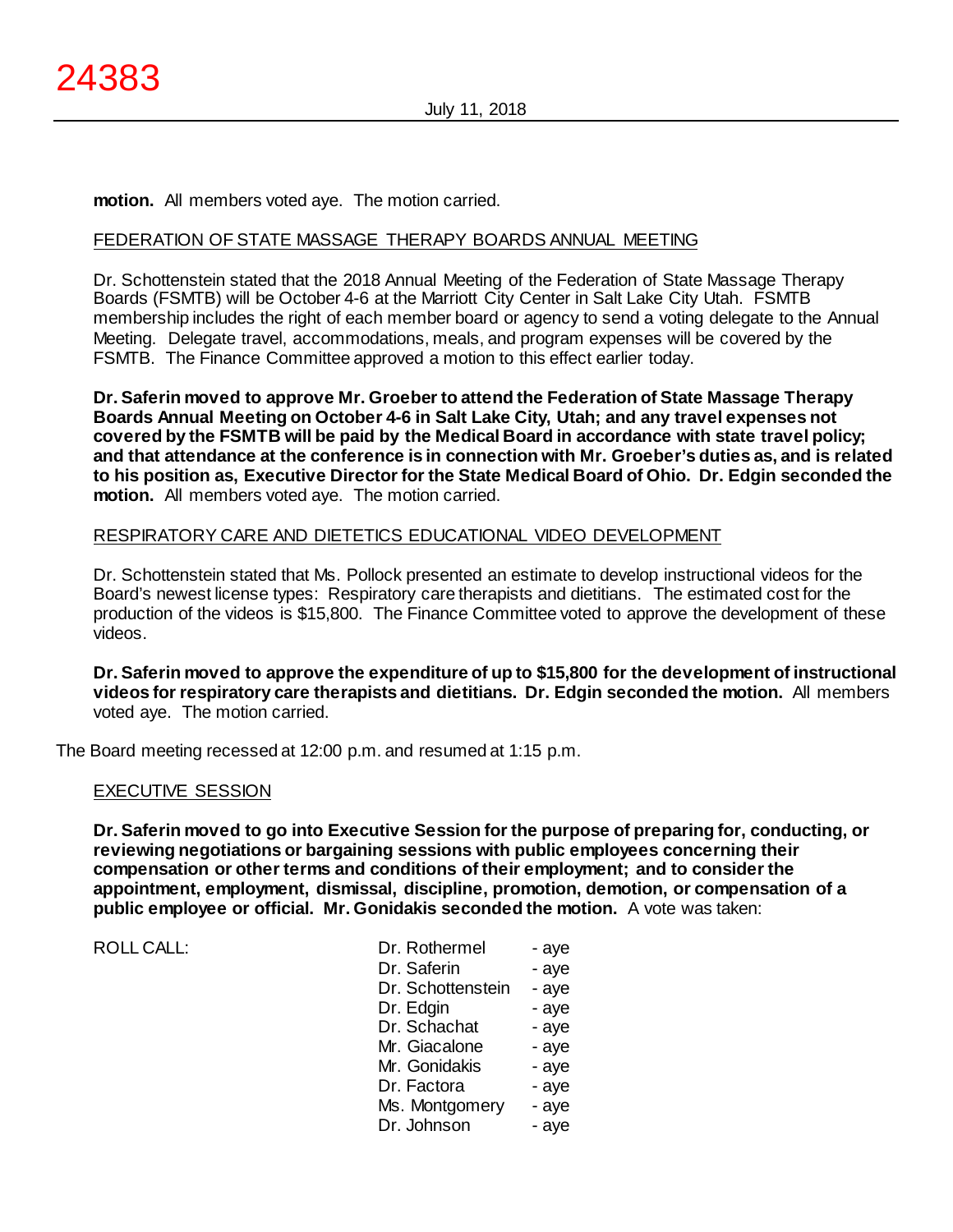July 11, 2018

Dr. Bechtel - aye

The motion carried.

Pursuant to Section 121.22(G)(3), Ohio Revised Code, the Board went into executive session with Mr. Groeber, Ms. Anderson, and Ms. Loe in attendance.

The Board returned to public session.

## REPORTS BY ASSIGNED COMMITTEES

## POLICY COMMITTEE

#### PROPOSED AMENDMENTS TO LIMITED BRANCHES RULE 4731-1-02

#### **Dr. Saferin moved to approve Rule 4731-1-02 for filing with the Common Sense Initiative office as presented. Dr. Schottenstein seconded the motion.** All members voted aye. The motion carried.

#### PROPOSED RULES FOR OFFICE-BASED TREATMENT OF OPIOID ADDICTION

Ms. Debolt stated that the Policy Committee reviewed the proposed changes to the proposed rules and has recommended two amendments. First, the Policy Committee recommended that proposed Rule 4731-33-03(G)(2)(d) include language to clarify that it would be appropriate to use Subutex for withdraw management if Suboxone is contraindicated, with documentation in the patient chart. Second, the Policy Committee recommended that the title of proposed Rule 4731-33-04 be changed to Medication-Assisted Treatment Using Naltrexone.

**Dr. Bechtel moved to file the proposed Rules, as discussed by the Policy Committee, with the Common Sense Initiative office. Dr. Schottenstein seconded the motion.** All members voted aye. The motion carried.

#### UPDATES TO DIETETICS AND RESPIRATORY CARE RULES

Mr. Smith stated that the Policy Committee discussed revisions to the Dietetics Rules and the Respiratory Care Rules. The Policy Committee voted to approve the rules as circulate, with three amendments, for filing with the Common Sense Initiative.

**Dr. Bechtel moved to approve the filing of the Dietetics Rules and Respiratory Care Rules, as discussed by the Policy Committee, with the Common Sense Initiative office. Dr. Rothermel seconded the motion.** All members voted aye. The motion carried.

#### LEGISLATIVE UPDATE

Mr. LaCross stated that the Legislature is currently in its summer break, so work is proceeding slowly. Mr. LaCross stated that the pending physician assistant legislation, Senate Bill 259, will probably be passed by the Senate in September.

Mr. LaCross stated that House Bill 111 was passed by the House before the break. House Bill 111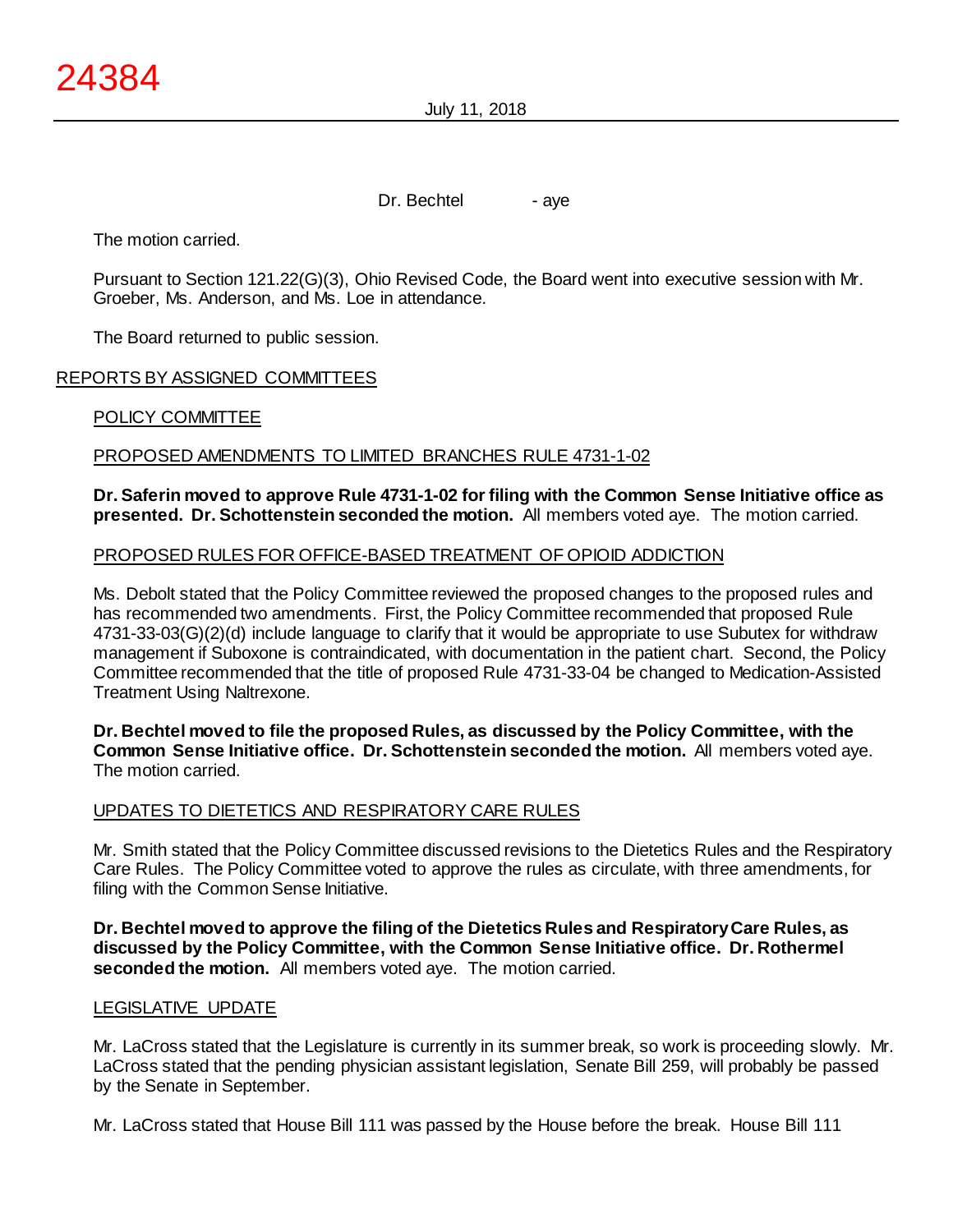included the following provisions:

- Limited Permits for Respiratory Care will be valid for three years;
- Certification attestations will be required on parts of the licensure applications rather than an affidavit;
- The Board may contract with third-party agents for delivery of subpoenas;
- Termination from the Medicaid or Medicare program is added as a disciplinary action within the Board's disciplinary code;
- Training Certificate rotators are extended to out-of-state residents;
- Equivalency is added for post-graduate training programs in podiatric medicine;
- Physician Assistant supervision agreements will no longer be filed with the Board; instead, they will be filed on-site and be subject to audits by the Board.

Mr. LaCross stated that legislative initiatives for the Fall include changes to physician continuing medical education (CME) requirements and a provision to allow the Physician Assistant Policy Committee to conduct meetings remotely by electronic means.

## LICENSURE COMMITTEE

## RESPIRATORY CARE CONTINUING EDUCATION COURSE APPROVAL

**Dr. Saferin moved to approve the Breath Easy Respiratory Conference presentation "Ethics in Healthcare" for one contact hour of RCCE on Ohio respiratory care law or professional ethics, pursuant to the provisions of chapter 4761-9 of the Ohio Administrative Code. Dr. Bechtel seconded the motion.** All members voted aye. The motion carried.

## DIETETICS CONTINUING EDUCATION PORTFOLIOS

**Dr. Saferin moved that the continuing education portfolios for the nine licensees identified in the memorandum be approved for the period of July 1, 2013 – June 30, 2018 pursuant to 4759-4-04 of the Ohio Administrative Code. Dr. Factora seconded the motion.** All members voted aye. The motion carried.

#### RESPIRATORY CARE AND DIETETICS COURSE APPROVALS

Dr. Saferin stated that Rule 4761-9-04 lays out the requirements for the Ohio respiratory care law and professional ethics course. The Communications staff of the Board has created a script for a video that will be produced and offered online to satisfy this respiratory care continuing education requirement. On June 13, 2018, the Licensure Committee had previously reviewed and approved the outline and concept of the course produced by the Board's Communications staff. At that time, the Licensure Committee indicated a desire to see a more finalized script of the video. Subsequently, the Communications staff created a script for a video that will be produced and offered online to satisfy the dietetics jurisprudence requirement.

#### **Dr. Saferin moved to approve the dietetics jurisprudence video script and to approve the**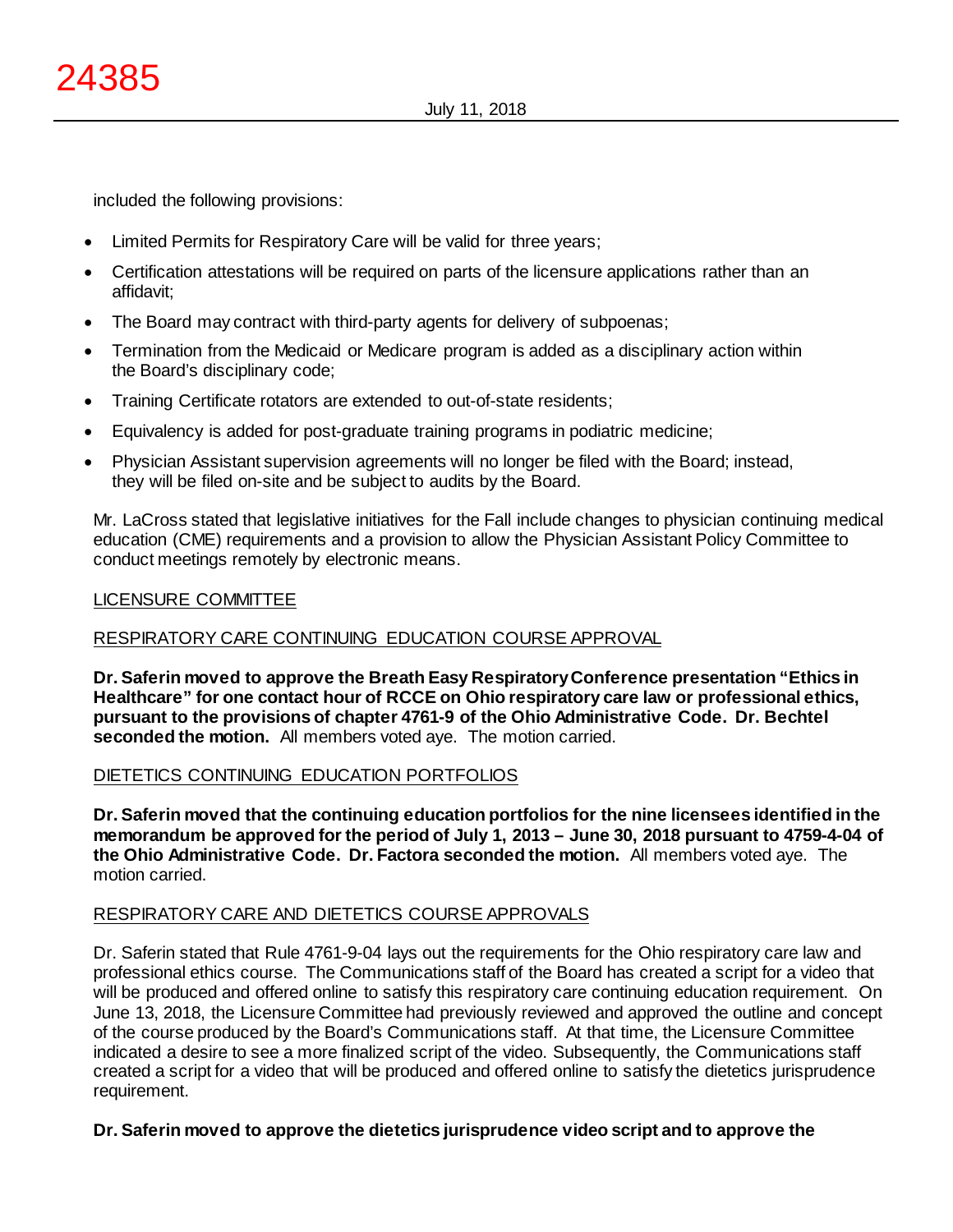**respiratory care Law and Professional Ethics course video script as presented. Dr. Bechtel seconded the motion.** All members voted aye. The motion carried.

#### LICENSURE APPLICATION REVIEW

#### ROBIN LEE RHODES, M.D.

Dr. Saferin stated that Dr. Rhodes is applying for restoration of her medical license in Ohio. Dr. Rhodes' application indicates that she has not been engaged in the clinical practice of medicine since she retired on March 1, 2015, although her license expired on April 1, 2016. Dr. Rhodes is a 1979 graduate of Eastern Virginia Medical School. Since 1984, Dr. Rhodes has held a lifetime certification with the American Board of Pediatrics. According to her application, she would like to come out of retirement to help a local hospital with coverage at their newborn nursery since active pediatricians have resigned their hospital privileges. Dr. Saferin stated that Dr. Rhodes is current with her continuing medical education (CME) requirements and she has retaken her board examination, so she is very competent in the Licensure Committee's estimation

**Dr. Saferin moved to approve Dr. Rhodes' request for Ohio licensure as presented. Dr. Rothermel seconded the motion.** A vote was taken:

ROLL CALL:

| Dr. Rothermel     | - aye |
|-------------------|-------|
| Dr. Saferin       | - aye |
| Dr. Schottenstein | - aye |
| Dr. Edgin         | - aye |
| Dr. Schachat      | - aye |
| Mr. Giacalone     | - aye |
| Mr. Gonidakis     | - aye |
| Dr. Factora       | - aye |
| Ms. Montgomery    | - aye |
| Dr. Johnson       | - aye |
| Dr. Bechtel       | - aye |

#### The motion carried.

## COSMETIC THERAPIST CONTINUING EDUCATION COURSE APPROVAL

Dr. Saferin stated that on June 4, 2018, Mr. Groeber, Mr. Turek, Ms. Scott, and Ms. Debolt met with cosmetic therapists to discuss continuing education (CE) issues, including what constitutes an approved course and the number of hours required. The discussion resulted in the recommendation that the number of required CE hours be reduced from 25 to 15, with at least 10 hours being completed in coursework that is clinically relevant to cosmetic therapy and approved by a national accrediting organization approved by the Board. The recommendation further stated that up to five hours could in subjects not clinically relevant to cosmetic therapy, but relevant to maintaining a safe and effective practice.

Dr. Saferin stated that after through discussion, the Licensure Committee amended the proposed language to require 12 hours to be clinical relevant, with up to three hours relevant to maintaining a safe and effective practice. This language will be circulated to interested parties for comment.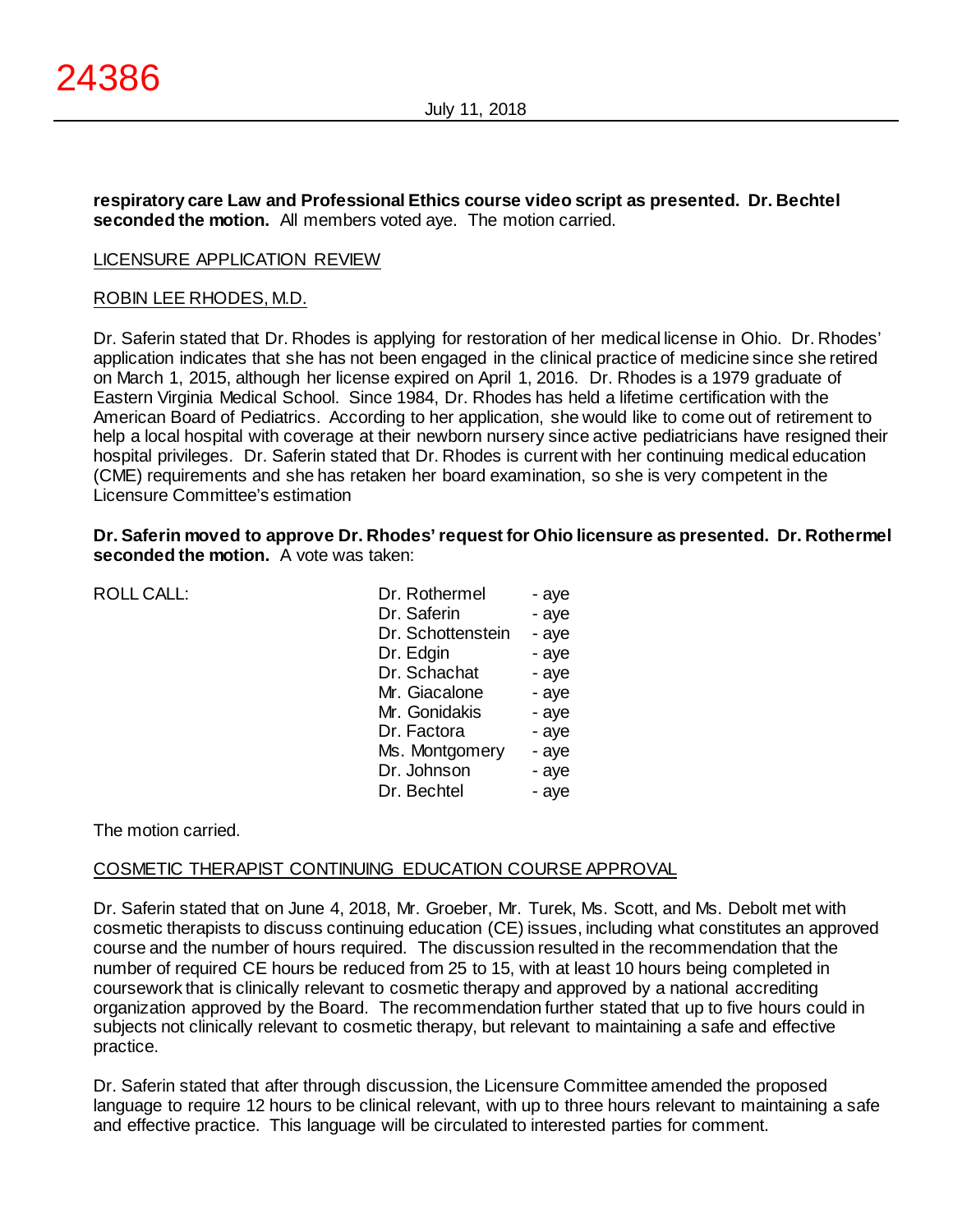## DISCUSSION OF MANDATORY CONTINUING MEDICAL EDUCATION

Dr. Saferin stated that he conducted an informal survey of Board members and determined that mandatory continuing medical education (CME) in specific topics would not be pursued. Dr. Saferin stated that staff will create educational items for the Board's newsletters and magazine for the benefit of licensees. Mr. Groeber stated that this was also discussed in Finance Committee. Mr. Groeber stated that the Board will do some research on educational software developers to aid in this endeavor.

## PHYSICIAN ASSISTANT/SCOPE OF PRACTICE COMMITTEE

## "LOCAL ANESTHESIA" DEFINITION INQUIRY

Dr. Schachat stated that a bariatric surgeon's office contacted the Board to ask if a physician assistant in that office could administer a c transversus abdominis plane (TAP) block. Dr. Schachat stated that physician assistants are allowed to administer local anesthetics but not regional anesthetics. After some research and consultation with anesthesia physicians, the Committee was advised that a TAP block is a regional anesthetic. Therefore, the Committee recommended that the bariatric surgeon's office be informed that physician assistants cannot perform TAP blocks.

## COMPLIANCE COMMITTEE

Dr. Schottenstein stated that on June 13, 2018, the Compliance Committee met with Aubrey D. Winkler, P.A., and moved to continue her under the terms of her Board action. The Compliance Committee also accepted Compliance staff's report of conferences on May 7, 8, & 11, 2018.

## EXECUTIVE DIRECTOR COMPENSATION

**Dr. Saferin moved to approve a 5.75% pay increase for the Executive Director, to be effective the pay period that includes July 1, 2018, subject to the approval of the Governor's office. Dr. Rothermel seconded the motion.** A vote was taken:

| ROLL CALL: | Dr. Rothermel     | - aye |
|------------|-------------------|-------|
|            | Dr. Saferin       | - aye |
|            | Dr. Schottenstein | - aye |
|            | Dr. Edgin         | - aye |
|            | Dr. Schachat      | - aye |
|            | Mr. Giacalone     | - aye |
|            | Mr. Gonidakis     | - aye |
|            | Dr. Factora       | - aye |
|            | Ms. Montgomery    | - aye |
|            | Dr. Johnson       | - aye |
|            | Dr. Bechtel       | - aye |
|            |                   |       |

The motion to approve carried.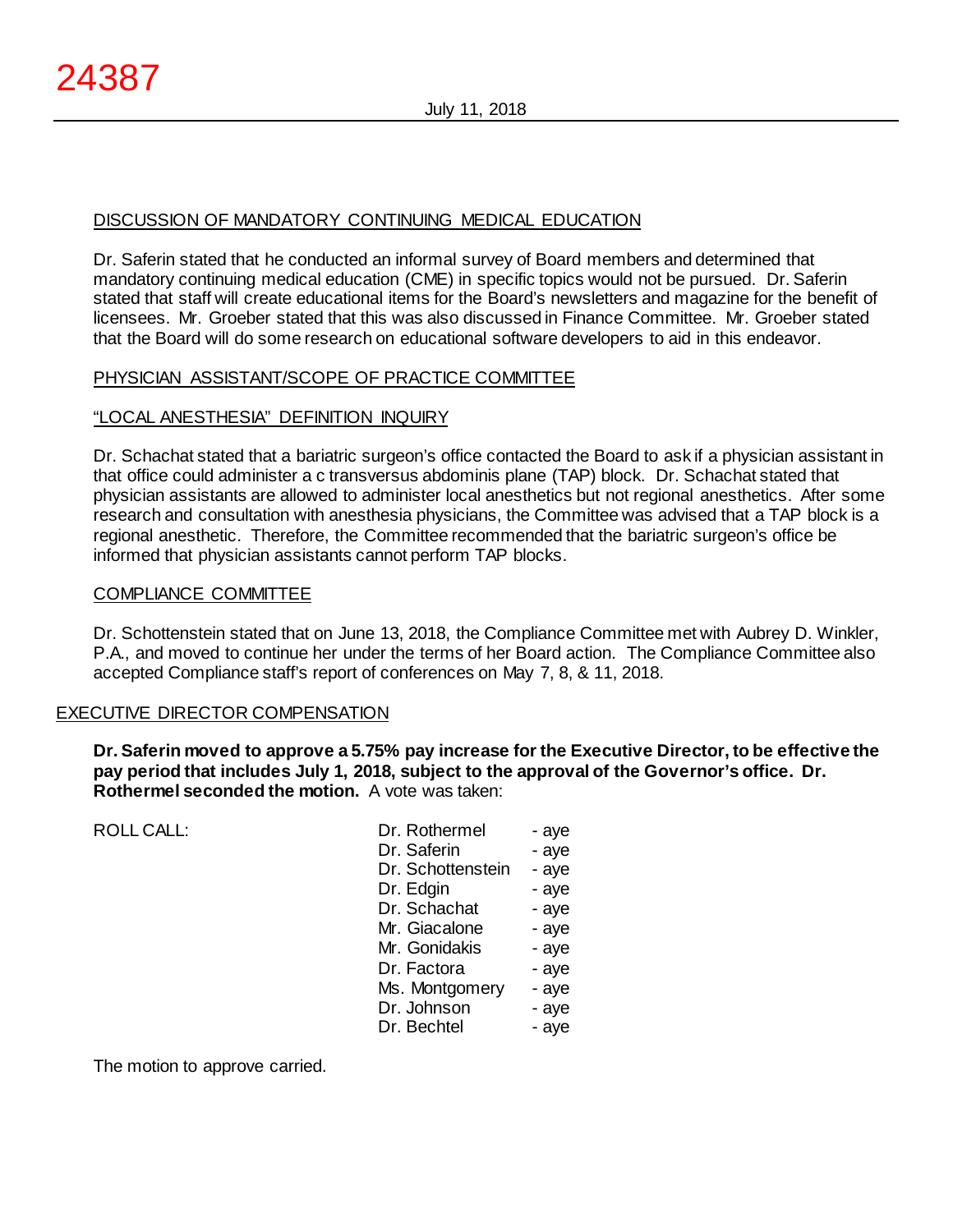#### PROBATIONARY REQUESTS

Mr. Giacalone advised that at this time he would like the Board to consider the probationary requests on today's consent agenda. Mr. Giacalone asked if any Board member wished to discuss a probationary request separately. No Board member wished to discuss a probationary request separately.

## **Dr. Schottenstein moved to accept the Compliance staff's Reports of Conferences and the Secretary and Supervising Member's recommendations as follows:**

- **To grant Thuan D. Dang, M.D.'s request for reduction in appearances to once per year;**
- **To grant Timothy M. Hickey, M.D.'s request for discontinuance of the chart review requirement;**
- **To grant James T. Lutz, M.D.'s request for reduction in appearances to one per year;**

• **To grant James A. Marsh, Jr., D.O.'s request for reduction in psychotherapy treatment sessions to every three months; and**

• **To grant Randall G. Whitlock, P.A.'s request for approval of Dennis A. Mesker, M.D., to serve as the new reporting physician.**

**Dr. Edgin seconded the motion. A vote was taken:**

ROLL CALL: Dr. Rothermel

| Dr. Rothermel     | - abstain |
|-------------------|-----------|
| Dr. Saferin       | - abstain |
| Dr. Schottenstein | - aye     |
| Dr. Edgin         | - aye     |
| Dr. Schachat      | - aye     |
| Mr. Giacalone     | - aye     |
| Mr. Gonidakis     | - aye     |
| Dr. Factora       | - aye     |
| Ms. Montgomery    | - aye     |
| Dr. Johnson       | - aye     |
| Dr. Bechtel       | - abstain |

The motion to approve carried.

#### FINAL PROBATIONARY APPEARANCES

#### ROBERT S. HABER, M.D.

Dr. Haber was appearing before the Board pursuant to his request for release from the terms of the Board's Order of March 9, 2016. Mr. Giacalone reviewed Dr. Haber's history with the Board.

Responding to questions from Mr. Giacalone, Dr. Haber stated that he has an independent practice in Beachwood, Ohio, with another physician. Dr. Haber stated that the last two years has been challenging because due to the Board's action, he lost Medicare privileges and was dropped by two of his office's largest insurances. Dr. Haber stated that the insurances have not put him back on their panels since his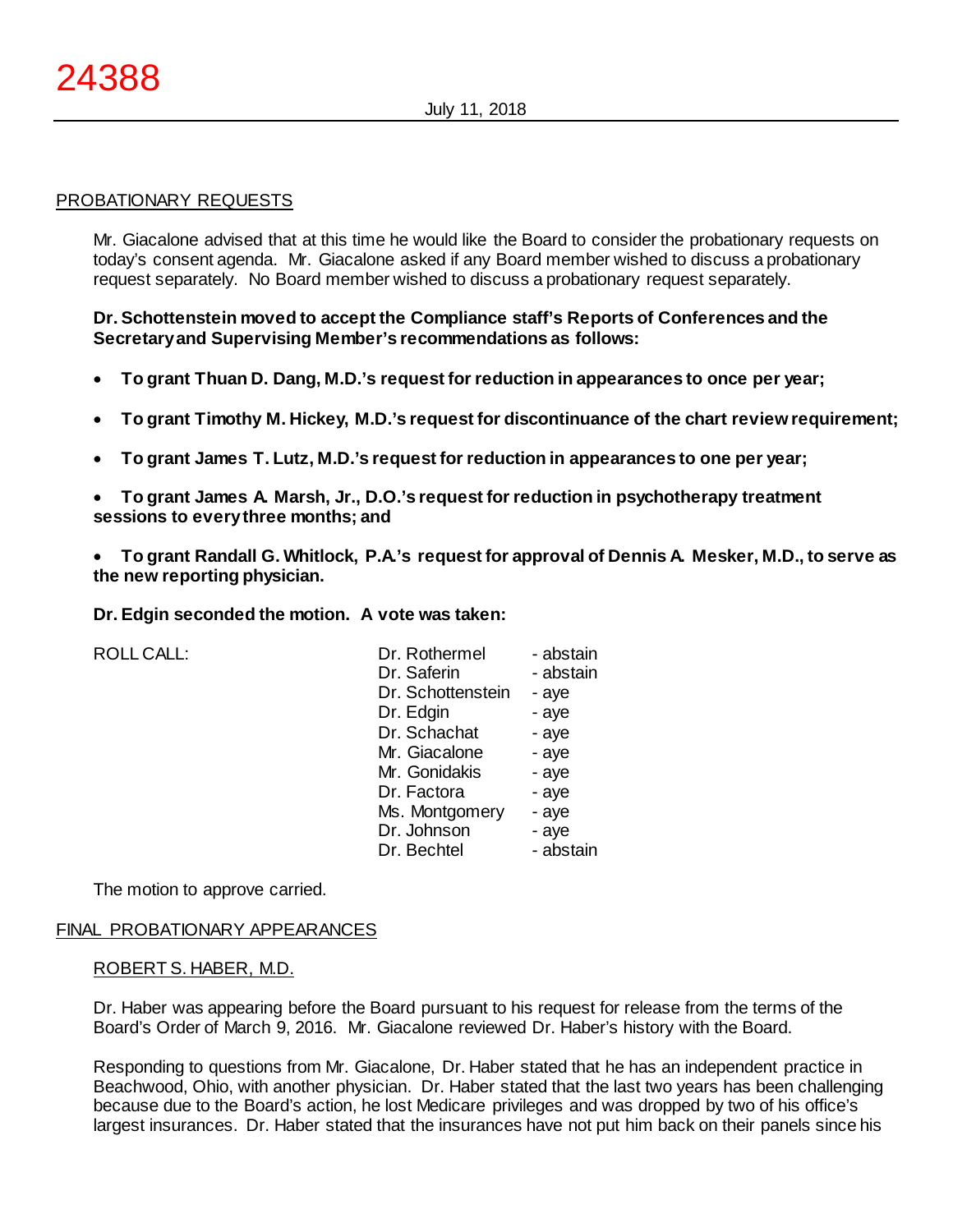license was reinstated under probationary terms.

Mr. Giacalone asked Dr. Haber's opinion on the controlled substance prescribing course and the medical record-keeping course that he had been required to take. Dr. Haber replied that the courses were very educational. Dr. Haber stated that he has never been a large prescriber of controlled substances, so that course did not pertain to him, but he still found it very educational. Dr. Haber stated that one result of this process is that his prescribing of controlled substances has reduced to almost non-existent levels. Dr. Haber stated that he may write two or three controlled substance prescriptions per year and that this is a permanent change in his practice.

Dr. Schottenstein commented that Dr. Haber's essays on his courses were very good and he seems to have gotten a lot out of those courses. Dr. Schottenstein asked if Dr. Haber shares this experience with colleagues so they can avoid a similar situation. Dr. Haber stated that he shares his experience with residents and fellow physicians on a regular basis. In response to further questions from Dr. Schottenstein, Dr. Haber stated that there are no restrictions on his Drug Enforcement Administration (DEA) registration at this time and he is hopeful to get back on insurance panels once his probation is lifted.

**Dr. Schottenstein moved to release Dr. Haber from the terms of the Board's Order of March 9, 2016, effective July 22, 2018. Dr. Edgin seconded the motion.** All members voted aye. The motion carried.

## LANA HETZEL, M.T.

Ms. Hetzel was appearing before the Board pursuant to her request for release from the terms of her April 13, 2016 Consent Agreement. Mr. Giacalone reviewed Ms. Hetzel's history with the Board.

Responding to questions from Mr. Giacalone, Ms. Hetzel stated that she is not currently practicing massage therapy, noting that she had surgery on both hand one year ago due to the work she had to do. Ms. Hetzel stated that she is currently in graduate nursing school, though she intends to keep her massage therapy license once it is reinstated.

Mr. Giacalone asked what Ms. Hetzel will do to avoid another failure to renew her license. Ms. Hetzel replied that she intends to renew her license in a timely manner going forward. Ms. Hetzel commented that the year she forgot to renew her license was a tough year for her and she was a little unfocused. Ms. Hetzel stated that about that time, her 8<sup>th</sup> grade daughter was raped, her 31-year-old nephew was buried after three tours in Iraq, and her son had a baby at the age of 17. Ms. Hetzel stated that when she realized her license had lapsed, she immediately contacted the Board to notify them.

Ms. Hetzel commented that she favors required continuing education for massage therapists, which is not currently required. Ms. Hetzel stated that she will do continuing education and will renew her license in October 2018.

**Dr. Schottenstein moved to release Ms. Hetzel from the terms of her April 13, 2016 Consent Agreement, effective July 15, 2018. Dr. Edgin seconded the motion.** All members voted aye. The motion carried.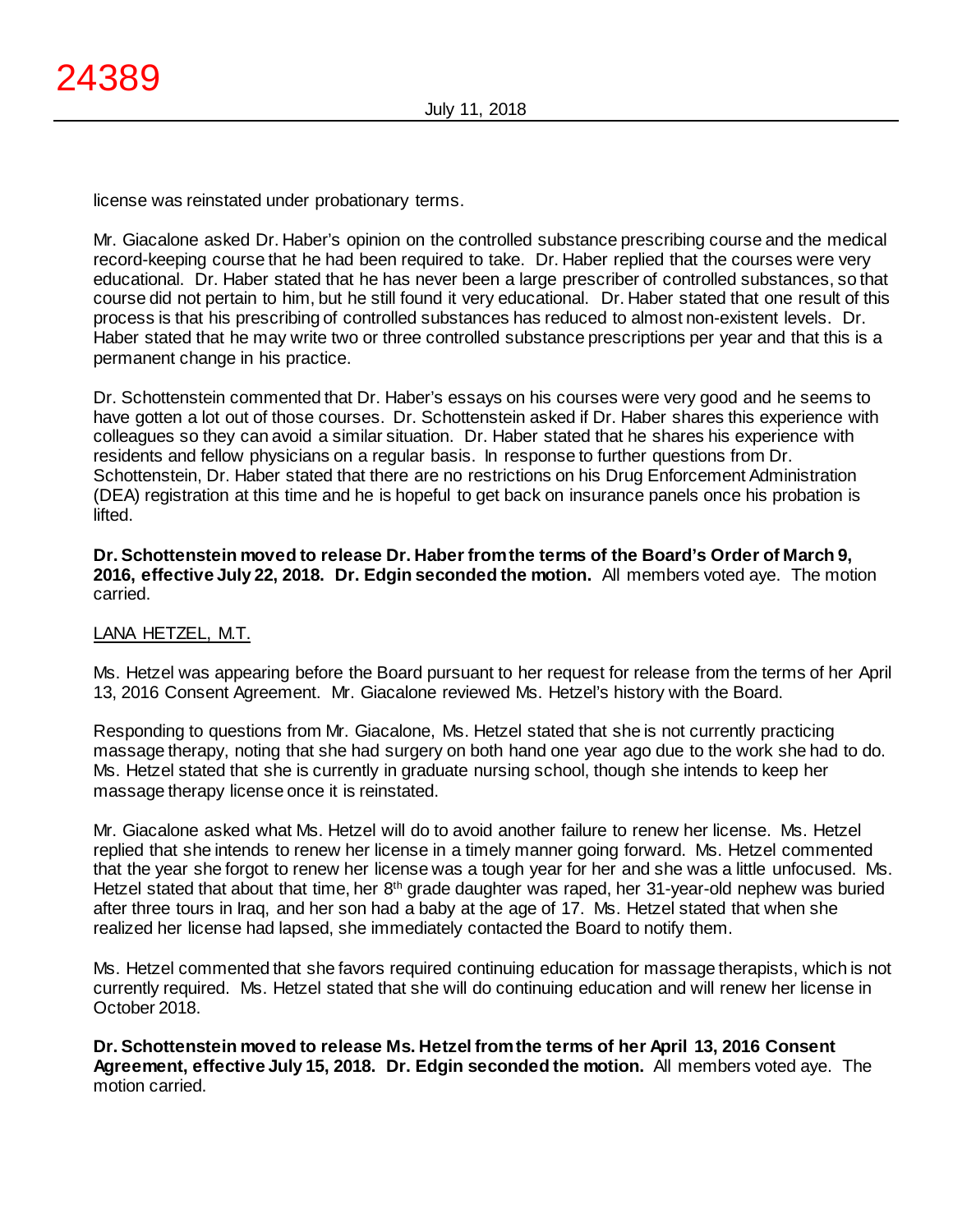## KIMBERLY M. PEACOCK, D.O.

Dr. Peacock was appearing before the Board pursuant to her request for release from the terms of her July 8, 2015 Consent Agreement. Mr. Giacalone reviewed Dr. Peacock's history with the Board.

In response to questions from Mr. Giacalone, Dr. Peacock stated that she is a family practitioner in adult medicine at a federally-qualified center in Cleveland. Dr. Peacock stated that her practice is going well and her colleagues have been supportive. Dr. Peacock stated that her family and friends have also been supportive.

Dr. Schottenstein noted that the psychiatrist at Dr. Peacock's Board-ordered evaluation had diagnosed her as being in full remission at that time. Dr. Schottenstein asked how Dr. Peacock had come to the attention of the Board if she had been in full remission. Dr. Peacock replied that she had disclosed her condition and the fact that she had been previously hospitalized on her licensure application. Dr. Schottenstein asked if Dr. Peacock has remained in full remission. Dr. Peacock answered that when she had her baby she developed post-partum depression, which necessitated some adjustments which helped resolve the problem. Dr. Peacock stated that her mental health currently feels good and her baby is doing well. In response to further questions from Dr. Schottenstein, Dr. Peacock stated that she has never had any substance use problems and that she continues to see a therapist.

## **Dr. Edgin moved to release Dr. Peacock from the terms of her July 8, 2015 Consent Agreement, effective immediately. Dr. Schottenstein seconded the motion.** All members voted aye. The motion carried.

## SHRI K. RAO, M.D.

Dr. Rao was appearing before the Board pursuant to his request for release from the terms of the Board's Order of April 13, 2011. Mr. Giacalone reviewed Dr. Rao's history with the Board.

Responding to questions from Mr. Giacalone, Dr. Rao stated that he has an independent practice where he treats patients with bioidentical hormones to help them lose weight and get to better health. Dr. Rao also practices in an urgent care at least three weekends per month, the same urgent care that he had worked at previously.

Dr. Giacalone asked how Dr. Rao came to the attention of the Ohio and the Kentucky medical boards. Dr. Rao responded that he came to this country because he wanted to become a cardiologist. After working as an internist in London, Kentucky, for three-and-a-half years, Dr. Rao wanted to return to cardiology. Consequently, Dr. Rao accepted an unpaid research fellowship with the Cleveland Clinic Foundation. Dr. Rao commuted between Cleveland, Ohio, and London, Kentucky, so that he could continue to work part-time as a medical director in London since that was his only source of income.

Dr. Rao continued that at that time he responded to an advertisement in the New England Journal of Medicine which asked for physicians to work from home. Dr. Rao was told that he would only be doing quality control reviews in this position. However, Dr. Rao's employers were basically printing out prescriptions in his name and sending them around the country. Dr. Rao stated that he was so consumed with his research that he did not invest time into thinking about what he was actually getting involved in. Three months later, Dr. Rao was contacted by the authorities. Subsequently, Dr. Rao returned all the money he had gained and he fully cooperated with the investigation. Because of his cooperation, Dr. Rao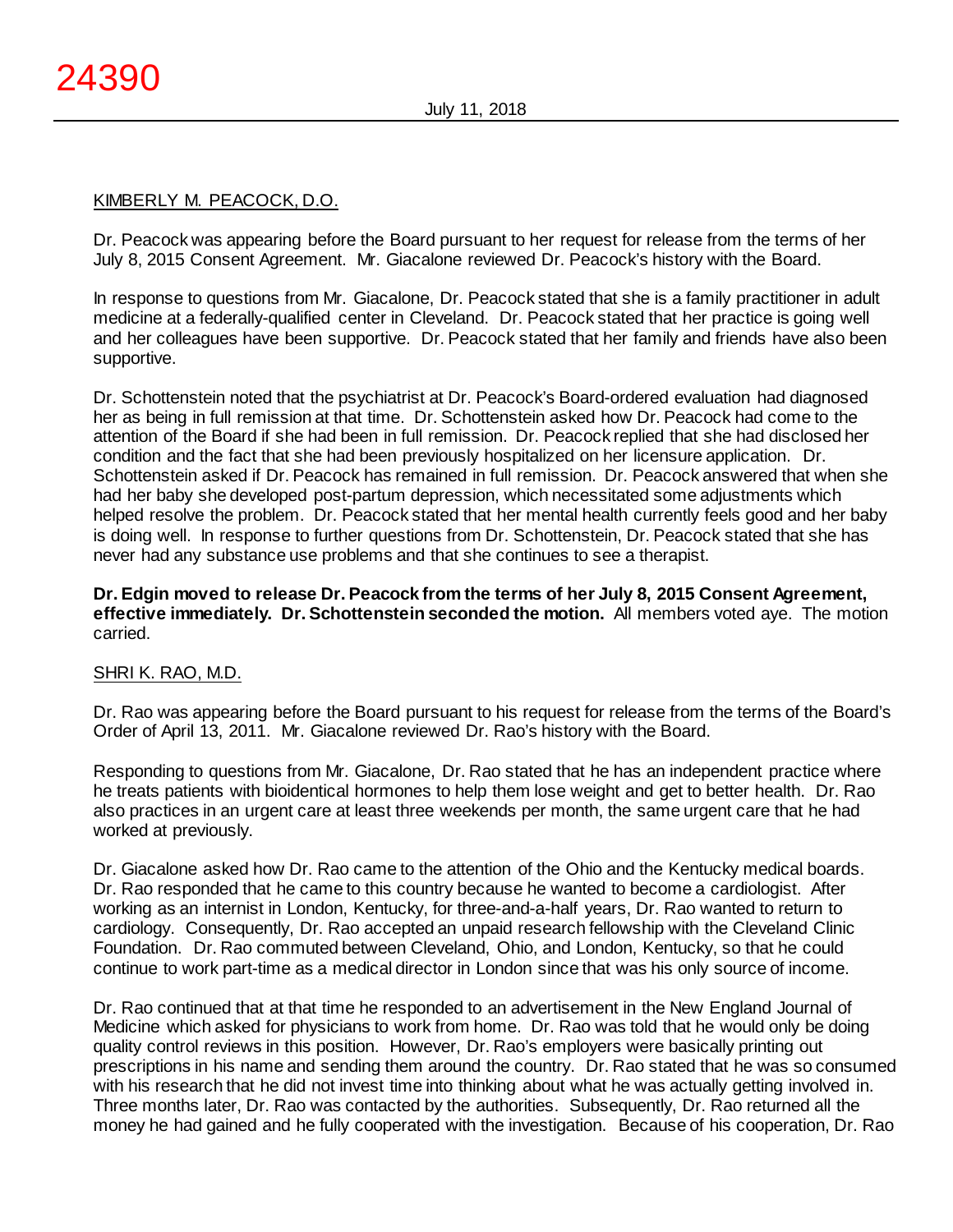was allowed to plea to making a simple false statement.

Mr. Giacalone asked if Dr. Rao had known what was going on with his employment. Dr. Rao stated that he used to work from 6:30 a.m. to 10:00 p.m. or 11:00 p.m. doing research. Dr. Rao stated that it was his fault for not paying attention or thinking about the situation. Mr. Giacalone noted that according to the Board Order, Dr. Rao approved more than 30,798 orders for prescription drugs, which equates to about 1,000 orders per day. Mr. Giacalone further noted that Dr. Rao received \$95,000 over a four-month period. Mr. Giacalone asked if Dr. Rao had felt that this payment was exorbitant for doing almost nothing. Dr. Rao apologized and stated that he had not been paying attention to what he was doing. Dr. Rao stated that when he looked back he realized something was wrong, but he did not think about it at the time.

Mr. Giacalone stated that the Medical Board permanently revoked Dr. Rao's medical license, but stayed that suspension. Mr. Giacalone asked if Dr. Rao understood that if he appears before the Board again, he is likely to lose his license permanently. Dr. Rao replied that he understands the situation and he has no intention of appearing before the Board again. Dr. Rao stated that he now has six attorneys and he always checks with them before doing anything.

Dr. Schottenstein asked if there is a telemedicine component to Dr. Rao's practice. Dr. Rao replied that he does not do telemedicine. Dr. Rao also commented that he is hesitant to do electronic prescribing in the urgent care, even though that is allowed.

**Dr. Schottenstein moved to release Dr. Rao from the terms of the Board's Order of April 13, 2011, effective immediately. Mr. Gonidakis seconded the motion.** All members voted aye. The motion carried.

## TERRY L. THOMAS, D.O.

Dr. Thomas was appearing before the Board pursuant to his request for release from the terms of his July 10, 2013 Consent Agreement. Mr. Giacalone reviewed Dr. Thomas' history with the Board.

Responding to questions from Mr. Giacalone, Dr. Thomas stated that his current practice as an emergency medicine physician in West Virginia is going well and his recovery program is excellent. Dr. Thomas stated that he currently had two different sponsors and four sponsees. Dr. Thomas commented that he has become board-certified in addiction medicine and he does some work in the field currently. Dr. Thomas stated that likes emergency medicine, but he would like to practice more addiction medicine because that is where he is happiest. Dr. Thomas stated that there is often a trust issue in addiction medicine, and the fact that he himself is an addict helps to establish some trust with addiction patients.

Responding to questions from Dr. Schottenstein, Dr. Thomas stated that he is authorized to prescribe Suboxone, but he does not currently prescribe it because he is not in favor of the way it is currently done. Dr. Thomas opined that current Suboxone prescribing practices where he is at do more harm than good. Dr. Thomas stated that he would like to prescribe Suboxone when he can set up a program the way he wants.

Dr. Schottenstein asked if Dr. Thomas had used Neurontin in combination with opioids when he was abusing that medication. Dr. Thomas replied that he had not used Neurontin with opioids. Dr. Thomas stated that he went to Talbott Recovery Center in Atlanta, Georgia, for treatment of his addiction to pain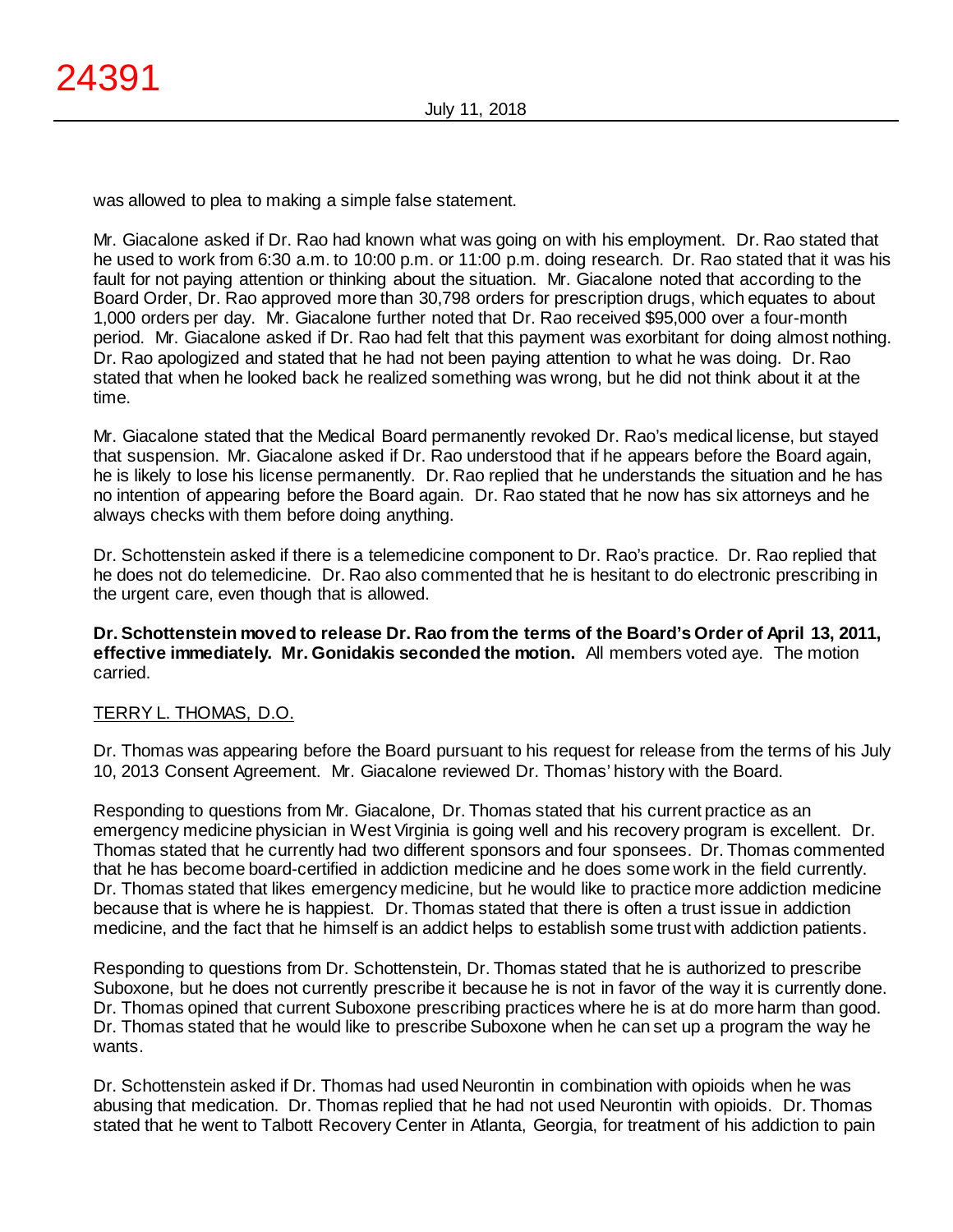medication and the pain physicians at that facility put him on Neurontin. Dr. Thomas stated that that was the first time he had ever been exposed to Neurontin and he was abusing it before he left treatment. Dr. Schottenstein stated that Dr. Thomas' experience with Neurontin is not common, but it does happen. Dr. Thomas commented that his relapse was the best thing that happened to him because it proved to him beyond a shadow of a doubt that he was an addict.

Dr. Schottenstein asked if Dr. Thomas has any mental health issues that have been a trigger for him to use substances. Dr. Thomas replied that he does not have any such mental health triggers.

**Dr. Schottenstein moved to release Dr. Thomas from the terms of his July 10, 2013 Consent Agreement, effective immediately. Mr. Gonidakis seconded the motion.** All members voted aye. The motion carried.

Dr. Thomas thanked the Board for having a Compliance program and giving licensees an opportunity to get their lives back on track. Dr. Thomas stated that Board action does not have to be a death sentence.

#### ADJOURN

**Dr. Bechtel moved to adjourn the meeting. Dr. Schottenstein seconded the motion.** All members voted aye. The motion carried.

Thereupon, at 2:25 p.m., the July 11, 2018 session of the State Medical Board of Ohio was adjourned.

We hereby attest that these are the true and accurate approved minutes of the State Medical Board of Ohio meeting on July 11, 2018, as approved on August 8, 2018.

 $\sqrt{2}$ 

Robert P. Giacalone, President

Rem D. Kokhenmel

Kim G. Rothermel, M.D., Secretary

(SEAL)

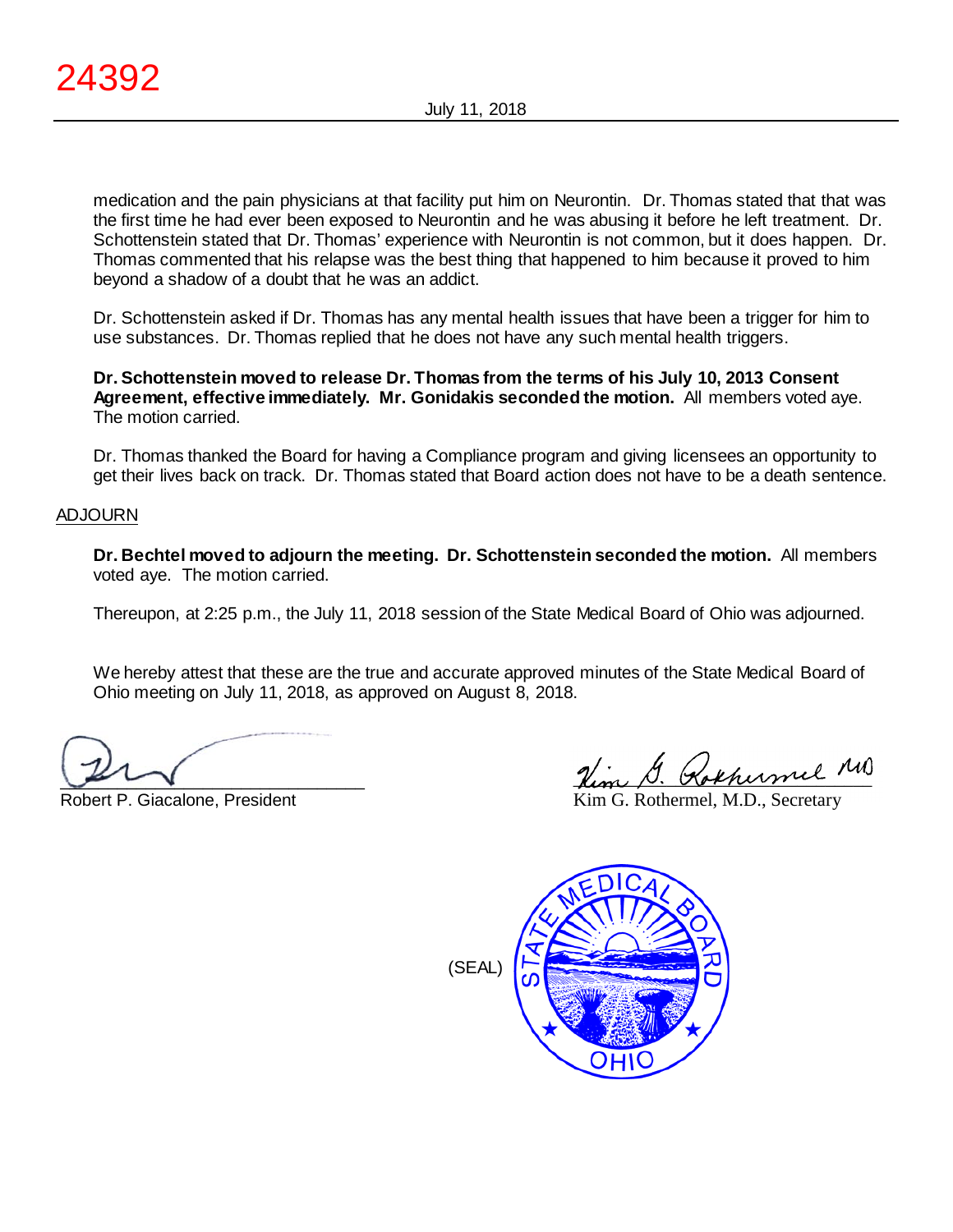## State Medical Board of Ohio

## **PHYSICIAN ASSISTANT/SCOPE OF PRACTICE COMMITTEE MEETING July 11, 2018 30 E. Broad St., Columbus, OH Room 345**

| <b>Members:</b><br>Andrew P. Schachat, M.D., Chair<br>Mark A. Bechtel, M.D.                                                                   | Staff:<br>Sallie Debolt, Senior Counsel |
|-----------------------------------------------------------------------------------------------------------------------------------------------|-----------------------------------------|
| Member absent:<br>Robert P. Giacalone                                                                                                         |                                         |
| Other Board members attending:<br>Kim G. Rothermel, M.D.<br>Bruce R. Saferin, D.P.M.<br>Michael Schottenstein, M.D.<br>Ronan M. Factora, M.D. |                                         |

Dr. Schachat called the meeting to order at 7:30 a.m.

#### **MINUTES REVIEW**

13-58

**Dr. Bechtel moved to approve the draft minutes of June 13, 2018, as corrected to indicate that Dr. Schachat had called the meeting to order. Dr. Schachat seconded the motion.** The motion carried.

## **"LOCAL ANESTHESIA" DEFINITION INQUIRY**

Dr. Schachat stated that the Board has received an inquiry regarding whether physician assistants may perform a transversus abdominis plane (TAP) block. Dr. Bechtel stated physician assistants are restricted by statute from performing regional anesthesia, though they may perform local anesthesia. Dr. Bechtel stated that based on documentation provided by Ms. Debolt, it is clear that a TAP block is a form of regional anesthesia, and therefore physician assistants may not perform it.

Dr. Saferin asked how this will be affected by pending legislation that, if passed, would allow a physician assistant to perform any procedure that is performed by their supervising physician. Ms. Debolt stated that if the legislation does not specifically repeal or amend the statute that limits physician assistants to local anesthesia, then that restriction will remain in place even if the legislation passes.

Dr. Bechtel commented that one concern he has about the TAP block is that it infiltrates a lot of lidocaine into the abdominal wall. Dr. Bechtel that in tumescent liposuction, lidocaine is infiltrated into the abdominal cavity and has, in some cases, lead to cardiac arrests and deaths due to lidocaine toxicity. Dr. Bechtel stated that this form of anesthesia is not without significant risk, and he therefore opined that it is appropriate to restrict physician assistants from performing it. Ms. Debolt noted that lidocaine is usually considered to be a local anesthetic, but it has a regional affect when used in a TAP block.

Ms. Debolt stated that she does not anticipate this being a formal opinion of the Board, but will be an emailed response to the inquiry. Ms. Debolt stated that the question was presented to the Committee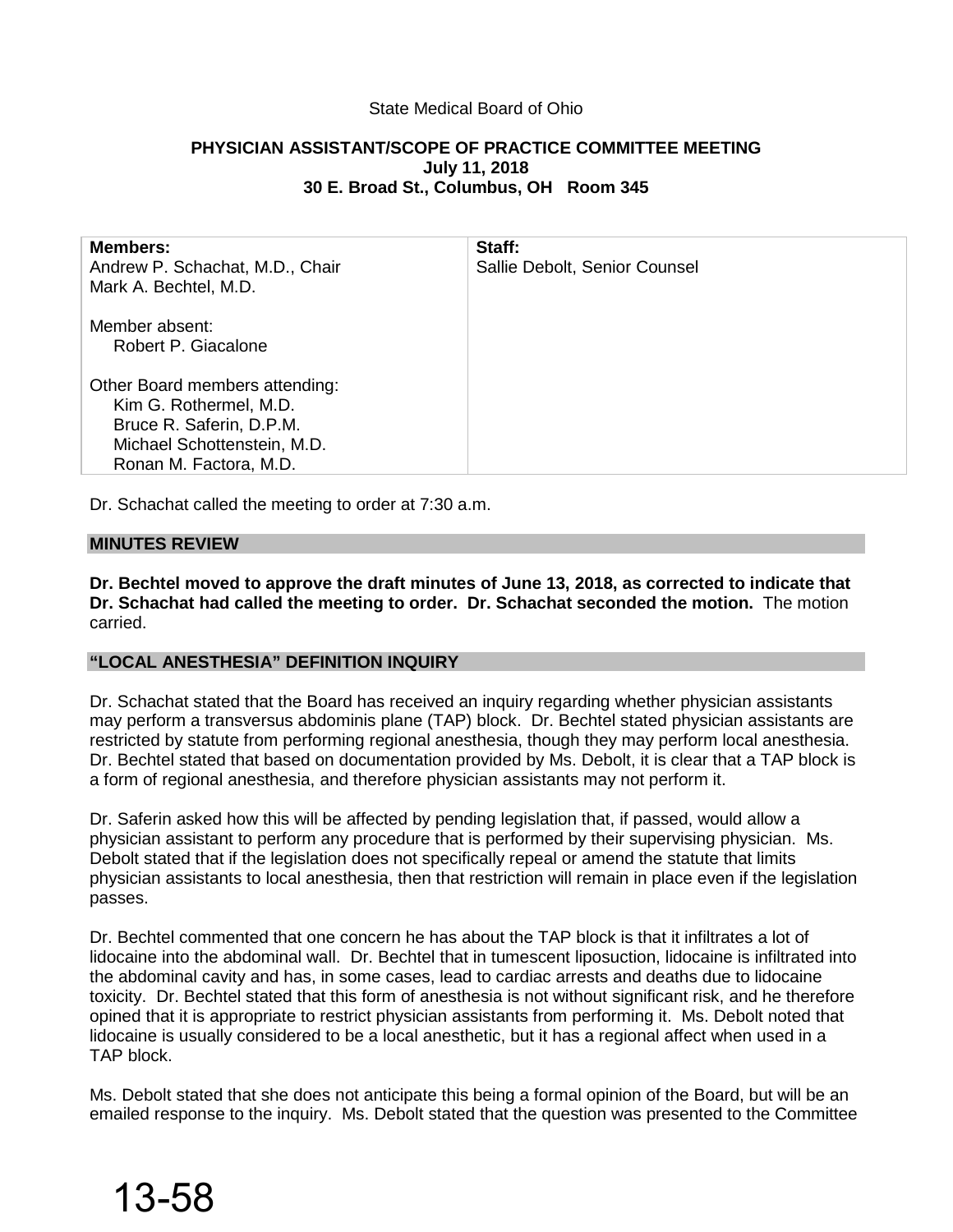because the staff lacked the expertise to answer the question adequately. Ms. Debolt stated that she will respond to the inquiry with the Committee's consensus that physician assistants may not perform a TAP blocks because it is a form of regional anesthesia, which physician assistants cannot perform by statute.

The Committee engaged in a brief discussion of the Board's rules on physicians delegating tasks to physician assistants and how they relate to statutes.

The meeting adjourned at 7:38 a.m.

 Andrew P. Shachat, M.D. in the contract of the contract of the contract of the contract of the contract of the contract of the contract of the contract of the contract of the contract of the contract of the contract of the contract of the contrac

blt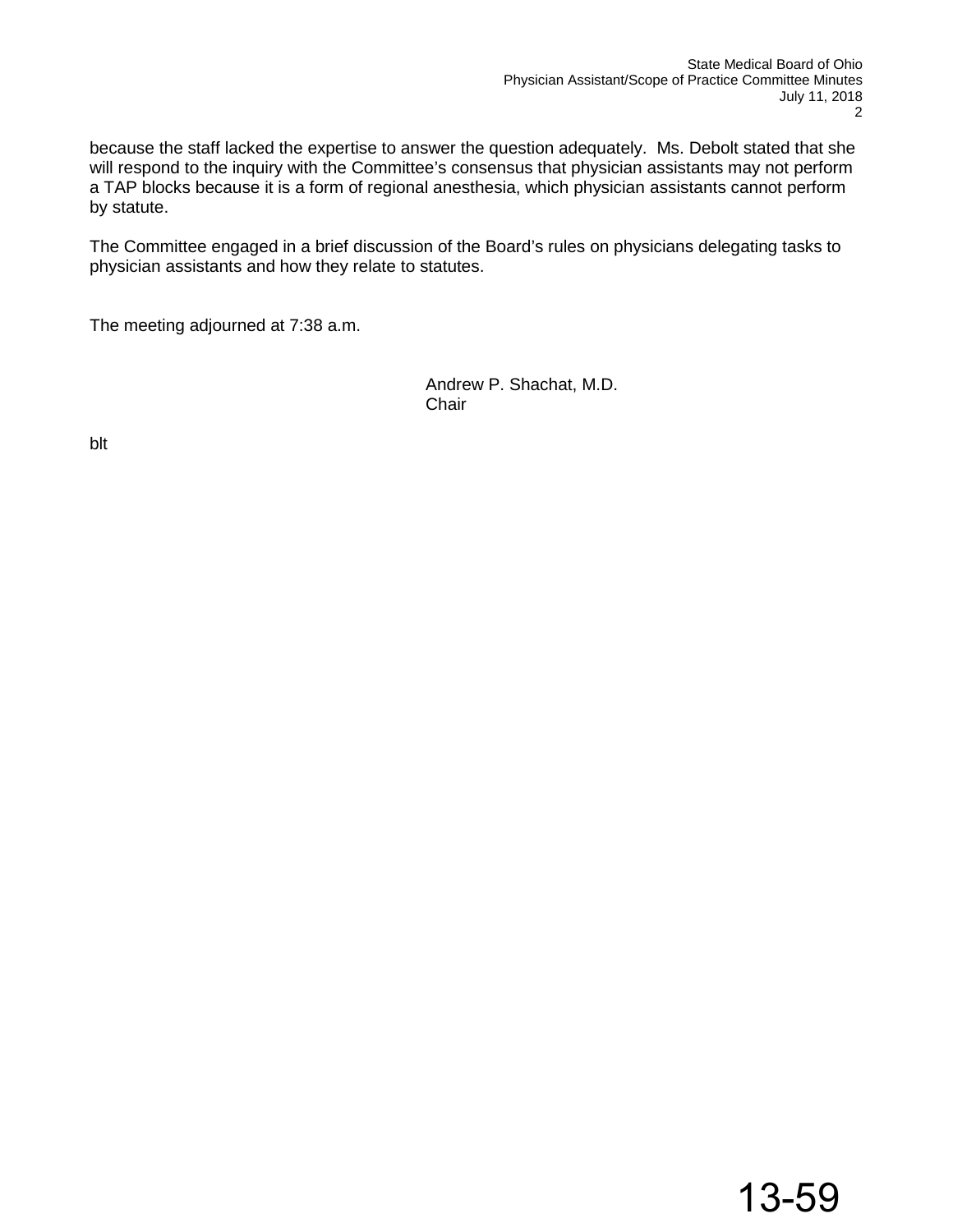## State Medical Board of Ohio

## **LICENSURE COMMITTEE MEETING July 11th, 2018 30 E. Broad St., Columbus, OH Room 318**

| <b>Members:</b>                 | Staff:                                          |
|---------------------------------|-------------------------------------------------|
| Bruce R. Saferin, D.P.M., Chair | Joseph Turek, Deputy Director of                |
| Kim G. Rothermel, M.D.          | Licensure/Renewal                               |
| Richard Edgin, M.D.             | Mitchell Alderson, Chief of Physician Licensure |
| Ronan M. Factora, M.D.          | Chantel Scott, Chief of Allied Licensure and    |
|                                 | Renewal                                         |
| Other Board members present:    | Sallie Debolt, Senior Counsel                   |
| Andrew P. Schachat, M.D.        | Tessie Pollock, Director of Communications      |
| Michael Schottenstein, M.D.     | Nathan Smith, Senior Legal and Policy Counsel   |
|                                 | Colin DePew, Assistant Attorney                 |
|                                 | Karen Morrison, Education and Outreach          |
|                                 | Program Administrator                           |

Dr. Saferin called meeting to order at 8:00 a.m.

## **RESPIRATORY CARE CONTINUING EDUCATION COURSE APPROVAL**

Dr. Saferin stated that the organizer of the upcoming Breathe Easy Respiratory Conference is requesting that its presentation on ethics and healthcare be approved for one contact hour of respiratory care continuing education on Ohio respiratory care law or professional ethics.

**Dr. Factora moved that the presentation be approved for one contact hour of Respiratory Care Continuing Education on Ohio respiratory care law or professional ethics, pursuant to the provisions of chapter 4761-9 of the Ohio Administrative Code. Dr. Rothermel seconded the motion.** The motion carried.

## **DIETETICS CONTINUING EDUCATION PORTFOLIOS**

Dr. Saferin stated that Rule 4759-4-04, Ohio Administrative Code, provides that licensed dietitians who are not registered dietitians (non-RD) must comply with the continuing education standards set forth by the commission on dietetic registration. Non-RD licensees must submit evidence of continuing education activities for Board approval every 5 years. Dr. Saferin noted that this provision will be amended in the near future. Dr. Saferin stated that the Board's staff has reviewed the continuing education submissions of the nine non-RD's identified in the memorandum and is recommending that they all be approved.

**Dr. Rothermel moved that the continuing education portfolios for the identified nine licensees be approved for the period of July 1, 2013 – June 30, 2018 pursuant to 4759-4-04 of the Ohio Administrative Code. Dr. Factora seconded the motion.** The motion carried.

## **RESPIRATORY CARE AND DIETETICS COURSE APPROVALS**

Dr. Saferin stated that Rule 4761-9-04, Ohio Administrative Code, specifies the requirements for the Ohio respiratory care law and professional ethics educational requirements. The Board's Communications staff has created a script for a video that will be produced and offered online to satisfy this respiratory care continuing education requirement. On June 13, 2018, the Licensure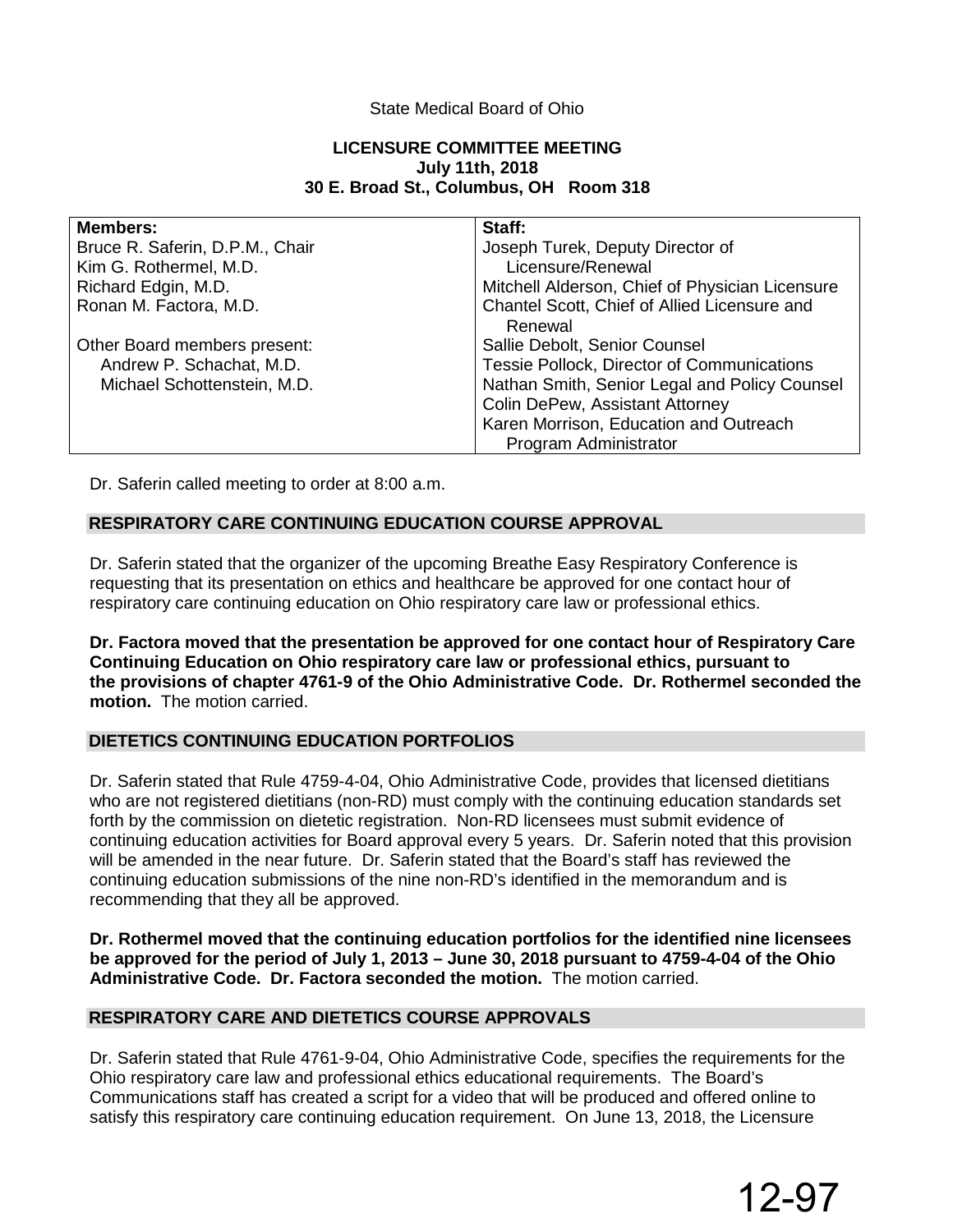Committee reviewed the outline and concept of a course produced by the Board's Communications staff. At that time, the Licensure Committee indicated a desire to see a more finalized script of the video and ratify that script. Subsequently, the Communications staff of the Board created a script for a video that will be produced and offered online to satisfy the dietetics jurisprudence requirement.

**Dr. Factora moved to ratify the Dietetics Jurisprudence video script; and approve the Respiratory Care Law and Professional Ethics course video script as presented. Dr. Rothermel seconded the motion.** The motion carried.

## **LICENSURE APPLICATION REVIEW**

## **Robin Lee Rhodes, M.D.**

Dr. Saferin stated that -Dr. Rhodes is applying for restoration of her medical license in Ohio. Dr. Rhodes's application indicates that she has not been engaged in the clinical practice of medicine since she retired on March 1, 2015, although her license expired in April 2016. Dr. Rhodes is a 1979 graduate of Eastern Virginia Medical School. Since 1984, Dr. Rhodes has held a lifetime certification with the American Board of Pediatrics. According to her application, she would like to come out of retirement to help a local hospital with coverage at their newborn nursery since active pediatricians have resigned their hospital privileges. Dr. Saferin noted that Dr. Rhodes is current with her continuing medical education requirements.

## **Dr. Factora moved to approve Dr. Rhodes' request for Ohio licensure as presented. Dr. Edgin seconded the motion.**

Dr. Rothermel opined that granting Dr. Rhodes' request is appropriate, noting that although Dr. Rhodes holds lifetime specialty board certification, she voluntarily elected to recertify.

**A vote was taken on Dr. Factora's motion to approve.** The motion carried.

## **COSMETIC THERAPIST CONTINUING EDUCATION REQUIREMENTS**

Dr. Saferin stated that on June 4th, Mr. Groeber, Mr. Turek, Ms. Schott, and Ms. Debolt met with cosmetic therapists to discuss continuing education (CE) issues, including what constitutes an approved course and the number of hours required. The discussion resulted in the recommendation that the number of required hours be reduced from 25 to 15, with at least 10 hours being completed in coursework that is clinically relevant to cosmetic therapy and approved by an approved national accrediting organization. The staff further recommended that up to five hours could be in a subject that is not clinically relevant to cosmetic therapy, but which is relevant to maintaining a safe and effective practice.

Dr. Saferin stated that under this recommendation, the following paragraphs of 4731-1-08, Ohio Administrative Code, would be proposed to be amended: Paragraph (C), Paragraph (D), Paragraph (K)(1), Paragraph (K)(2), and Paragraph (N).

## **Dr. Rothermel moved to approve the draft language as presented for initial circulation to interested parties. Dr. Factora seconded the motion.**

Dr. Schottenstein commented that the way he conceptualizes this recommendation is that cosmetic therapist would need 10 hours of CE for all intent and purposes. Dr. Schottenstein opined that the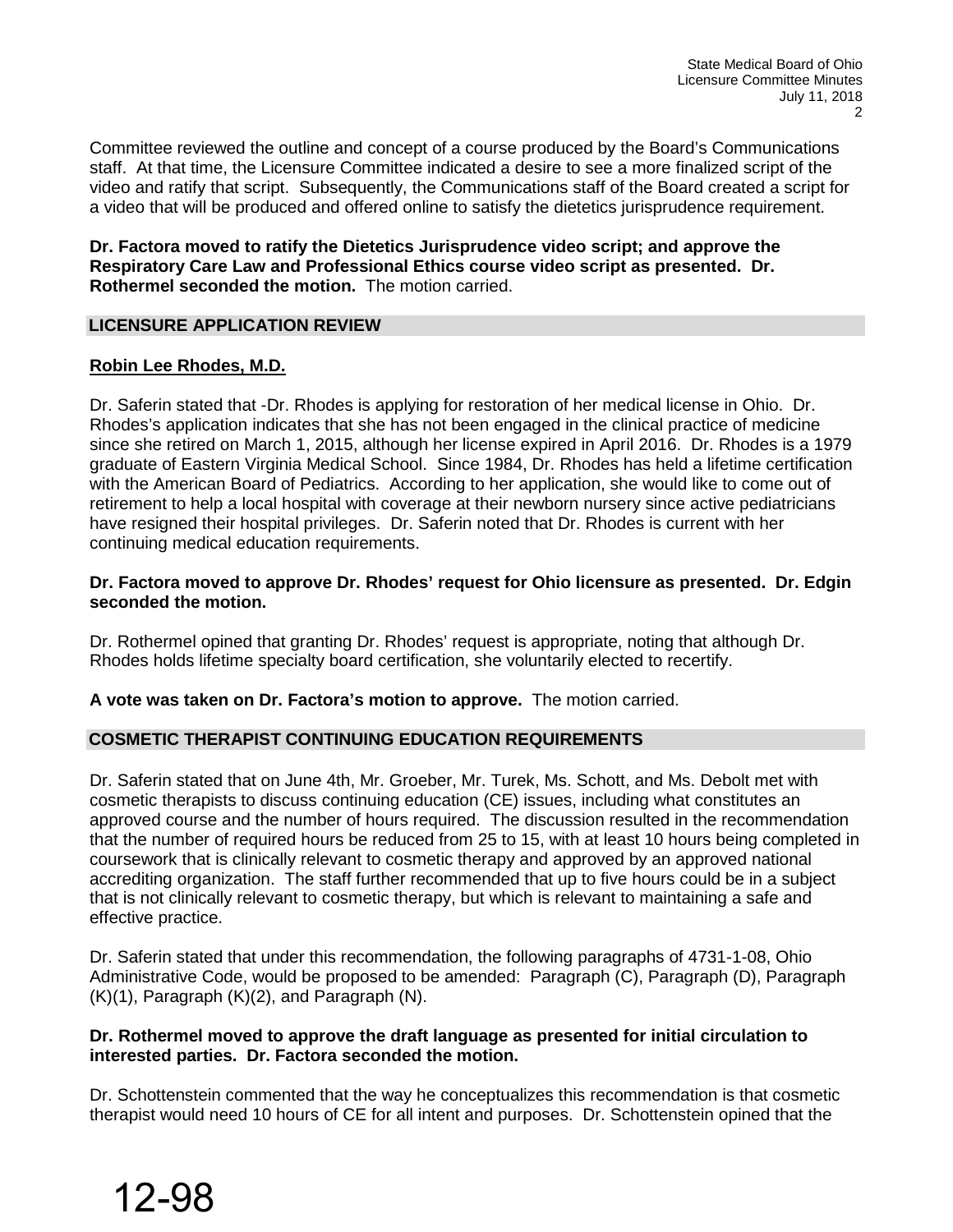additional five hours in business-related topics may the valuable information, but is not practicerelated.

Dr. Factora asked for the rationale in dropping the CE requirement from 25 to 15. Mr. Turek responded that finding enough courses to fulfill the requirements had become a major issue for cosmetic therapists. Dr. Factora commented that the recommendation provides a great deal of latitude for the additional five hours in non-practice related topics.

Ms. Debolt commented that under the current rule, any course provided by an organization would be acceptable as long as it was relevant to the practice of cosmetic therapy. However, courses in some questionable topics had been provided. Under this recommendation, the courses would have to be approved by a national organization that is approved by the Board, which should improve the standards for the courses.

Upon further discussion, the Committee concluded that 12 hours of clinically-relevant CE should be required for cosmetic therapists to bring them more in-line with the Board's other licensees. The Committee further concluded that cosmetic therapists may take any additional courses in business topics that wish, but it should not be required by the Board.

**Dr. Rothermel wished to withdraw her previous motion.** No Committee member objected to withdrawing the motion. The motion was withdrawn.

**Dr. Rothermel moved that language be drafted to require cosmetic therapists to complete 12 hours of CE that is clinically relevant to cosmetic therapy in a two-year period, and that the language be circulated to interested parties. Dr. Factora seconded the motion.** The motion carried.

#### **DISCUSSION OF MANDATORY CONTINUING MEDICAL EDUCATION**

Dr. Saferin stated that after performing an informal survey of Board members, he has concluded that the topic of mandatory continuing medical education (CME) in specific topics should be withdrawn at this time. Dr. Saferin stated that there was excellent discussion on other ways to provide relevant educational information to physicians, such as articles in the Board's HealthScene magazine or Enews. Dr. Saferin envisioned something like a "Did You Know … ?" feature on topics such as ethics or required use of the Ohio Automated Rx Reporting System (OARRS). Dr. Rothermel stated that in this way, the information could be presented without being mandatory.

Dr. Schachat agreed and added that it could also be presented in the form of a monthly e-mail blast to licensees. Dr. Edgin agreed and commented that a similar feature is included in gastroenterology journals. Dr. Schottenstein suggested that a quiz may also be included. Dr. Factora suggested that actual cases encountered by the Board, with all identifying information removed, could also be presented and discussed.

#### **ADJOURN**

## **Dr. Rothermel moved to adjourn the meeting. Dr. Edgin second the motion.** The motion carried.

The meeting adjourned at 8:25 a.m.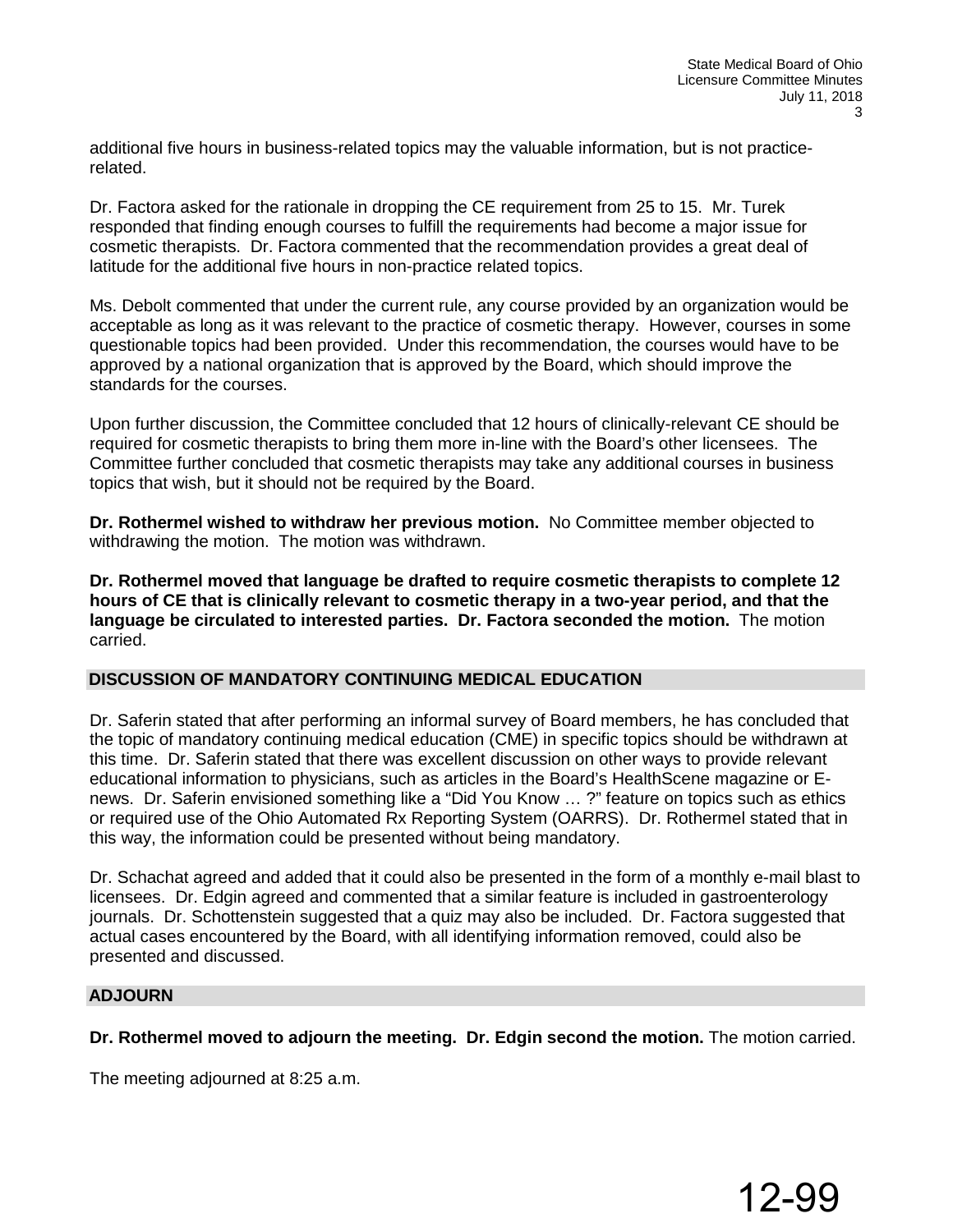Bruce R. Saferin, D.P.M.

Chair

blt

## 12-100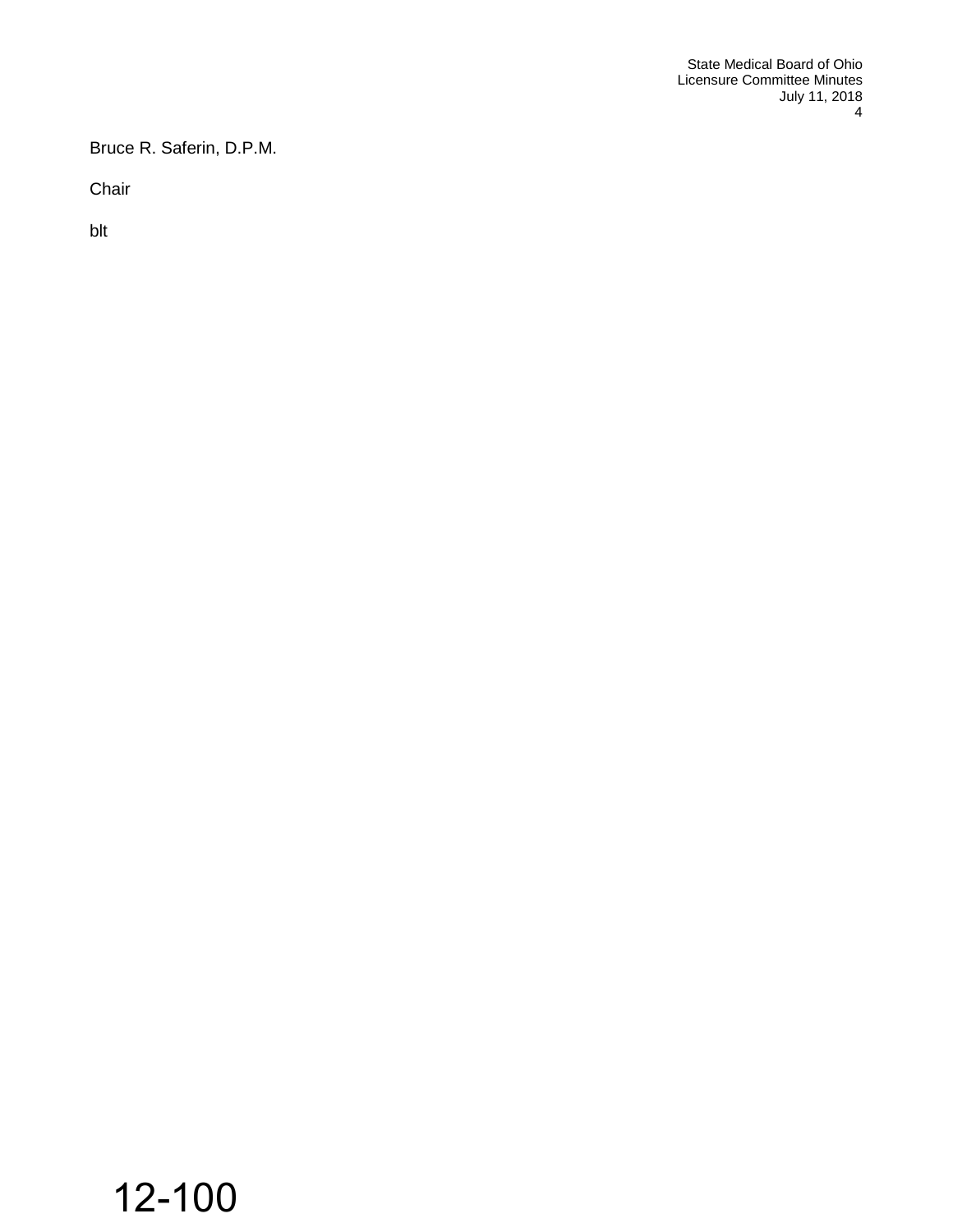## State Medical Board of Ohio

#### **POLICY COMMITTEE MEETING July 11, 2018 30 East Broad Street, Columbus, OH 43215, Room 336**

| <b>Members:</b><br>Andrew P. Schachat, MD<br><b>Robert Giacalone</b><br>Mark. A. Bechtel, MD<br><b>Betty Montgomery</b>                                                                      | Staff:<br>A.J. Groeber, Executive Director<br>Kimberly Anderson, Chief Legal Counsel<br>Sallie J. Debolt, Senior Counsel<br>Nathan Smith, Senior Legal and Policy Attorney<br>Rebecca Marshall, Chief Enforcement Attorney<br>Tessie Pollock, Director of Communication |
|----------------------------------------------------------------------------------------------------------------------------------------------------------------------------------------------|-------------------------------------------------------------------------------------------------------------------------------------------------------------------------------------------------------------------------------------------------------------------------|
| <b>Other Board Members present:</b><br>Kim G. Rothermel, MD<br><b>Bruce Saferin, DPM</b><br>Michael Schottenstein, MD<br>Richard Edgin, MD<br>Sherry Johnson, DO<br><b>Roland Factora MD</b> | Joan Wehrle, Education & Outreach Program Manager<br>David Fais, Assistant Executive Director                                                                                                                                                                           |

Mr. Giacalone called the meeting to order at 9:15 a.m.

#### **MEETING MINUTES REVIEW**

Mr. Giacalone reported that the draft minutes of the June 13, 2018 meeting had been distributed to the committee and were included in the agenda materials.

#### **Dr. Bechtel moved to approve the draft minutes of the June 13, 2018 Policy Committee meeting. Dr. Schachat seconded the motion. Motion carried.**

#### **RULES REVIEW REPORT**

Ms. Anderson said that the rule review update is provided for the information of the committee. The public rules hearing on the non-disciplinary mental and physical health rules was held July 9, 2018. She anticipated that the report of the rules hearing should be included in the August Board meeting agenda materials.

#### **PROPOSED AMENDMENTS TO LIMITED BRANCH RULE 4731-1-02**

Ms. Anderson reported that after the May 2018 Policy Committee meeting, the rule was circulated to interested parties for comment. One comment was received, and it was included in the agenda materials. No change to the rule is recommended based on the comment which suggested a different code of ethics and standards of practice for cosmetic therapists.

Ms. Anderson said that the Board is satisfied with continuing to use the code of ethics and standards of practice of the American Massage Therapy Association for massage therapists and the Society for Clinical and Medical Hair Removal for cosmetic therapists.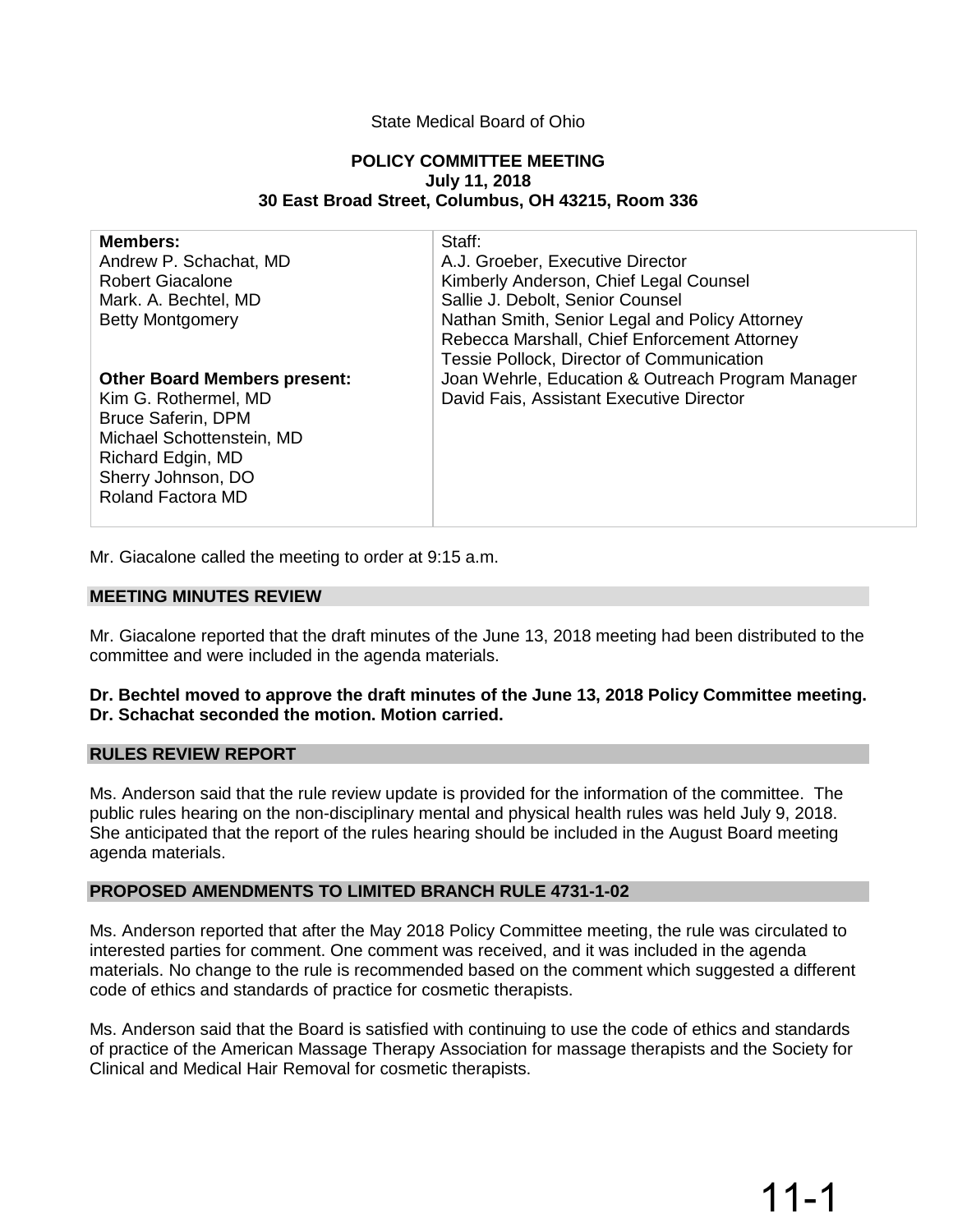#### **Dr. Bechtel moved to recommend the Board approve Rule 4731-1-02 for filing with CSI. Dr. Schachat seconded the motion. Motion carried.**

## **Proposed Rules for Office-Based Treatment of Opioid Addiction (OBOT)**

Ms. Debolt referred the committee to the memo on page 11-31 of the agenda materials.

She reported that we removed references to noncontrolled substances from the OBOT rule and from the definition of office-based treatment of opioid addiction as it was confusing people since only controlled substances approved for OBOT may be used. A separate rule addresses noncontrolled substances approved for the use of office-based treatment of opioid addiction (naltrexone).

Ms. Debolt reported that we received 33 comments from the first circulation of the rule. We made some adjustments to the rule based on the feedback we received then sent out the second version for comment. Four comments were received from the second circulation. The memo in the agenda materials includes comments received from the first and second circulation.

**Rule 4731-33-01 Definitions** – Ms. Debolt referred to page 11-32. Item II is a discussion of the comments received and the proposed changes to the draft rules. We made some changes to this rule which included listing the exceptions in the definitions. She indicated that Dr. Schottenstein had some comments.

Dr. Schottenstein referenced the exemption that in *(A)(1) A state or local correctional facility, as defined in section 5163.45 of the Revised Code*. When we had contact with NaphCare, the company proposing suboxone treatment for patients in local jails. One of the compelling points they made was that it was hard for them to implement rules of this nature because jails are short term stays, often just a few days. But he thought it may not be the same situation in a state correctional facility as that is usually a longer term stay of months, or potentially years. He asked if we should work that into the rule and if we truly meant to have an exemption for state correctional facilities.

Ms. Debolt said we tend to exempt state corrections facilities from our rules. They are excluded from Rule 4731-11-09, prescribing to persons not seen. The Pharmacy Board excludes them from the requirements related to protocols. There is a history of exclusions, but we could discuss it if you think they should be included in this rule. Dr. Schottenstein appreciated the other exclusions. But in terms of concerns about diversion, he thought we should discuss it.

Mr. Giacalone said we don't know what goes on in a state correctional facility and he would hate to make the state facilities do something without having more information. He thought this may be an issue we can revisit later. He agreed with Dr. Schottenstein that the jails are different, and NaphCare made the difference clear, but no one was there from the state prison authority to tell us how it works in those institutions and he did not want to make assumptions.

**Rule 4731-33-01(F) Qualified behavioral healthcare provider** – Ms. Debolt wanted the committee to be aware that the Ohio Association of Physician Assistants (OAPA) suggested that PAs be included as qualified behavioral health providers, as they had been included in the first draft of the rule. The Physician Assistant Policy Committee (PAPC) said that certification for behavioral health for PAs is no longer available, consequently, PAs are not included in this definition.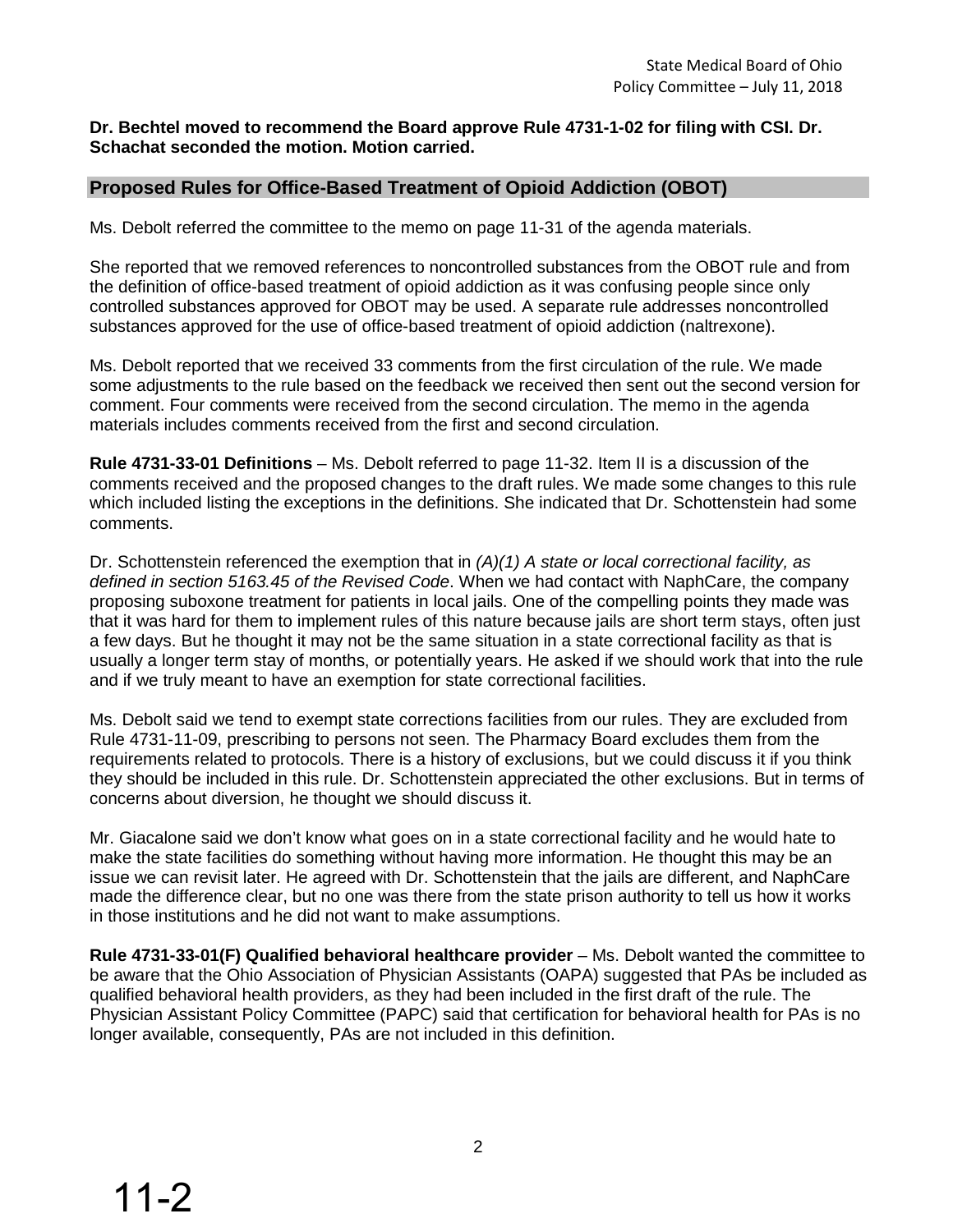Mr. Giacalone asked what PAs do in the behavioral health field. The concern from the OAPA is that PAs work for psychiatrists, and by not being included as a behavioral health provider the PAs may be viewed as not being able to work with a psychiatrist.

. **Rule 4701-33-03 (B)(12)** – Ms. Debolt said this was changed from required "testing for tuberculosis" to "Consideration of screening for tuberculosis." Dr. Hurst at OHMAS suggested the change as ASAM notes TB testing is not always required. Dr. Bechtel reported that TB is increasing in Ohio especially in Columbus due to a large Somali population which has brought a lot of TB into the community. Now doctors are finding an increase in patients testing positive for TB. He said we must be careful with the use of immunosuppressive therapy due to the potential for activation of tuberculosis. The cost of TB testing is decreasing as now a simple blood test can be used. He suggested we encourage providers to do TB testing if there is any concern. Ms. Debolt said that patient population or other risk factors would be considered by the provider to determine if TB testing was appropriate for the patient.

Dr. Schachat asked if there was any clarification of TB screening as its very vague. He asked If there is a recipe for figuring out if a patient is at higher risk for TB. Dr. Bechtel agreed that clarification would help. Ms. Debolt responded that the rule says you should do it, but we don't tell providers how to do it.

**Rule 4701-33-03 (E)(5)** – Two paragraphs were added to the rule to clarify when a doctor can personally provide behavioral health services and to define the documentation required if the doctor refers the patient to a qualified behavioral health provider.

**Rule 4701-33-03 (F)** – Amended to require the doctor to offer the patient a prescription for a naloxone kit and, if the patient declines the prescription, to be sure the patient knows how to acquire it without a prescription at a pharmacy.

**Rule 4701-33-03 (G)(2)(d)** – Ms. Debolt noted that the mono product, Subutex, is used for withdrawal management and Dr. Schottenstein had some concerns.

Dr. Schottenstein noted that when we add in for withdrawal management indication it seems to obviate the other paragraphs, and it becomes discretionary for the physician as to when to prescribe the mono product, yet we still have the other criteria. He suggested that we qualify withdrawal management with Subutex when buprenorphine with naloxone is contraindicated and maybe a recommendation that the decision be documented in the patient's chart.

Ms. Debolt said you could make the language similar to that in (G)(2)(e) on page 11-42 which references patient allergies or intolerance to the buprenorphine.

Dr. Schottenstein commented that if we have "for withdrawal management" as criteria we don't need sections a, b, or c as it becomes the physician's decision as to when to prescribe the mono product. It seems that the goal of the paragraph is that the mono product be used under specific circumstances but there is an understanding that there are times when it may be needed for withdrawal management. Dr. Schottenstein agreed with Ms. Debolt's suggestion to indicate that the combination product is contraindicated and to document it in the patient's chart.

## **Dr. Bechtel moved to accept Dr. Schottenstein's recommendation. Dr. Schachat seconded the motion. Motion carried.**

**Rule 4701-33-03 (G)(7) regarding dosage limits** – Ms. Debolt said it currently reads: "The physician shall document in the medical record the rationale for prescribed doses exceeding 16 milligrams of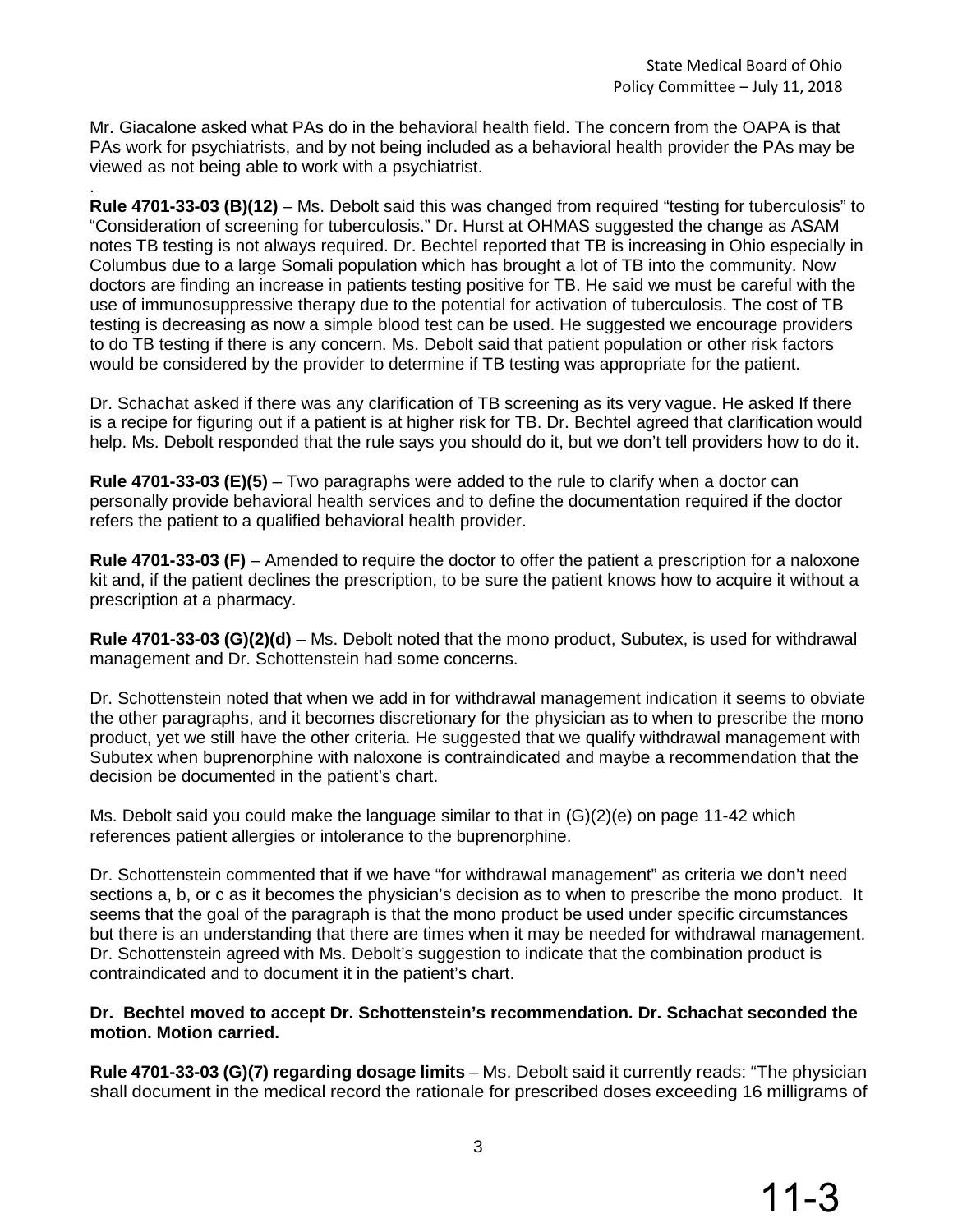buprenorphine per day. The physician shall not prescribe a dosage exceeding 24 milligrams of buprenorphine per day." She said that several comments suggested the dosage needed to be increased. But SAMSHA Tip 63 and ASAM acknowledge no clinical advantage to support dosage greater than 24 milligrams a day. She is not recommending any changes that would permit higher dosages with documentation unless the committee believes that it should be allowed.

Dr. Bechtel had a question for Ms. Debolt regarding the induction language changes in (G)(4) which reads "*During the induction phase the physician shall not prescribe a dosage that exceeds the recommendation in the FDA labeling, except for medically indicated circumstances as documented in the medical record,*" Ms. Debolt said the changes are to reflect the FDA labeling and the SAMSHA Tip 63 guidelines so that it is not as prescriptive.

Ms. Montgomery said there were many comments regarding the induction section. She had concern about patients with a high need, as the level may be too low for the patient. She asked if the physician could document the rationale for a higher dosage, at least for the first few days. She thought there were some persuasive arguments to support more medication for patients initially. It feels that we may be stepping between the doctor and their expertise and the patient. Ms. Debolt pointed out that the revised language says the doctor shall prescribe a dosage per FDA labeling *except for medically indicated circumstances as indicated in the medical record*. So, it is not prohibited, but it must be documented.

Dr. Bechtel said it looks as if day one would be 8 milligrams, day two, would allow 16 milligrams with documentation in record. He said the first version of the rule capped dosage at 8 milligrams/day for the entire induction period so that is where the criticism came from. Many of the comments referred to the first version of the rule. Ms. Debolt said we have taken that limitation out of the second version.

**Proposed new Rule 4731-33-04 Medication assisted treatment using a non-controlled substance.** Currently Naltrexone is the only non-controlled drug available for medical assisted treatment. The rule requires the dosage to comply with FDA product labeling. Requirements regarding diversion were dropped as they are not applicable.

Dr. Schachat suggested just calling the rule "medication assisted treatment using Naltrexone" Ms. Debolt said that other drugs may be developed.

Dr. Schottenstein commented that other drugs are being used, but they are being used off label.

Ms. Anderson asked if we need to have a dosage regime that strictly complies with FDA labeling or do you want to be silent on the issue.

Dr. Schottenstein said it makes sense that naltrexone prescribing should follow FDA labeling. The other medicine he had in mind was Clonidine which has been used for a long time to help with withdrawal as it tamps down physical manifestation of withdrawal.

Ms. Anderson said that the rule needs to be more specific regarding Naltrexone. If there are other noncontrolled drugs approved for medication assisted treatment at another time we will address it then.

**Motion: Dr. Bechtel moved to accept the amendments offered today and to recommend to the Board that the amended rules be filed with CSI. Dr. Schachat seconded the motion. Motion carried.**

11-4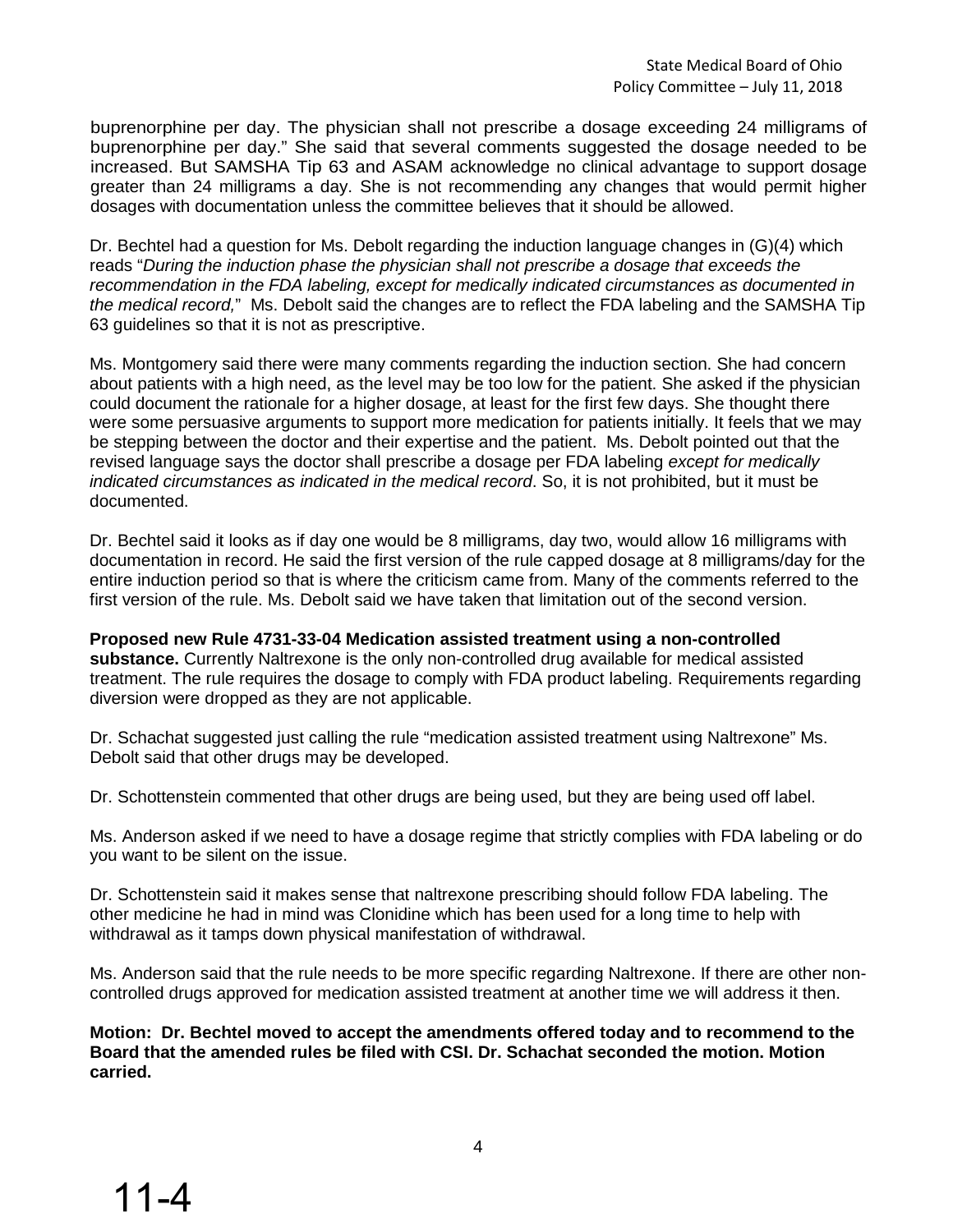## **UPDATES TO DIETETICS AND RESPIRATORY CARE RULES**

Mr. Smith said that his memo outlining the updates to the dietetics and respiratory care rules begins on page 11-173 of the agenda materials.

Mr. Smith said that the rules had been brought to the committee in April. The intent was to try to align the Dietetics and Respiratory Care rules with statutory changes made in the budget bill (HB49) and in HB145 and to align them with Medical Board processes.

**Rescinded Rules** – Beginning on page 11-173, there is an extensive list of dietetics rules to be rescinded as they duplicate existing medical board rules in areas like the disciplinary administrative hearing processes, rule-making, board operations etc. Additionally, there are several respiratory care rules to be rescinded for the same reasons.

**New rules for dietetics and respiratory care** – Mr. Smith said the proposed new rules begin on page 11-176*.* The proposed new rules are: Dietetics Rule 4759-11-01 Miscellaneous Provisions and Respiratory Care Rule 4761-15-01 Miscellaneous Provisions. The intent of the new rules is to clean up what we did by rescinding the old rules.

The new rules will tie in dietetics and respiratory care licensees respectively into the Medical Board rules for Criminal Record Checks (4731-4), Personal Information systems (4731-8), Hearings (4731- 13), Reporting Requirements (4731-15), Impaired Practitioners (4731-16), Exposure-Prone Invasive Procedure Precautions (4731-17) (only respiratory care incorporated into4731-17), Sexual Misconduct and Impropriety (4731-26), and Mental or Physical Impairment (4731-28). There will be corresponding minor changes forthcoming in these rule sets to reference dietetics and respiratory care and specific statutory citations in Title 4759 and 4761 of the Ohio Revised Code.

**Rules with non-substantive changes** – Mr. Smith reported that A few rules in both dietetics and respiratory care required very minor grammatical or spelling changes, or the substitution of State Medical Board of Ohio for the former consolidated board.

**No change rules** – There are a substantial number of rules listed on page 11-175 that are proposed to be filed as no change rules due to the five-year rule review date already having passed for many dietetics and respiratory care rules.

**Circulation of draft rules** – Mr. Smith explained that On April 19, 2018, Medical Board staff circulated proposed dietetics and respiratory care rules to interested parties and included it in the Medical Board's eNews which was sent to all Medical Board licensees. In addition, the respective proposed sets of rules were referred to the Respiratory Care and Dietetics Advisory Councils. On May 8, 2018, the Respiratory Care Advisory Council voted to recommend that the Board adopt the respiratory care rules as proposed. Also, on June 12, 2018, the Dietetics Advisory Council voted to recommend that the Board adopt the dietetics rules as proposed.

**Comments on dietetics rules** – Six comments were received (see page 11-176). A spreadsheet of the comments is on page 11-268

**Comments on the Respiratory Care rules** – Two comments were received (see page 11-177). A spreadsheet of the comments is on page 11-363.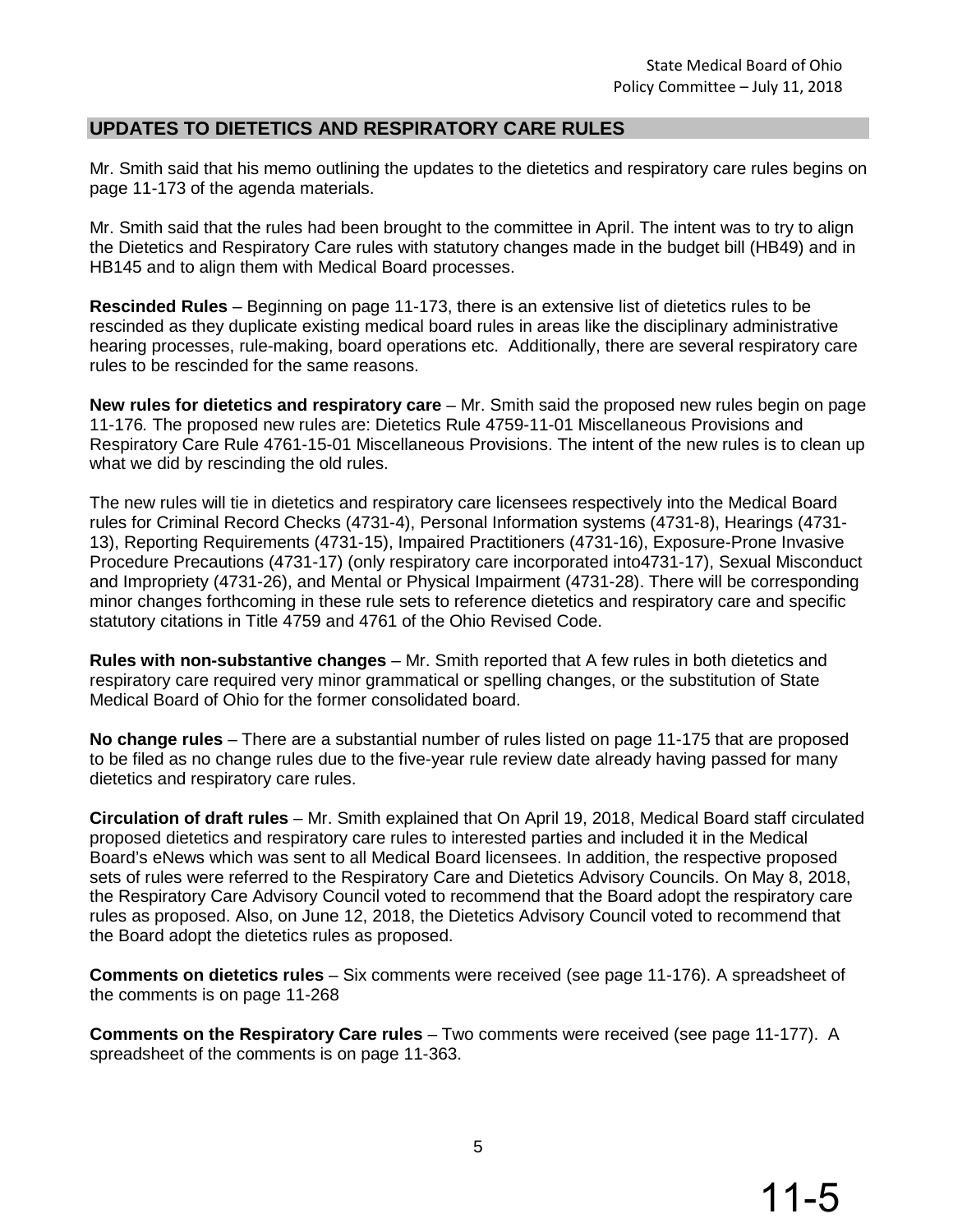Mr. Smith indicated that there are three main changes to the rules based on the feedback received. He also noted that Dr. Schottenstein had brought some spacing and repeated word issues to his attention, so those matters have been cleaned up. The three substantive changes begin at the bottom of page 11-177.

**Proposed Changes:** The following changes are requested to the proposed rules circulated.

The Ohio Association of Physician Assistants (OAPA) provided two comments regarding the proposed respiratory care rules, both of which will be accepted and are proposed as amended changes:

**1. Respiratory Care Rule 4761-3-01(E)** – In response to OAPA's comment, the rule is proposed to be amended to include physician assistant to align with the statute:

"Under the supervision" as it is used under division (B) of section 4761.17 of the Revised Code means that the prescribing physician, **physician assistant,** or authorized nurse is available to provide direction to the respiratory care practitioner providing the respiratory care service."

**2. Respiratory Care Rule 4761-9-05(A)(5)** – In response to OAPA's comment, the rule is proposed to be amended to include the OAPA.

"All or portions of a continuing education activity relevant to the practice of respiratory care which meet the requirements of paragraph (A) of rule 4761-9-01 of the Administrative Code and which have been approved by a professional organization or association awarding continuing education contact hours, including, but not limited to the American association for respiratory care (A.A.R.C.), the American Medical Association (A.M.A.), the American Nurses Association (A.N.A.), t**he Ohio Association of Physician Assistants (O.A.P.A)**, the Ohio Society for Respiratory Care (O.S.R.C.), the Ohio State Medical Association (O.S.M.A.), the Ohio Nurses Association (O.N.A.), the Ohio Thoracic Society (O.T.S.), the American College of Chest Physicians (A.C.C.P.), the American Heart Association (A.H.A.), the American Lung Association (A.L.A.), the Ohio Lung Association (O.L.A.), and the American Association of Critical Care Nurses (A.A.C.C.N.)."

## 3. **Rescind Dietetics Rule 4759-3-04 Cooperation and communication with professional organizations related to Dietetics.**

Mr. Smith said this rule was initially proposed with very minor changes to it. The rule had references to the Board of Dietetics and specified that the Ohio Academy of Nutrition and Dietetics (OAND) would be the liaison to the Board of Dietetics and have somewhat of a speaking role at board meetings as the board permitted.

He explained that the initial change to the rule was minor and was to substitute the Dietetics Advisory Council for the Board of Dietetics. However, as we implemented the Advisory Councils, and have circulated the proposed rules, we've had several Advisory Council meetings. This implementation has shown that consistency within the operations of all Board committees and advisory councils is necessary for the efficient functioning of the Board's governing processes. Board committees and advisory councils are important places for discussion and decision-making where speaking roles have been reserved for committee members and council members.

For the committees and advisory councils to run efficiently, a lot of discussion from non-committee members would be less timely and efficient.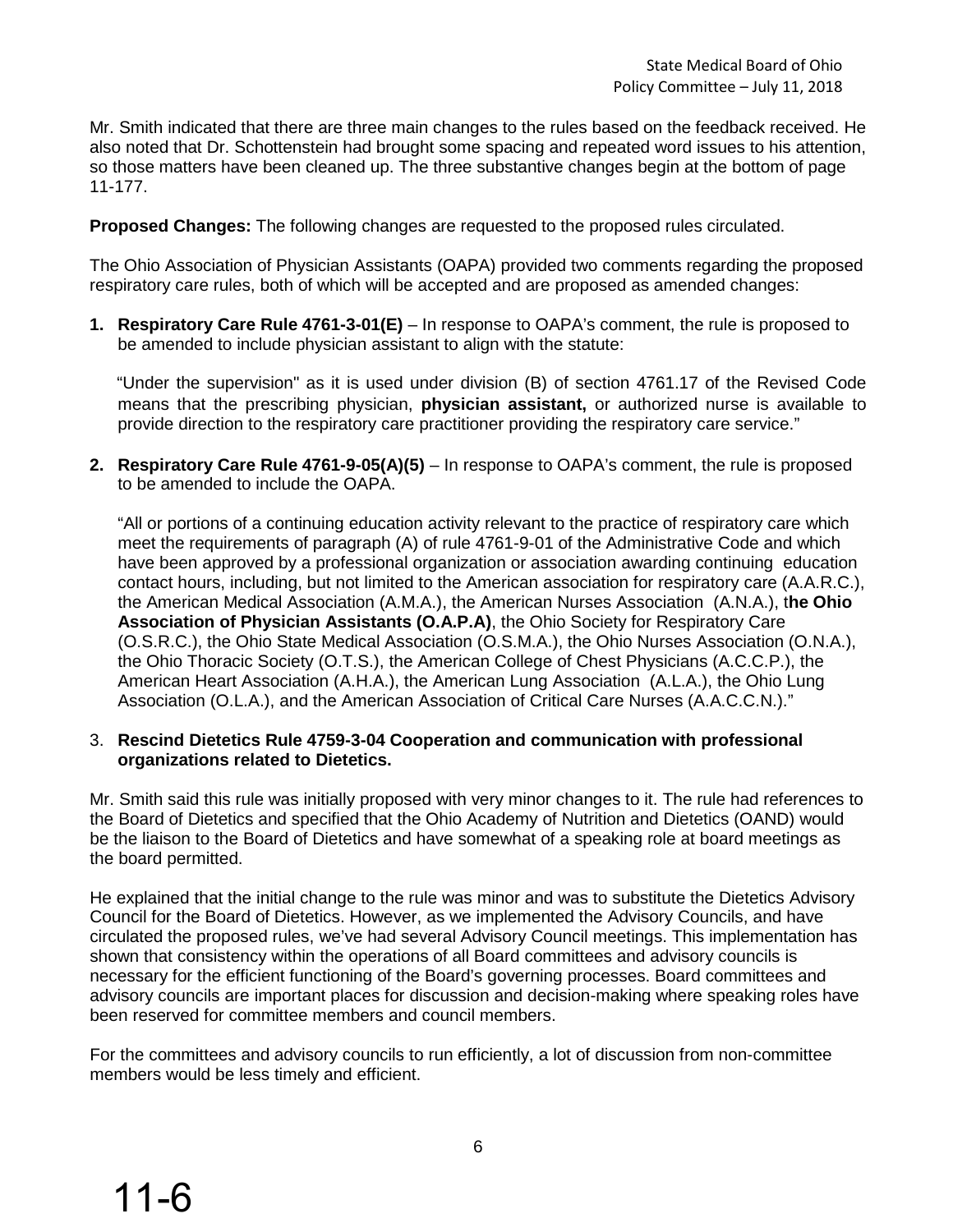Ms. Montgomery asked about the effectiveness of the committees/councils. She said that at some point, those impacted by the rules should have the ability to ask questions and get answers within a limited construct. Mr. Smith responded that professional associations for licensees can provide written comments and Board staff is receptive to meetings with associations at times other than formal committee/council meetings.

Mr. Smith also noted that this is the only rule of its type related to Medical Board licensees where a group is named as an official liaison. No other professional organization is recognized in the Ohio Administrative Code as an official liaison or given some sort of official or semi-official speaking role at meetings. It is highly irregular for what we do with other professional associations. He said there is a consistency argument and a fairness argument among licensee groups to not be giving one licensee's professional association special treatment that other licensee professional associations do not have. Mr. Smith said the decision was made to rescind dietetic Rule 4759-3-04 for consistency, fairness among licensee groups, and efficiency in the Board's committee/advisory council meetings and processes,

Ms. Montgomery said it worries her when it appears that we are limiting comment by those impacted by the rules in a forum that allows the rule-makers to hear comments and respond in a formal way rather than behind closed doors or on a document.

Mr. Groeber said there are several professional organizations attending this meeting such as the Ohio State Medical Association (OSMA), the Ohio Osteopathic Association (OOA) and others. If the OSMA was designated as the liaison to the Board for the medical professions, and we cut the OOA out of the mix, that is doing a disservice to one of seven physician licensees. Any degree of favoritism for any professional group is what gives him concern. The Board's contract is with our over 80,000 licensees. Mr. Groeber said that we have very specific rules and processes that allow public feedback in a fair way for all citizens and all licensees. Carving out a special piece for one individual group gives him a lot of concern which is why he supports rescinding the rule.

Ms. Montgomery asked for an explanation of the fair processes. She is not as concerned with the designation of one association as she understands the arguments. Her only concern is where are we enforcing the ability of those impacted by the rule to have an effective voice in the rule-making process.

Mr. Groeber said that the rule-making process lends itself to that as we have two opportunities where people can provide feedback about proposed rules. The first is the Lieutenant Governor's office through the Common Sense Initiative (CSI) program and the comment period regarding proposed rules is open to all of the public and all licensees. We also send notice to the over 100 people who have asked to be included on the rules notification list. A public hearing is held after the rule is filed with JCARR. Ms. Montgomery asked if the Board only invites written comments. Mr. Groeber indicated that written comments are received but persons may speak at the public hearing. He also noted that one of the Medical Board's attorney hearing examiners presides at the rules hearing and our legal group also participates in the rules hearings. He believes the process is very fair for everyone and fair for the Board as we collect comments in a consistent and actionable way.

Ms. Montgomery appreciated Mr. Groeber's comments. She said that JCARR is made up of legislators, not licensees. There is a difference in the commentary and the Q and A that could occur and can occur in a legitimate way. She always gets a little worried when we restrict comments to written documents. Again, her concern is where can we get valid input and where we can get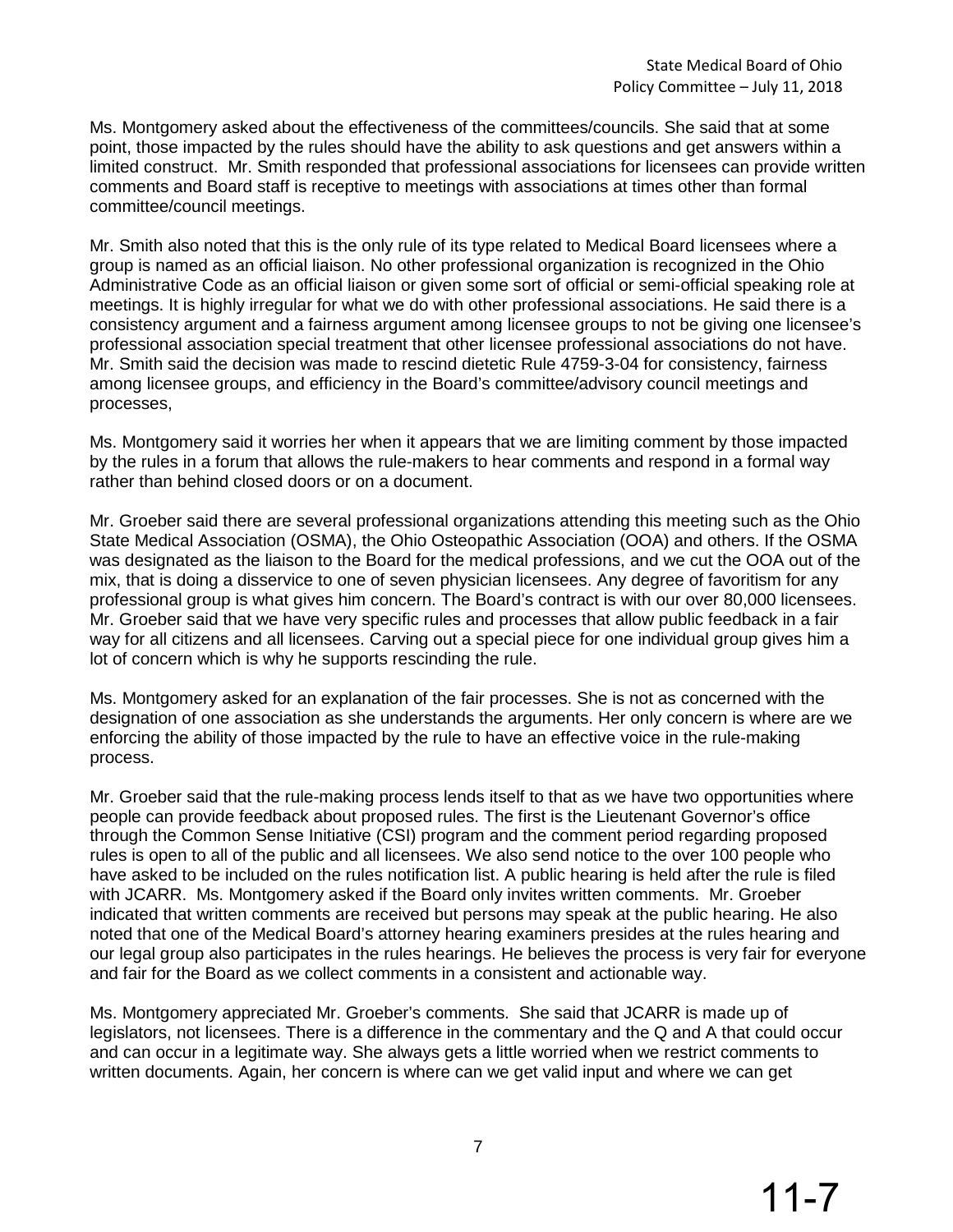legitimate Q and A other than restricting it to written documents which don't always flesh out what needs to be done.

Dr. Rothermel voiced her support from the standpoint that if someone sends a written comment that is carefully evaluated by the Board it eliminates the one-on-one discussion that can occur, or interpretation of the comment may be different from the meaning of the comment sent to the Board. She respects the time and efficiency of the meetings, but we may lose something if not letting there be comments from others when discussing topics related to them.

Dr. Schottenstein said he thinks part of the issue is the area of emphasis. If we were going to allow public verbal feedback by the associations he would want to open it up to all licensees. If not expanded, then what could potentially happen is that the associations may unintentionally filter the information for their licensee members. But if we opened it up to all licensees, it could become unworkable.

Ms. Anderson explained that the public hearing that is open for anyone to comment on the rules is held when the rule is filed with JCARR but before the JCARR hearing. The verbal and written testimony is compiled by the Attorney Hearing Examiner and provided to the Board for review and action. Additionally, any Board member is welcome to attend the public rules hearing. Mr. Groeber asked that Board members be added to the Board's public rules hearing distribution list.

Mr. Giacalone thought that great points were brought up in the discussion. He said the problem is we have a tough time getting people to be on these committees. We have a limited amount of time to address issues in committees and if we open it up for discussion from the floor the logistics don't make it workable. If there is enough concern about an issue, the Board will meet with individuals or groups separately.

## **Dr. Schachat moved to approve the amendments to the proposed rules and to send the amended proposed rules to the Board for approval for filing with the Common Sense Initiative. Dr. Bechtel seconded the motion. Motion carried.**

The legislative report was tabled as Mr. Groeber reported that Mr. LaCross had an emergency and was unable to attend the meeting.

## **ADJOURN**

**Dr. Schachat moved to adjourn the meeting. Dr. Bechtel seconded the motion. Motion carried.**

The meeting adjourned at 10:05 a.m.

jkw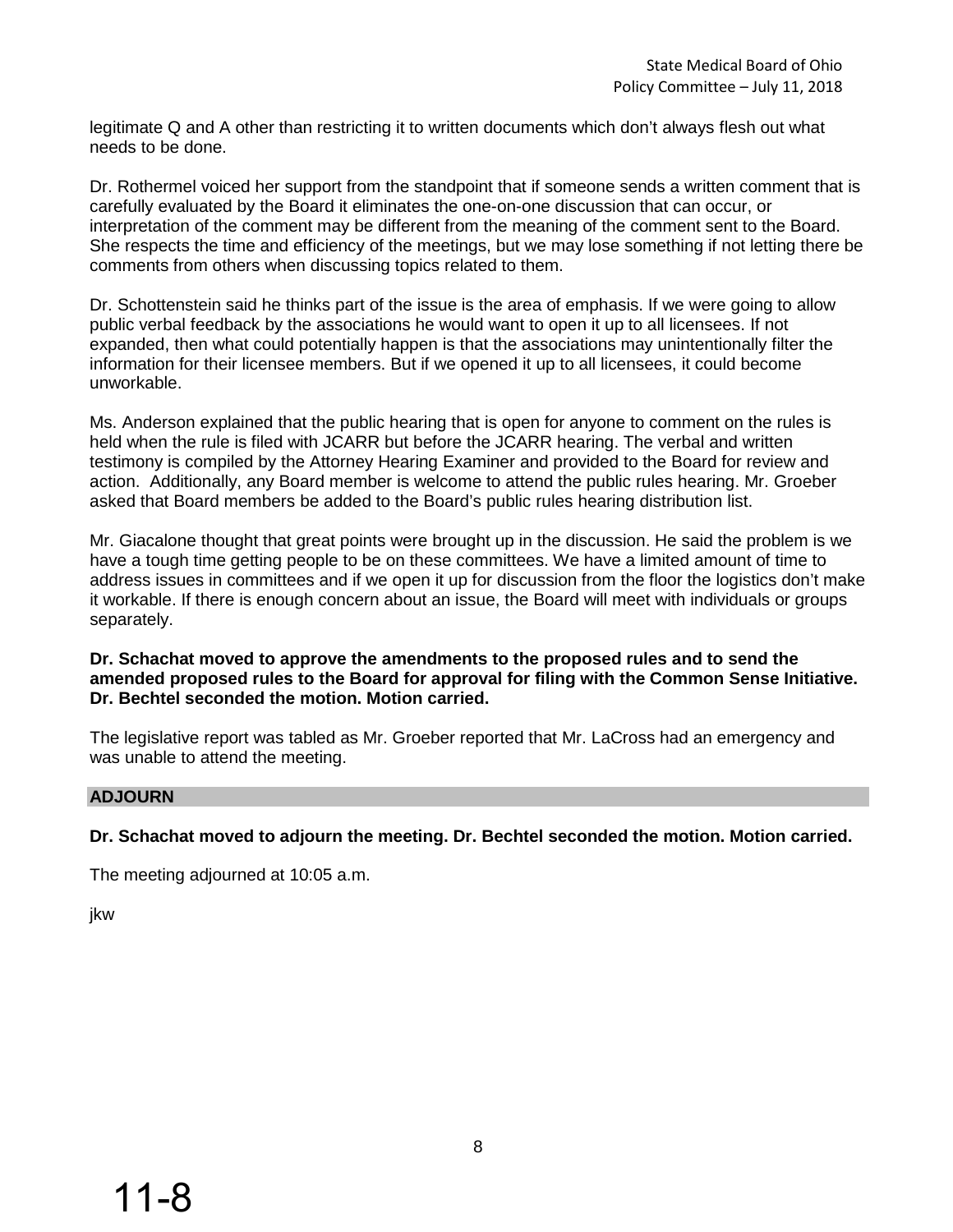## State Medical Board of Ohio

## **FINANCE COMMITTEE MEETING July 11th, 2018 30 E. Broad St., Columbus, OH Room 335**

| <b>Members:</b>                    | Staff:                                     |
|------------------------------------|--------------------------------------------|
| Michael Schottenstein, M.D., Chair | A.J. Groeber, Executive Director           |
| Bruce R. Saferin, D.P.M.           | Susan Loe, Director of Fiscal and Human    |
| Michael L. Gonidakis               | Resources                                  |
| Richard A. Edgin, M.D.             | Tessie Pollock, Director of Communications |

Dr. Schottenstein called the meeting to order at 8:30 a.m.

## **MINUTES REVIEW**

**Mr. Gonidakis moved to approve Finance Committee June 13, 2018 meeting minutes. Dr. Edgin second the motion.** The motion carried.

## **FISCAL UPDATE**

Dr. Schottenstein stated that for May 2018, the Board's revenue was \$1,078,533, which represents a good month even though it is somewhat lower than April 2018. Dr. Schottenstein stated that the Board continues to benefit from the fact that the final quarter of an even numbered fiscal year includes one of the Board's largest groups of physician renewals. Dr. Schottenstein stated that training certificates are coming due with related revenue approaching \$260,000. Respiratory care professional and dietitian renewals are also coming due with related revenue approaching \$275,000. Dr. Schottenstein noted that unlike other license types, respiratory care therapist and dietitian license renewals are not staggered, so all 12,000 new licensees are due for renewal by the end of June 2018.

Dr. Schottenstein stated that June 2018 revenue will approach about \$2,000,000. Due to the way revenue is processed at the end of the fiscal year, approximately \$1,600,000 of that will be credited to June and the other approximately \$400,000 will be credited to July.

Dr. Schottenstein stated that there is a 5% increase in revenue year-to-date and the Board has exceeded the 2-year prior comparison for the first time in this fiscal year. Dr. Schottenstein commented that the Board is expected to be that much more ahead of Fiscal Year 2016 in the June 2018 report.

Dr. Schottenstein stated that the Board's case balance in May 2018 was \$4,029,589. The cash balance continues to increase, and a further increase is expected in the June numbers.

Regarding expenditures, Dr. Schottenstein stated that the 5.4% increase year-to-date is consistent with the typical yearly 4% increase expenditure in payroll plus the additional staff from the merger with the Ohio Board of Dietetics and Ohio Respiratory Care Board. Total payroll is up about 10% compared to May 2017, and also when comparing Fiscal Year 2018 to Fiscal Year 2017. Dr. Schottenstein stated that this is substantially a function of the fact that the Board has fewer staff vacancies than it previously had.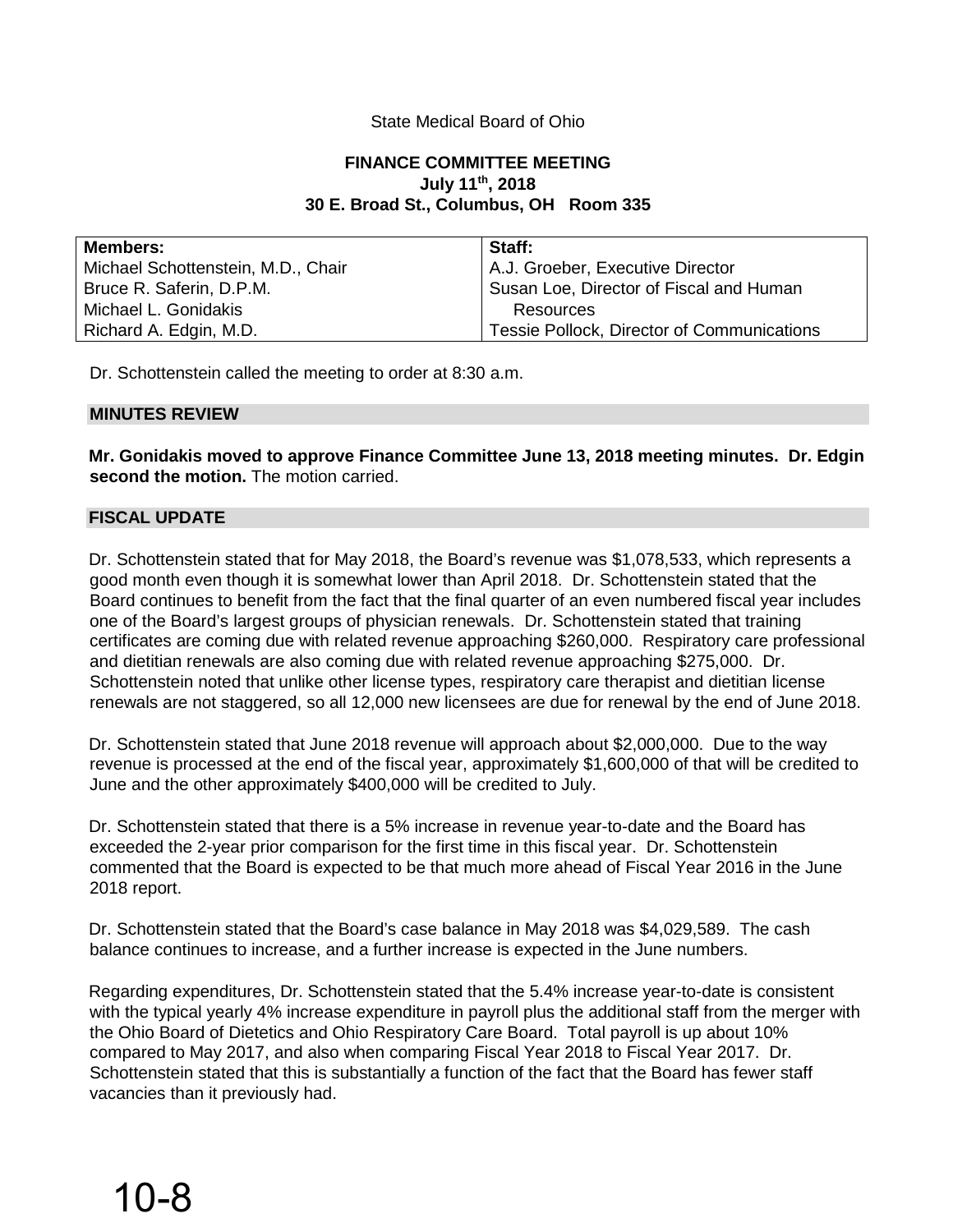Responding to a question from Mr. Gonidakis, Dr. Schottenstein stated that he and Mr. Groeber have briefly discussed how the budget surplus could be used. Mr. Groeber stated that options could include reducing licensure fees again or offering reduced fees if licensees undergo training to provide addiction treatment. Mr. Groeber noted that many physician's licensure fees are paid by their employer. Dr. Saferin stated that software could be purchased to make Board meeting processes more efficient. Mr. Groeber agreed. Mr. Groeber added that upgrades to the Hearing Unit allow for efiling of hearing-related items.

Mr. Groeber showed the Committee members a medication disposal pouch. Mr. Groeber explained that people can put their old medication in the pouch, add water, and shake it. Mr. Groeber stated that this will degrade the medication safely and it can be disposed in the trash. Mr. Groeber stated that 200 pouches can be purchased for \$800. Mr. Groeber stated that the Board can provide the pouches at every speaking engagement or outreach event and the pouch can be printed with the Medical Board's logo.

## **ACCOUNTS RECEIVABLE**

Dr. Schottenstein stated that the Board collected fine payments in May 2018 totaling \$38,101. In total, the Board has received \$255,500 in fines, and \$148,500 in fines are outstanding.

## **COMMUNICATIONS UPDATE**

Ms. Pollock stated that Communications has been working on two continuing education projects, one for dietitians and one for respiratory care professionals. These videos will be online and will include a quiz and a printable certificate. The Board will be asked to approve the scripts for the videos at today's Board meeting.

Ms. Pollock stated that work continues on the Summer edition of the HealthScene magazine.

Ms. Pollock stated that the Board is now using the Benchmark emailing system. Ms. Pollock stated that Benchmark is very user-friendly and can be used to send letters to specified licensee groups, conduct surveys, and many other functions.

Dr. Saferin commented that these educational modules is a very good use for the money that the Board obtains from fining.

## **REVIEW OF FINING GRID RESPONSES**

Dr. Schottenstein stated that Board members have provided feedback on suggested changes to the Board's fining guidelines grid. Dr. Schottenstein stated that the "standard fine" column has been removed from the grid, and only the "minimum fine" and "maximum fine" remain. Dr. Schottenstein commented that going forward, the minimum fine will be considered the standard fine.

Mr. Groeber stated that the proposed grid has fining amounts that were averaged from the Board member's feedback. Mr. Groeber asked if these amounts should be rounded to the nearest \$500 increment. Dr. Saferin favored rounding to the nearing \$500 increment. The Committee agreed.

Mr. Gonidakis, noting that the new fining amounts are generally lower than the current amounts, asked how Mr. Groeber would respond to media suggestions that the Board is lowering fines for some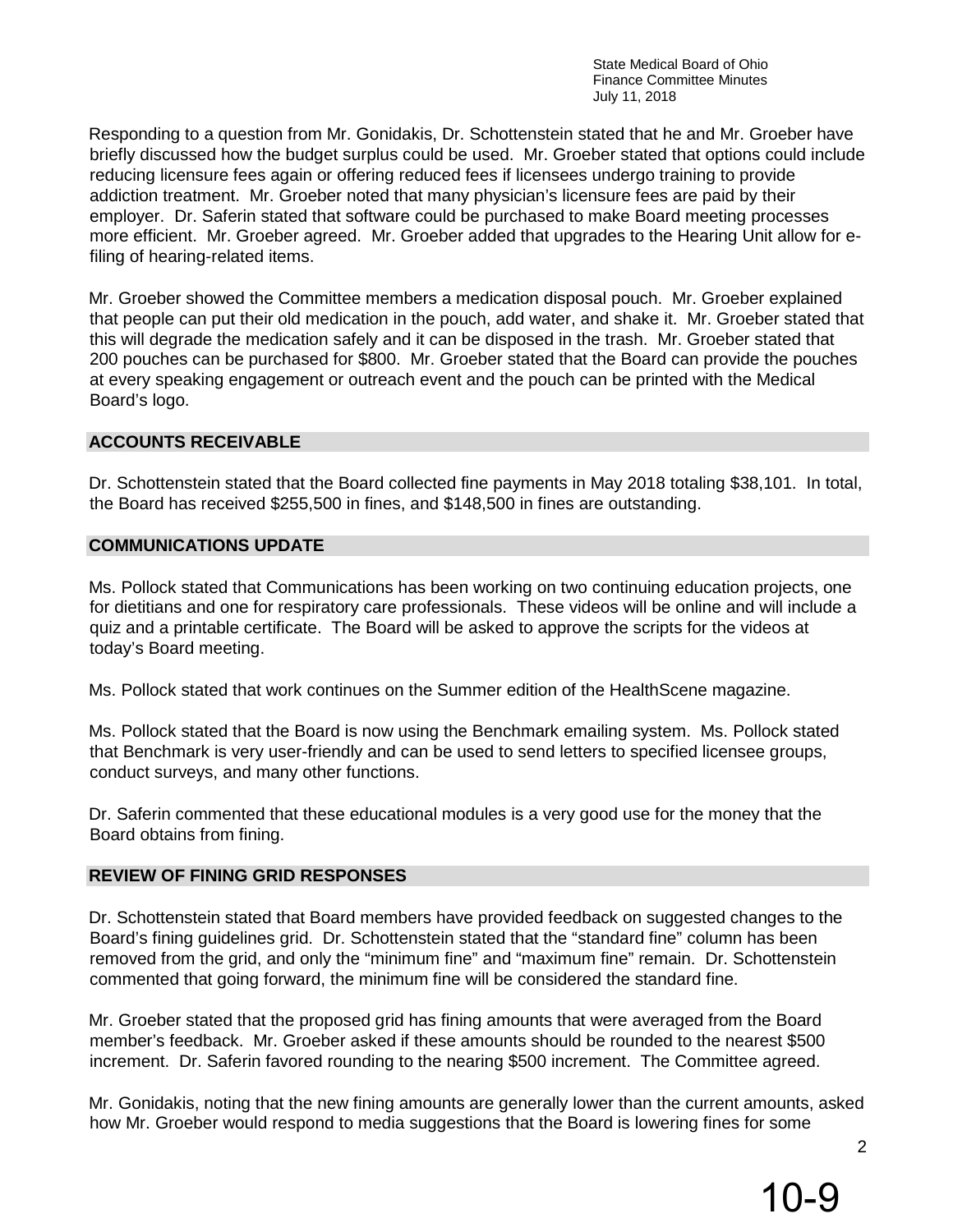actions that can be characterized as heinous. Mr. Groeber replied that the fining grid is only a guideline and that the Board still has the statutory authority to fine any violation for any amount up to \$20,000 based on the circumstances of each case. Mr. Groeber stated that the guidelines are useful to the Hearing Examiners in drafting proposed orders, and also to the Secretary and Supervising member when negotiating settlement agreements. However, the Board is not limited by the guidelines.

Dr. Schottenstein commented that the recommended changes to the fining guidelines is an effort by the Board to be fair and to avoid pricing someone out of their license. Dr. Schottenstein stated that he has been concerned that a licensee who is otherwise remediable could be unable to regain their license because they cannot afford the fine.

**Dr. Edgin moved to recommend approval of the proposed changes in the Board's fining guidelines, with the rounding of suggested fine amounts to the nearing \$500 increment. Dr. Saferin seconded the motion.** All members voted aye, except Mr. Gonidakis who abstained. The motion carried.

## **FOOD AND DRUG ADMINISTRATION OPIOID MEETING**

Mr. Groeber stated that the Food and Drug Administration (FDA) Opioid Meeting will be held August 28 and that the airfare will be cheaper than had been initially estimated. Mr. Groeber noted that Dr. Soin had been approved to have his travel expenses reimbursed by the Board. However, Dr. Soin has indicated that he will provide his own transportation to the meeting and he will not request reimbursement.

## **BOARD MEMBER COMPENSATION INCREASE UPON REAPPOINTMENT**

Dr. Schottenstein stated that four Board members were reappointed to the Board in Fiscal Year 2018. These Board members are eligible for a 4% increase in compensation, if approved by the Board and by the Directors of the Department of Administrative Services.

**Dr. Saferin moved to recommend approval of a 4% raise for Amol Soin, M.D., to be effective as of the date of his reappointment, and subject to the approval of the Director of the Department of Administrative Services. Dr. Edgin seconded the motion.** The motion carried.

**Dr. Saferin moved to recommend approval of a 4% raise for Michael Schottenstein, M.D., to be effective as of the date of his reappointment, and subject to the approval of the Director of the Department of Administrative Services. Dr. Edgin seconded the motion.** All members voted aye except Dr. Schottenstein, who abstained. The motion carried.

**Dr. Edgin moved to recommend approval of a 4% raise for Bruce Saferin, D.P.M., to be effective as of the date of his reappointment, and subject to the approval of the Director of the Department of Administrative Services. Mr. Gonidakis seconded the motion.** All members voted aye except Dr. Saferin, who abstained. The motion carried.

**Dr. Saferin moved to recommend approval of a 4% raise for Michael Gonidakis, Esq., should he request it, to be effective as of the date of his reappointment, and subject to the approval of the Director of the Department of Administrative Services. Dr. Edgin seconded the motion.** All members voted aye except Mr. Gonidakis, who abstained. The motion carried.

# 10-10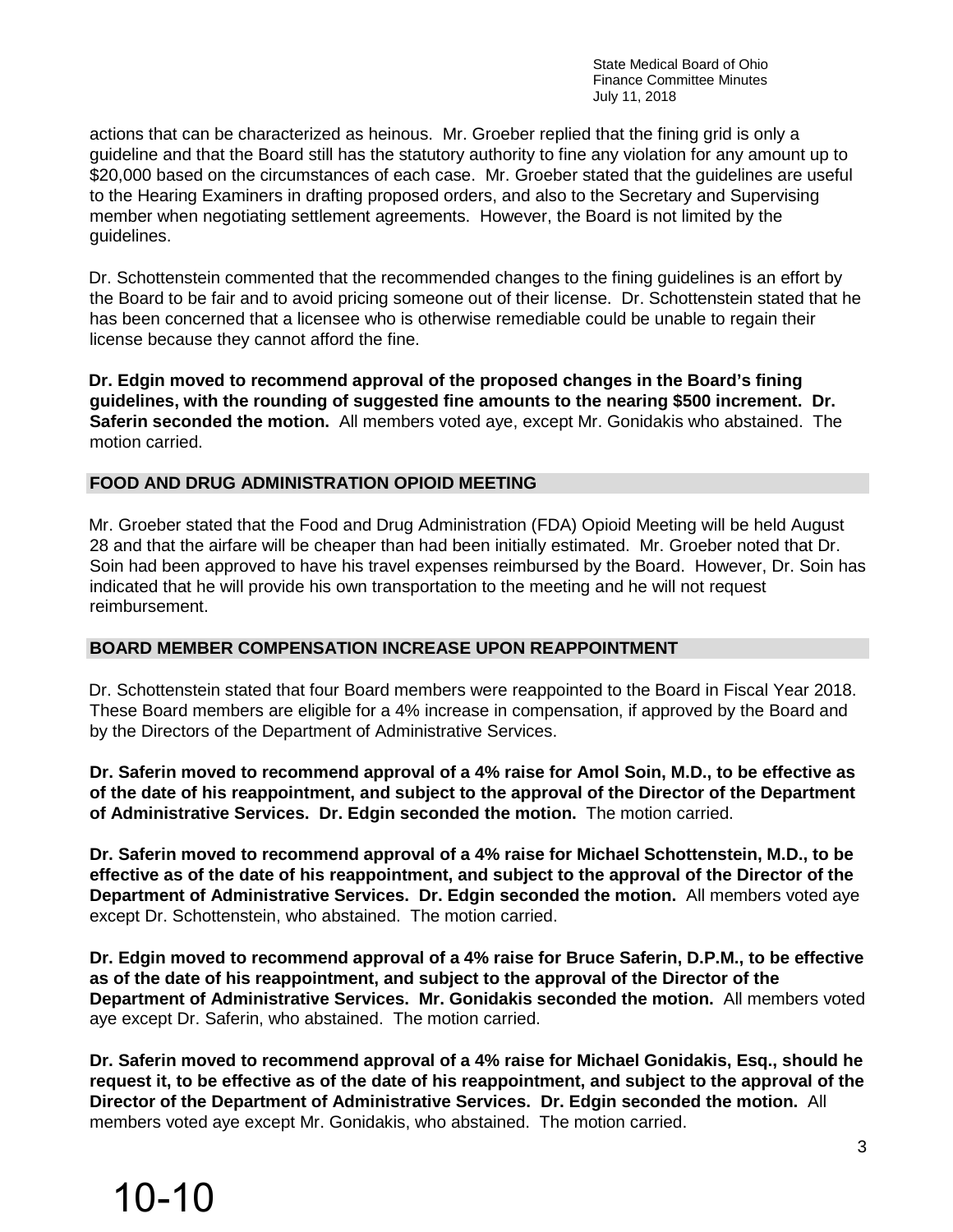## **EXECUTIVE DIRECTOR COMPENSATION INCREASE**

Dr. Schottenstein stated that the Finance Committee can vote to recommend approval for the financing of an increase in Executive Director's compensation, pending the outcome of the *ad hoc* committee that is studying this matter. Dr. Schottenstein stated that the Finance Committee is only considering approval of the release of the funds for the compensation increase, not approval or disapproval of the increase itself.

Dr. Saferin asked if the 5.75% increase that is being considered is the largest allowed. Dr. Schottenstein replied affirmatively.

**Dr. Saferin moved to recommend approval for the financing of up to a 5.75% increase of the Executive Director's salary, pending the outcome of the Executive Director Review Committee. Mr. Gonidakis seconded the motion.** The motion carried.

## **FEDERATION OF STATE MASSAGE THERAPY BOARDS ANNUAL MEETING**

**Dr. Saferin moved to recommend approval for Mr. Groeber to attend the Federation of State Massage Therapy Boards Annual Meeting on October 4-6 in Salt Lake City, Utah; and any travel expenses not covered by the FSMTB will be paid by the Medical Board in accordance with state travel policy; and that attendance at the conference is in connection with Mr. Groeber's duties as, and is related to his position as, Executive Director for the State Medical Board of Ohio. Mr. Gonidakis seconded the motion.** All members voted aye. The motion carried.

#### **RESPIRATORY CARE AND DIETETICS EDUCATIONAL VIDEO DEVELOPMENT**

Dr. Schottenstein stated that Ms. Pollock has presented an estimate for the Finance Committee's consideration to develop instructional videos for the Board's newest license types: Respiratory care therapists and dietitians.

**Dr. Saferin moved to recommend approval of the expenditure of up to \$15,800 for the development of instructional videos for respiratory care therapists and dietitians. Dr. Edgin seconded the motion.** All members voted aye. The motion carried.

## **U.S. SUPREME COURT RULING,** *JANUS V. AMERICAN FEDERATION OF STATE, COUNTY, AND MUNICIPAL EMPLOYEES, COUNCIL 31, ET AL.*

Mr. Gonidakis asked if the recent Supreme Court ruling regarding union dues and public employees raises any issues that the Board should be aware of. Mr. Groeber explained that the ruling overturned a ruling from the 1980's which had required employees in job classification that has union membership to pay a "fair share" for benefits if they elected not to join the union. Mr. Groeber stated that since the "fair share" doctrine was ruled unconstitutional by the new ruling, the Board has not yet received guidance. Ms. Loe stated that the Department of Administrative Services (DAS) will have to address that issue. Mr. Groeber commented that the Board has a very good relationship with the unions representing the Board's employees.

Mr. Gonidakis commented that the Board should ensure that no bargaining unit employee feels threatened or coerced in either direction. Mr. Gonidakis opined that a mechanism should be in place

4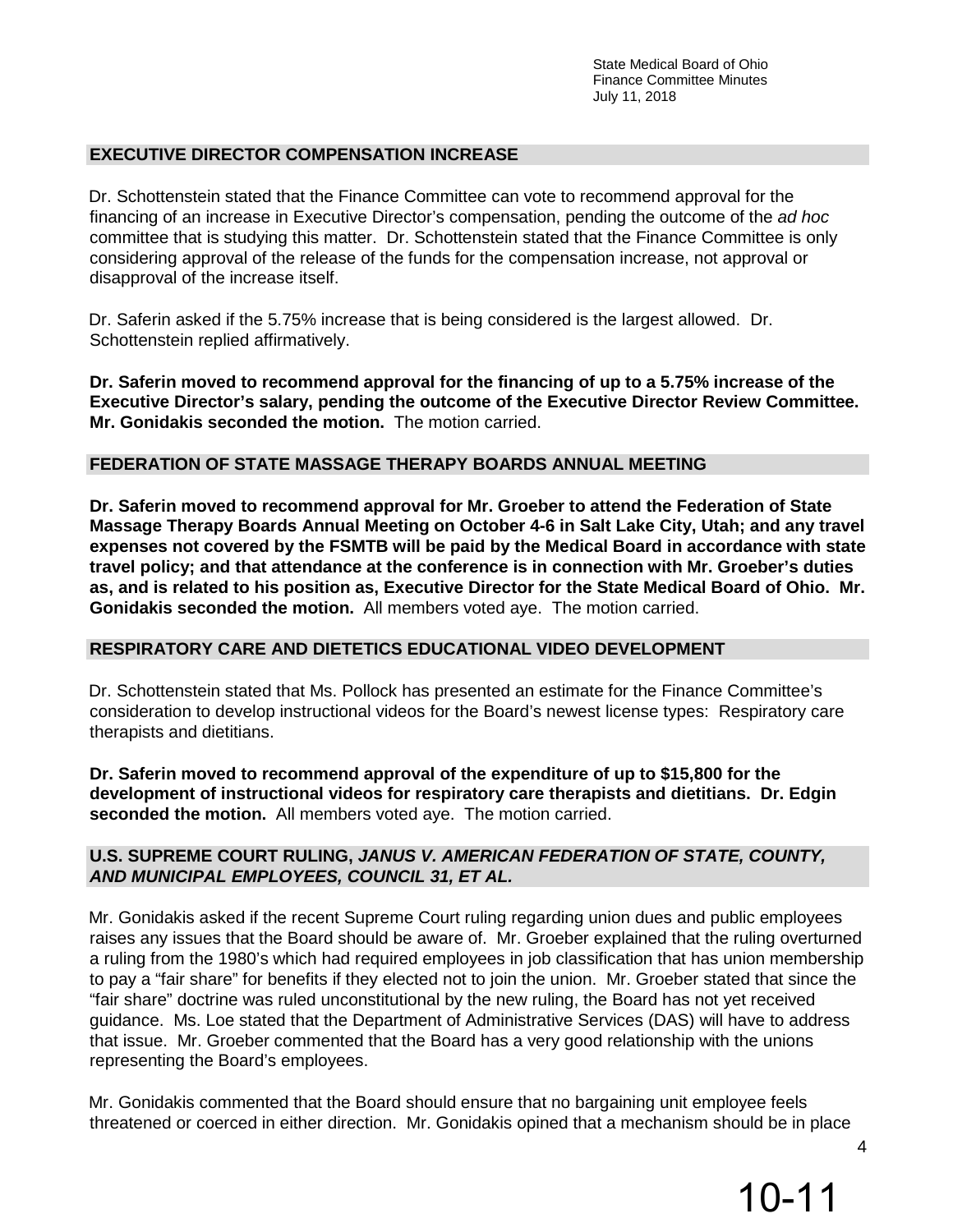to handle such a possibility, just as with any other form of harassment. Dr. Schottenstein agreed. Mr. Groeber stated that he can reach out to DAS to make sure there are no pressure tactics on that issue.

## **ADJOURN**

**Dr. Saferin moved to adjourn meeting. Mr. Gonidakis seconded the motion.** 

The meeting adjourned at 9:08 am.

Michael Schottenstein, M.D. **Chair** 

blt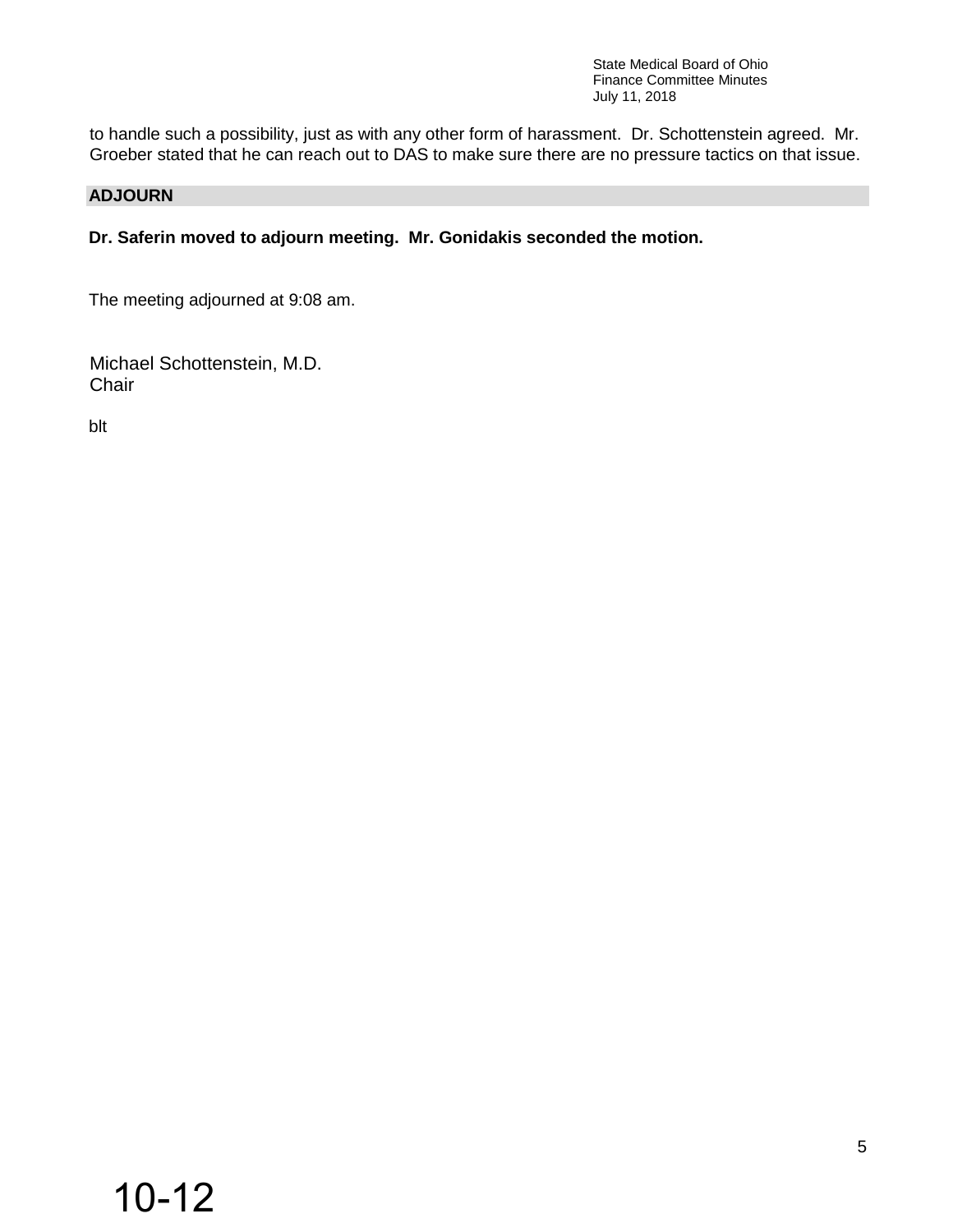## State Medical Board of Ohio

## **COMPLIANCE COMMITTEE MEETING July 11, 2018 30 E. Broad St., Columbus, OH Administrative Hearing Room**

| <b>Members:</b>                    | Staff:                               |
|------------------------------------|--------------------------------------|
| Michael Schottenstein, M.D., Chair | Alexandra Murray, Managing Attorney  |
| <b>Robert Giacalone</b>            | Annette Jones, Compliance Officer    |
| Ronan M. Factora, M.D.             | Angela Moore, Compliance Officer     |
|                                    | Benton Taylor, Board Parliamentarian |
| Member Absent                      |                                      |
| Amol Soin, M.D.                    |                                      |
|                                    |                                      |
| Other Board members present:       |                                      |
| Kim G. Rothermel, M.D.             |                                      |
|                                    |                                      |

Dr. Schottenstein called the meeting to order at 2:30 p.m.

#### **MINUTES REVIEW**

**Mr. Giacalone moved to approve the draft minutes from June 13, 2018. Dr. Factora seconded the motion.** The motion carried.

#### **APPROVAL OF REPORTS OF CONFERENCES**

**Dr. Factora moved to approve the Compliance Staff's Reports of Conferences for June 11 & 12. Mr. Giacalone seconded the motion.** The motion carried.

#### **INITIAL PROBATIONARY APPEARANCES**

#### **John R. Capurro, M.D.**

Dr. Capurro is making his initial appearance before the Committee pursuant to the terms of the Board's Order of April 11, 2018. Dr. Schottenstein reviewed Dr. Capurro's history with the Board.

Responding to questions from Dr. Schottenstein, Dr. Capurro stated that he currently practices family medicine at Christ Hospital in Cincinnati and that is going very well. Dr. Capurro hoped to have completed his required courses in controlled substance prescribing and in professional boundaries by October 2018. Dr. Schottenstein opined that Dr. Capurro will find those activities insightful and productive. Dr. Schottenstein asked if Dr. Capurro appreciated the nature of the Board's concern with his prescribing and that Dr. Capurro needs to be able to say "no" when patients ask him to do something that is outside his area of expertise. Dr. Capurro answered affirmatively.

Dr. Schottenstein asked if Dr. Capurro had any questions about his Board Order. Dr. Capurro stated that he has no questions.

**Mr. Giacalone moved to continue Dr. Capurro under the terms of the Board's Order of April 11, 2018, with future appearances before the Board's Secretary or Designee. Dr. Factora seconded the motion**. The motion carried.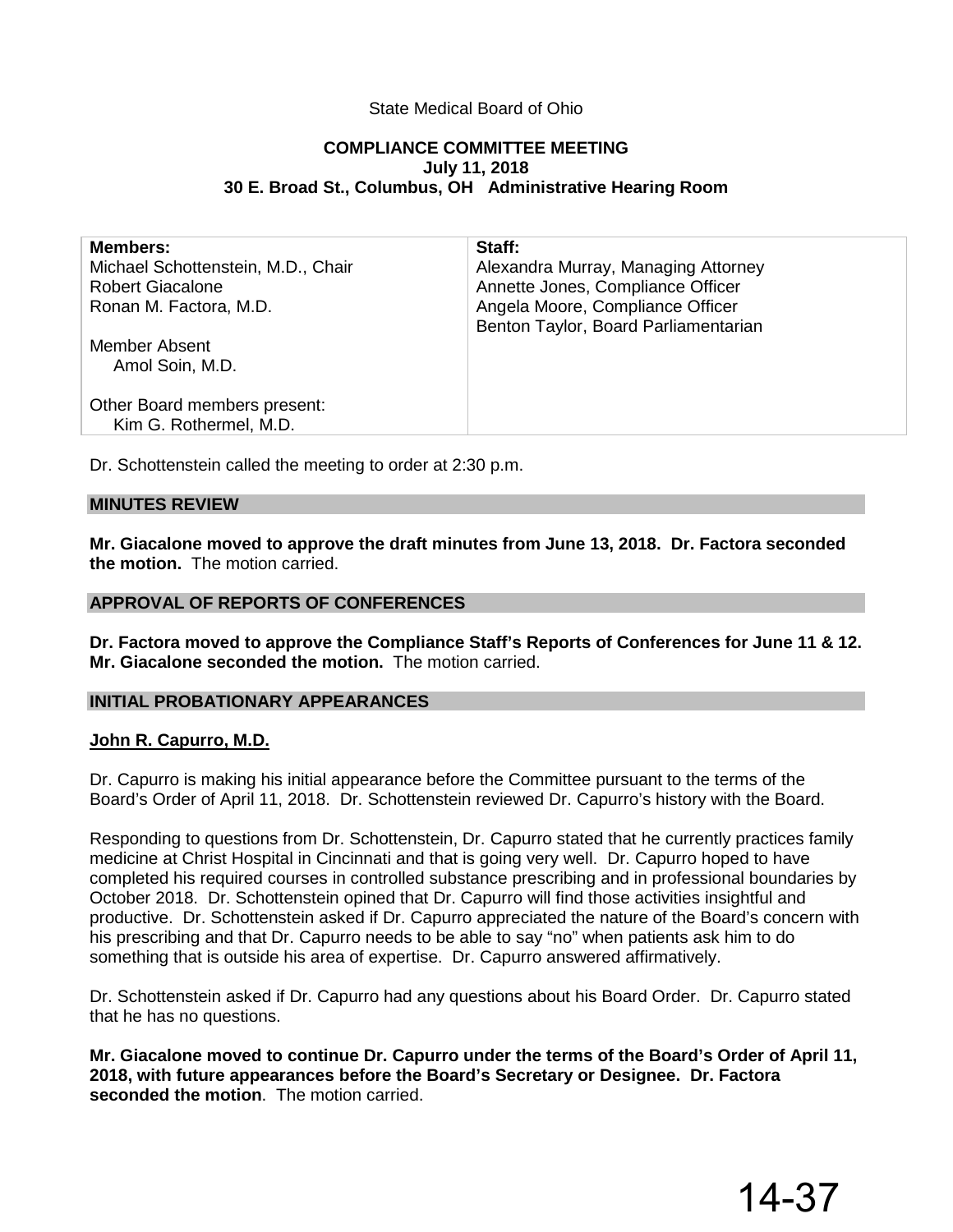## **Rebecca T. Cirino, D.O.**

Dr. Cirino is making her initial appearance before the Committee pursuant to the terms of her May 9, 2018 Consent Agreement. Dr. Schottenstein reviewed Dr. Cirino's history with the Board.

In reply to question from Dr. Factora, Dr. Cirino stated that she plans to return to her practice once the suspension of her license is lifted. Dr. Cirino stated that she will continue to practice telemedicine for her patients who are not on controlled substances and she will see patients in person if they are on any controlled substance. Dr. Cirino commented that she began seeing those on controlled substances in person rather than via telemedicine immediately upon learning that that was required and before she had entered into her Consent Agreement. Dr. Cirino stated that she took her required course in controlled substance prescribing even before entering into her Agreement, and she is currently looking for a medical records course to fulfill the medical record-keeping course requirement.

Dr. Factora asked if Dr. Cirino's Consent Agreement has had any impact on her telemedicine practice. Dr. Cirino answered that there has not been any impact and that her patients on controlled substances understood that they had to see her in person once Dr. Cirino explained the situation to them. Dr. Factora asked if Dr. Cirino's telemedicine practice is restricted to Ohio. Dr. Cirino responded that her telemedicine practice is only for Ohio patients.

Dr. Schottenstein noted that according to the information provided to the Committee members, Dr. Cirino "discovered" that she had 16 telemedicine patients who were being prescribed controlled substances. Dr. Cirino was uncertain about the use of the term "discovered." Dr. Cirino explained that most of her patients followed her when she transitioned to a telemedicine practice. Dr. Cirino stated that for new patients, she would perform an initial evaluation and examination just as with any patient that she sees in person. Dr. Cirino stated that she had not been aware that she could not prescribe controlled substances such as benzodiazepines, Adderall, or Vyvanse via telemedicine until a Board investigator so informed her. Dr. Cirino stated that as soon as she learned this, she immediately sent letters to those patients, found an office space, and being seeing those patients in person. Dr. Cirino stated that she continued telemedicine only for her patients who were not taking controlled substances.

Dr. Schottenstein opined that the term "discovered" refers to Dr. Cirino learning of that requirement. Dr. Cirino agreed.

Dr. Schottenstein asked how many telemedicine patients Dr. Cirino has. Dr. Cirino replied that she has about 200 telemedicine patients.

**Dr. Factora moved to continue Dr. Cirino under the terms of her May 9, 2018 Consent Agreement, with future appearances on an annual basis before the Board's Secretary or Designee. Mr. Giacalone seconded the motion**. The motion carried.

#### **ADJOURN**

**Mr. Giacalone moved to approve the draft minutes from July 11, 2018. Dr. Factora seconded the motion.** The motion carried.

The meeting adjourned at 2:42 p.m.